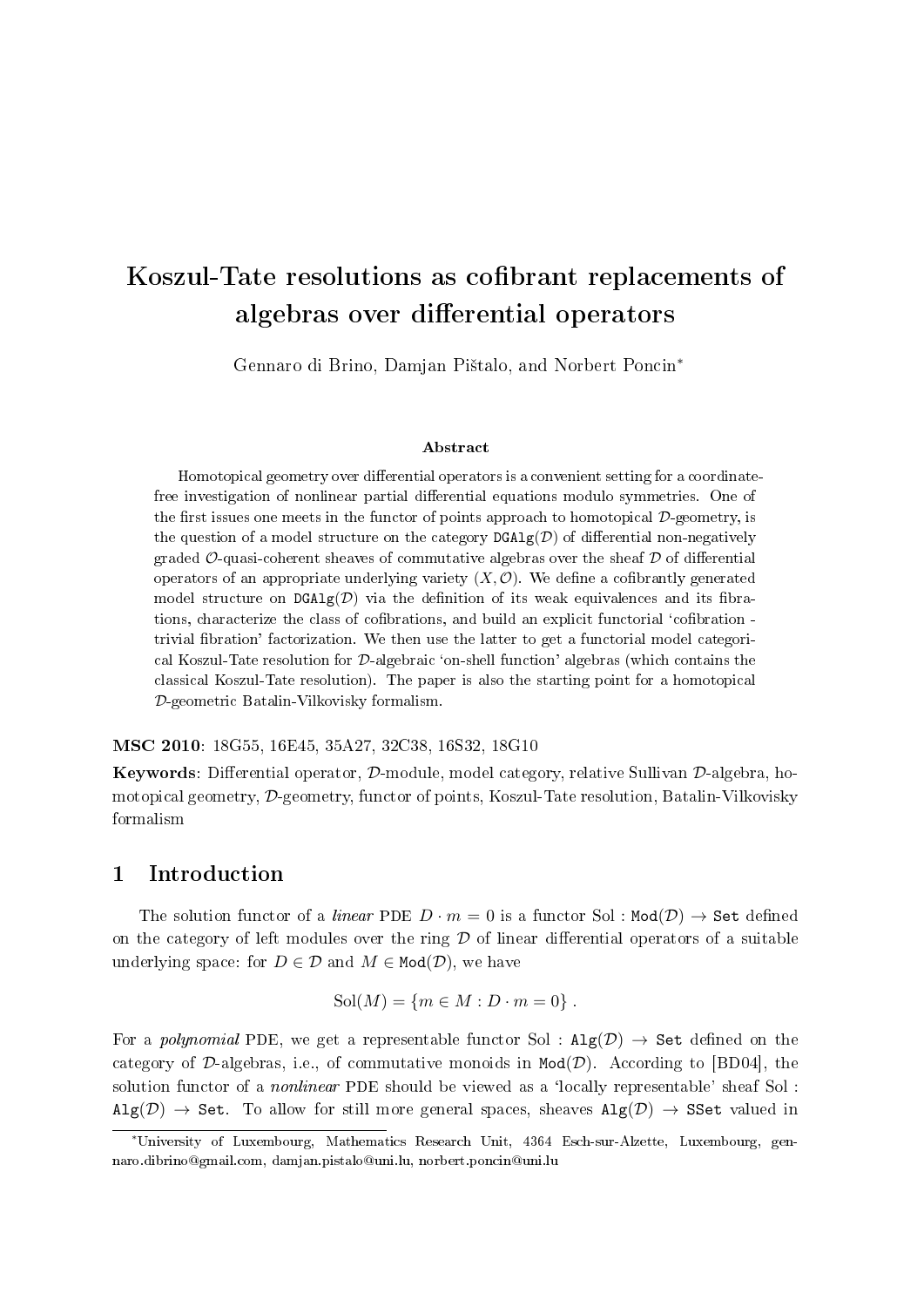simplicial sets, or sheaves  $DGAlg(\mathcal{D}) \rightarrow SSet$  on (the opposite of) the category  $DGAlg(\mathcal{D})$  of differential graded  $D$ -algebras, have to be considered.

More precisely, when constructing the Batalin-Vilkovisky formalism, not, as usual, in the world of function algebras, but, dually, on the space side, we first consider the quotient of the infinite jet space by the global gauge symmetries. It turns out [BPP17] that this quotient should be thought of as a 1-geometric derived  $X-D_X$ -stack, where X is an underlying smooth affine algebraic variety. This new homotopical algebraic  $D$ -geometry provides in particular a convenient way to encode total derivatives and it allows actually to recover the classical Batalin-Vilkovisky complex as a specific case of its general constructions [PP17b]. In the functor of points approach to spaces, the derived  $X-\mathcal{D}_X$ -stacks F are those presheaves F :  $DGAlg(\mathcal{D}) \rightarrow \mathbf{SSet}$  that satisfy the fibrant object (sheaf-)condition for the local model structure on the presheaf category  $\text{Fun}(\text{DGAlg}(\mathcal{D}), \text{SSet})$  – the category of derived  $X \text{-} \mathcal{D}_X$ -stacks is in fact the homotopy category of this model category of functors . More precisely, the choice of an adequate model (pre-)topology allows to construct the local model structure, via a double Bousfield localization, from the global model structure of the considered presheaf category, which is implemented 'object-wise' by the model structure of the target category SSet. The first of the two Bousfield localizations is the localization of this global model structure with respect to the weak equivalences of the (category opposite to the) source category  $DGAlg(D)$ . Furthermore, the D-geometric counterpart of an algebra  $C^{\infty}(\Sigma)$  of on-shell functions is an algebra  $A \in \text{Alg}(\mathcal{D}) \subset \text{DGA1g}(\mathcal{D})$ , and it appears [PP17a] that the Koszul-Tate resolution of  $C^{\infty}(\Sigma)$  corresponds to the cofibrant replacement of A in a coslice category of  $DGAlg(\mathcal{D})$ .

In view of the two preceding reasons, it is clear that our first task is the definition of a model structure on  $\text{DGAlg}(\mathcal{D})$ . In the present paper, we give an explicit description of a cofibrantly generated model structure on the category  $\text{DGAlg}(\mathcal{D})$  of differential non-negatively graded  $\mathcal{O}$ quasi-coherent sheaves of commutative algebras over the sheaf  $D$  of differential operators of a smooth affine algebraic variety  $(X, \mathcal{O})$ . In particular, we characterize the cofibrations as the retracts of the relative Sullivan  $\mathcal{D}\text{-algebras}$  and we give an explicit functorial 'Cof – TrivFib' factorization (as well as the corresponding functorial cofibrant replacement functor  $-$  which is specific to our setting and is of course different from the one provided, for arbitrary cofibrantly generated model categories, by the small object argument).

To develop the afore-mentioned homotopical  $\mathcal{D}$ -geometry, we have to show inter alia that the triplet  $(DGMod(D), DGMod(D), DGA1g(D))$  is a homotopical algebraic context [TV08]. This includes proving that the model category  $\texttt{DGAlg}(\mathcal{D})$  is proper and that the base change functor  $B \otimes_{\mathcal{A}} -$ , from modules in DGMod $(\mathcal{D})$  over  $\mathcal{A} \in \text{DGAlg}(\mathcal{D})$  to modules over  $\mathcal{B} \in \mathcal{A} \downarrow \text{DGAlg}(\mathcal{D})$ , preserves weak equivalences. These results [BPP17] are based on our characterization of cofibrations in  $DGAlg(\mathcal{D})$ , as well as on the explicit functorial 'Cof – TrivFib' factorization.

Notice finally that our two assumptions  $-\text{smooth}$  and affine  $-\text{on}$  the underlying variety X are necessary. Exactly the same smoothness condition is indeed used in [BD04] [Remark p.56], since for an arbitrary singular scheme X, the notion of left  $\mathcal{D}_X$ -module is meaningless. On the other hand, the assumption that X is affine is needed to substitute global sections to sheaves.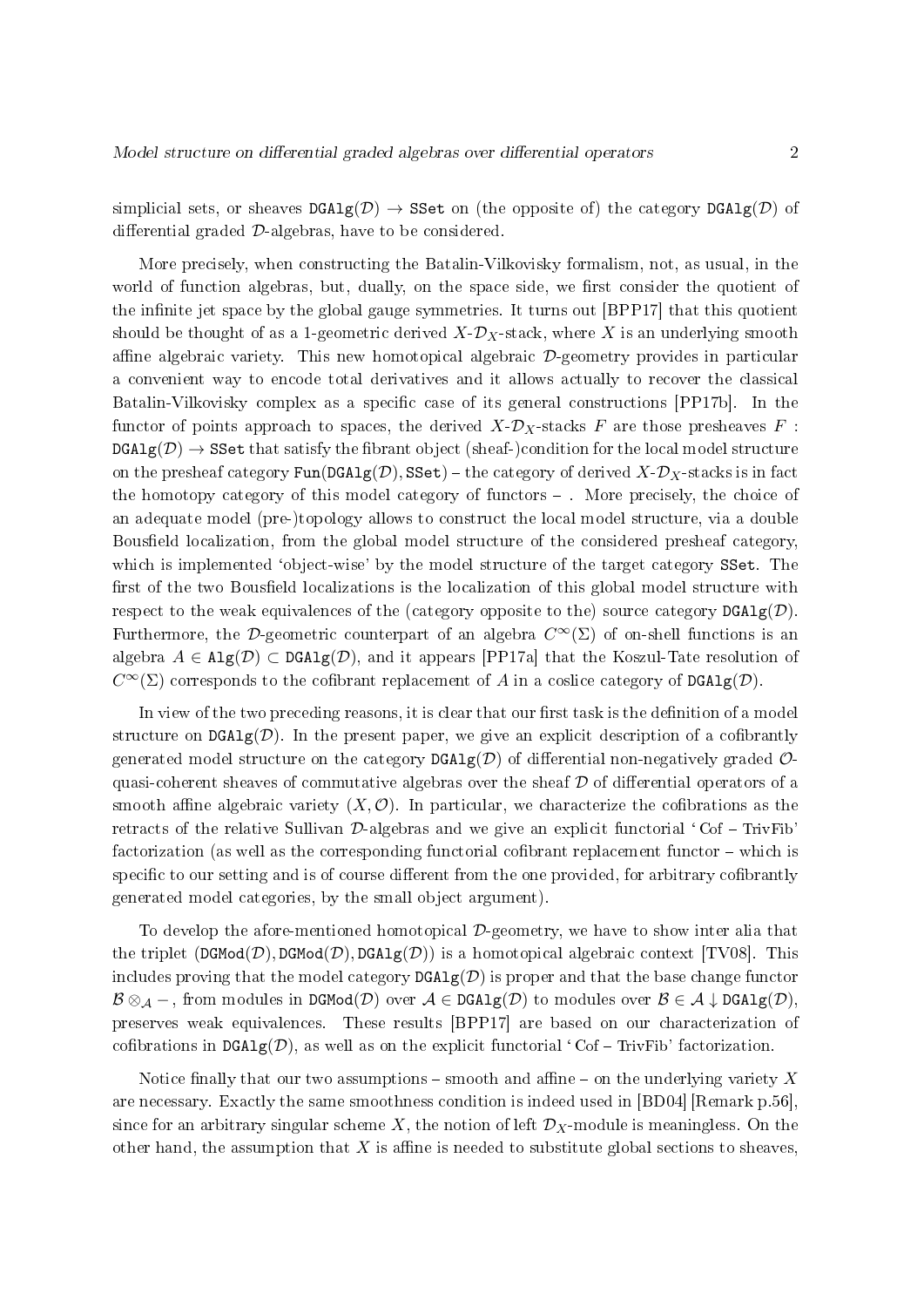i.e., to replace the category of differential non-negatively graded  $\mathcal{O}$ -quasi-coherent sheaves of commutative algebras over the sheaf  $\mathcal D$  by the category of differential non-negatively graded commutative algebras over the ring  $\mathcal{D}(X)$  of global sections of  $\mathcal{D}$ . However, this confinement is not merely a comfort solution: the existence of the projective model structure – that we transfer from DGMod( $\mathcal{D}$ ) to DGAlg( $\mathcal{D}$ ) – requires that the underlying category has enough projectives, and this is in general not the case for a category of sheaves over a not necessarily affine scheme [Gil06], [Har97, Ex.III.6.2]. In addition, the confinement to the affine case allows to use the artefacts of the model categorical environment, as well as to extract the fundamental structure of the main actors of the considered problem, which may then be extended to an arbitrary smooth scheme X [PP17a].

Let us still stress that the special behavior of the noncommutative ring  $D$  turns out to be a source of possibilities, as well as a source of problems. For instance, a differential graded commutative algebra over a field or a commutative ring  $k$  is a commutative monoid in the category of differential graded k-modules. The extension of this concept to noncommutative rings R is problematic, since the category of differential graded (left)  $R$ -modules is not symmetric monoidal. In the case  $R = \mathcal{D}$ , we deal with differential graded (left) D-modules and these are symmetric monoidal  $-$  and also closed  $-$ . However, the tensor product and the internal Hom are taken, not over  $\mathcal{D}$ , but over  $\mathcal{O}$ : one considers the  $\mathcal{O}$ -modules given, for  $M, N \in \text{DGMod}(\mathcal{D})$ , by  $M \otimes_{\mathcal{O}} N$  and  $\text{Hom}_{\mathcal{O}}(M,N)$ , and shows that their  $\mathcal{O}\text{-module}$  structures can be extended to D-module structures. This and other  $-$  in particular related  $-$  specificities must be kept in mind throughout the whole paper.

### Contents

|                | 1 Introduction                                                                                                        | 1                |
|----------------|-----------------------------------------------------------------------------------------------------------------------|------------------|
|                | Conventions and notation                                                                                              | $\overline{4}$   |
| 3              | Sheaves of modules                                                                                                    | $\boldsymbol{4}$ |
| $\overline{4}$ | $D$ -modules and $D$ -algebras                                                                                        | 5                |
|                | 4.1                                                                                                                   |                  |
|                | Closed symmetric monoidal structure on $Mod(D)$ and the set of the set of the set of the set of the set of $6$<br>4.2 |                  |
|                | 4.3                                                                                                                   |                  |
| 5              | Differential graded D-modules and differential graded D-algebras                                                      | 8                |
|                | Monoidal categorical equivalence between chain complexes of $\mathcal{D}_X$ -modules and<br>5.1                       |                  |
|                |                                                                                                                       |                  |
|                | Differential graded $\mathcal{D}_X$ -algebras vs. differential graded $\mathcal{D}_X(X)$ -algebras 9<br>5.2           |                  |
|                | 53                                                                                                                    |                  |
| 6              | Finitely generated model structure on DGDM                                                                            | 11               |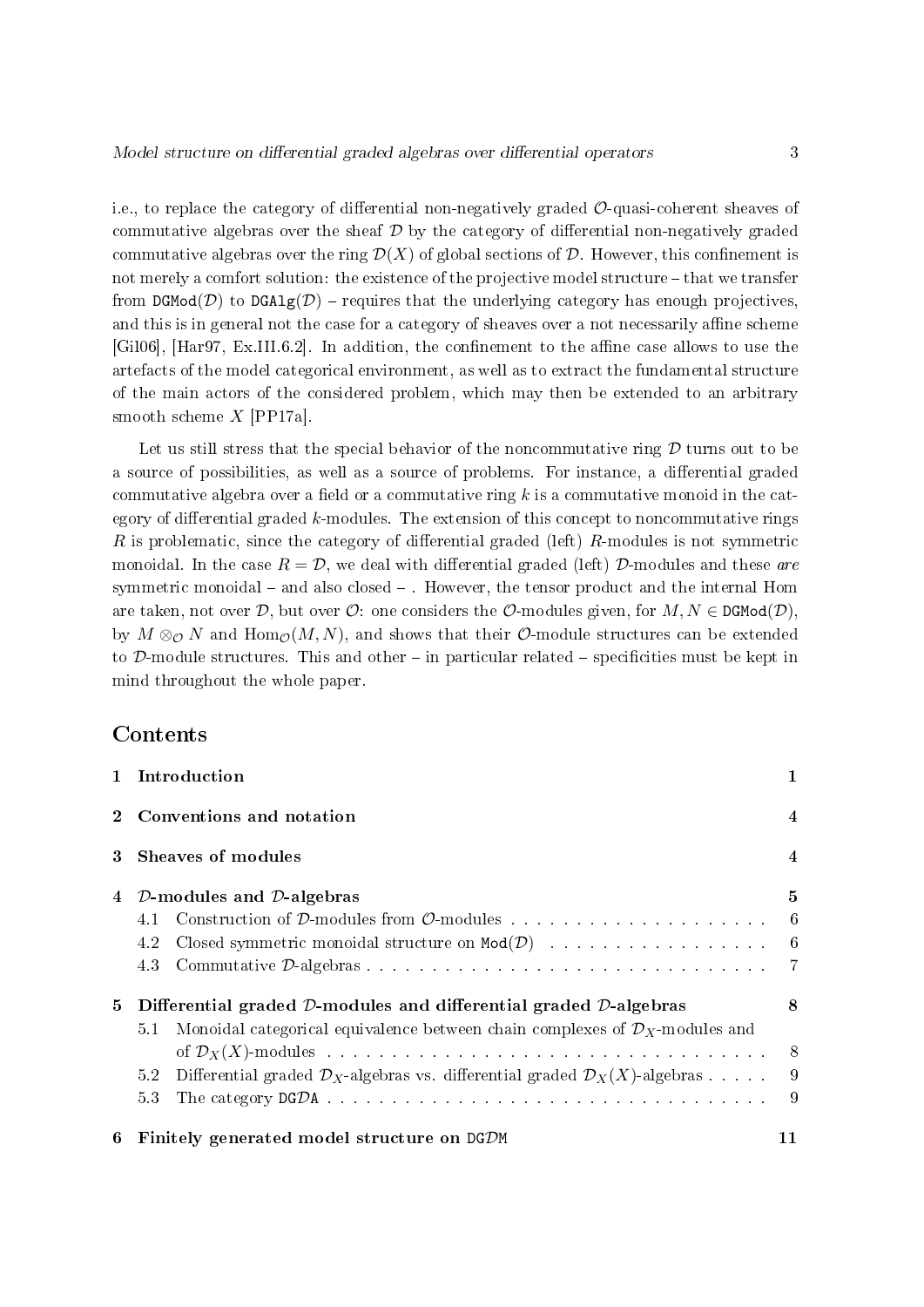|                | Model structure on differential graded algebras over differential operators                                                                                                                                                           | 4  |
|----------------|---------------------------------------------------------------------------------------------------------------------------------------------------------------------------------------------------------------------------------------|----|
| $\overline{7}$ | Finitely generated model structure on DGDA                                                                                                                                                                                            | 13 |
|                | 7.1                                                                                                                                                                                                                                   | 13 |
|                | 7.2                                                                                                                                                                                                                                   | 14 |
|                | 73                                                                                                                                                                                                                                    | 15 |
|                | Proof of Condition 1 of Theorem 17 (a) and the same set of the set of the set of the set of the set of the set of the set of the set of the set of the set of the set of the set of the set of the set of the set of the set o<br>7.4 | 16 |
|                | Proof of Condition 2 of Theorem 17 (a) and a series and a series of Condition 2 of Theorem 17 (a) and a series are also assumed to the Condition 2 of Theorem 17 (a) and a series of the Condition 2 of Theorem 17 (a) and 2 o<br>7.5 | 17 |
|                | 76                                                                                                                                                                                                                                    | 21 |
| 8              | Description of DGDA-cofibrations                                                                                                                                                                                                      | 22 |
|                | 8.1                                                                                                                                                                                                                                   | 22 |
|                | 8.2                                                                                                                                                                                                                                   | 26 |
| 9              | <b>Explicit functorial factorizations</b>                                                                                                                                                                                             | 31 |
|                | 10 First remarks on Koszul-Tate resolutions                                                                                                                                                                                           | 37 |
|                |                                                                                                                                                                                                                                       | 37 |
|                |                                                                                                                                                                                                                                       | 37 |
|                | 10.3 Revision of the classical Koszul-Tate resolution                                                                                                                                                                                 | 38 |
|                | 10.4 D-algebraic version of the Koszul-Tate resolution                                                                                                                                                                                | 40 |
|                | 11 Appendices                                                                                                                                                                                                                         | 41 |
|                |                                                                                                                                                                                                                                       | 41 |
|                |                                                                                                                                                                                                                                       | 42 |
|                |                                                                                                                                                                                                                                       | 43 |
|                |                                                                                                                                                                                                                                       | 43 |
|                | 11.5 Appendix 5 – Invariants versus coinvariants results in the set of the set of the set of the set of the set of the set of the set of the set of the set of the set of the set of the set of the set of the set of the set         | 45 |
|                |                                                                                                                                                                                                                                       | 46 |
|                | 11.7 Appendix 7 – Explicit functorial cofibrant replacement functor and all containing                                                                                                                                                | 47 |
|                | 12 Acknowledgments                                                                                                                                                                                                                    | 50 |

# 2 Conventions and notation

According to the anglo-saxon nomenclature, we consider the number 0 as being neither positive, nor negative.

All the rings used in this text are implicitly assumed to be unital.

In most parts of our paper, the underlying space is a smooth affine algebraic variety.

# 3 Sheaves of modules

Let Top be the category of topological spaces and, for  $X \in \text{Top}$ , let  $\text{Open}_X$  be the category of open subsets of X. If  $\mathcal{R}_X$  is a sheaf of rings, a left  $\mathcal{R}_X$ -module is a sheaf  $\mathcal{P}_X$ , such that,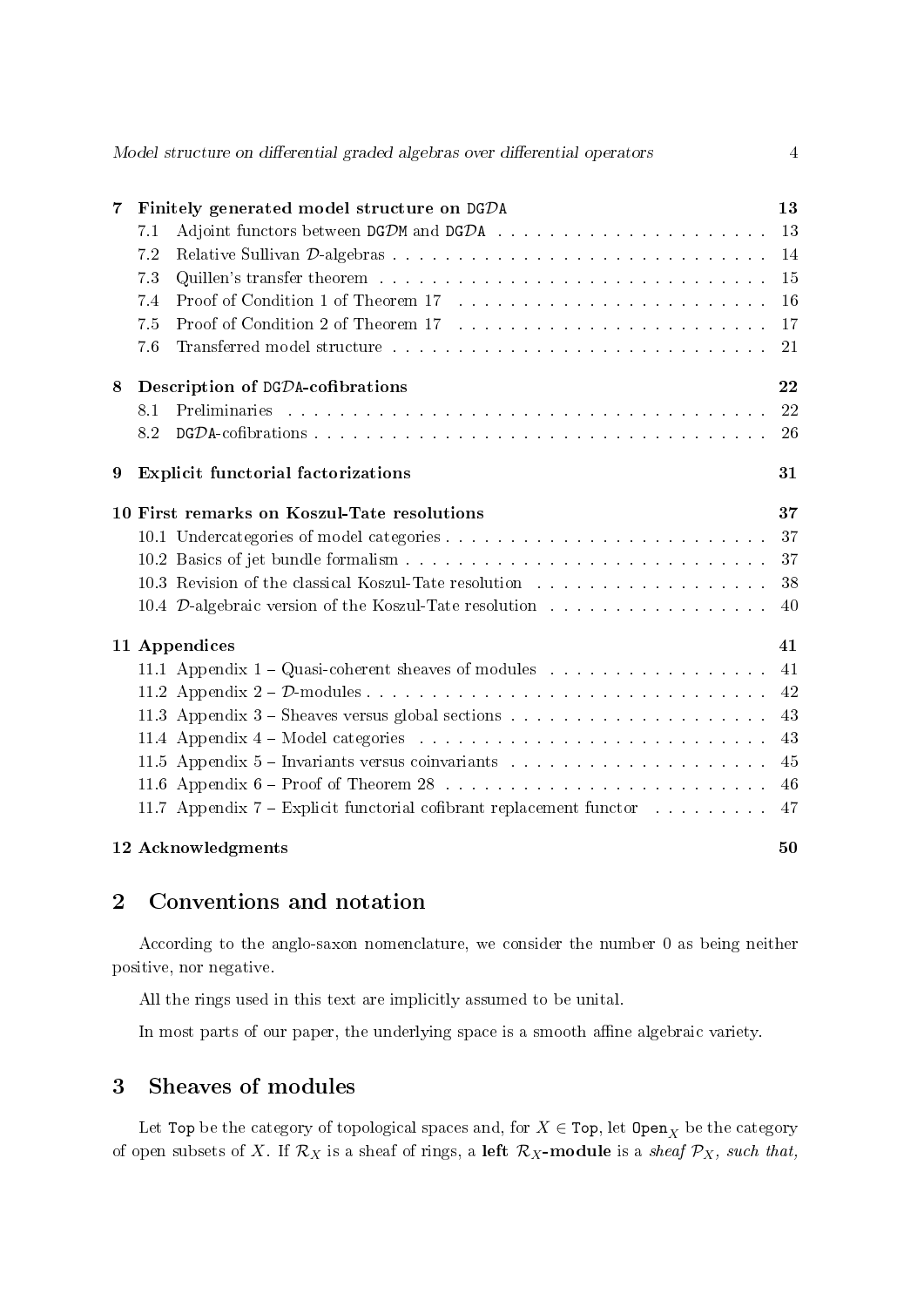for each  $U \in \text{Open}_X$ ,  $\mathcal{P}_X(U)$  is an  $\mathcal{R}_X(U)$ -module, and the  $\mathcal{R}_X(U)$ -actions are compatible with the restrictions. We denote by  $Mod(R_X)$  the abelian category of  $R_X$ -modules and of their (naturally defined) morphisms.

In the following, we omit subscript  $X$  if no confusion arises.

If  $P, Q \in Mod(R)$ , the (internal) Hom  $Hom_R(P, Q)$  is the sheaf of abelian groups (of R-modules, i.e., is the element of  $Mod(R)$ , if R is commutative) that is defined by

$$
\mathcal{H}om_{\mathcal{R}}(\mathcal{P}, \mathcal{Q})(U) := \text{Hom}_{\mathcal{R}|_{U}}(\mathcal{P}|_{U}, \mathcal{Q}|_{U}), \qquad (1)
$$

 $U \in \texttt{Open}_{X}$ . The RHS is made of the morphisms of (pre)sheaves of  $\mathcal{R}|_{U}$ -modules, i.e., of the families  $\phi_V: \mathcal{P}(V) \to \mathcal{Q}(V), V \in \mathtt{Open}_U,$  of  $\mathcal{R}(V)$ -linear maps that commute with restrictions. Note that  $\mathcal{H}om_{\mathcal{R}}(\mathcal{P},\mathcal{Q})$  is a sheaf of abelian groups, whereas  $\text{Hom}_{\mathcal{R}}(\mathcal{P},\mathcal{Q})$  is the abelian group of morphisms of (pre)sheaves of R-modules. We thus obtain a bi-functor

$$
\mathcal{H}om_{\mathcal{R}}(\bullet,\bullet):(\text{Mod}(\mathcal{R}))^{op}\times\text{Mod}(\mathcal{R})\to\text{Sh}(X)\,,\tag{2}
$$

valued in the category of sheaves of abelian groups, which is left exact in both arguments.

Further, if  $\mathcal{P} \in \text{Mod}(\mathcal{R}^{\text{op}})$  and  $\mathcal{Q} \in \text{Mod}(\mathcal{R})$ , we denote by  $\mathcal{P} \otimes_{\mathcal{R}} \mathcal{Q}$  the sheaf of abelian groups (of  $\mathcal{R}$ -modules, if  $\mathcal{R}$  is commutative) associated to the presheaf

$$
(\mathcal{P} \oslash_{\mathcal{R}} \mathcal{Q})(U) := \mathcal{P}(U) \otimes_{\mathcal{R}(U)} \mathcal{Q}(U) , \qquad (3)
$$

 $U \in \texttt{Open}_X$ . The bi-functor

$$
\bullet \otimes_{\mathcal{R}} \bullet : \text{Mod}(\mathcal{R}^{\text{op}}) \times \text{Mod}(\mathcal{R}) \to \text{Sh}(X) \tag{4}
$$

is right exact in its two arguments.

If S is a sheaf of commutative rings and R a sheaf of rings, and if  $S \to \mathcal{R}$  is a morphism of sheafs of rings, whose image is contained in the center of  $\mathcal{R}$ , we say that  $\mathcal{R}$  is a sheaf of S-algebras. Remark that, in this case, the above functors  $\mathcal{H}om_{\mathcal{R}}(\bullet,\bullet)$  and  $\bullet \otimes_{\mathcal{R}} \bullet$  are valued in Mod $(S)$ .

### 4 D-modules and D-algebras

Depending on the author(s), the concept of  $\mathcal{D}$ -module is considered over a base space X that is a finite-dimensional smooth  $[Cos11]$  or complex  $[KS90]$  manifold, or a smooth algebraic variety  $[HTT08]$  or scheme  $[BD04]$ , over a fixed base field  $K$  of characteristic zero. We denote by  $\mathcal{O}_X$  (resp.,  $\Theta_X, \mathcal{D}_X$ ) the sheaf of functions (resp., vector fields, differential operators acting on functions) of X, and take an interest in the category  $Mod(\mathcal{O}_X)$  (resp.,  $Mod(\mathcal{D}_X)$ ) of  $\mathcal{O}_X$ modules (resp.,  $\mathcal{D}_X$ -modules).

Sometimes a (sheaf of)  $\mathcal{D}_X$ -module(s) is systematically required to be *coherent* or *quasi*coherent as (sheaf of)  $\mathcal{O}_X$ -module(s). In this text, we will explicitly mention such extra assumptions.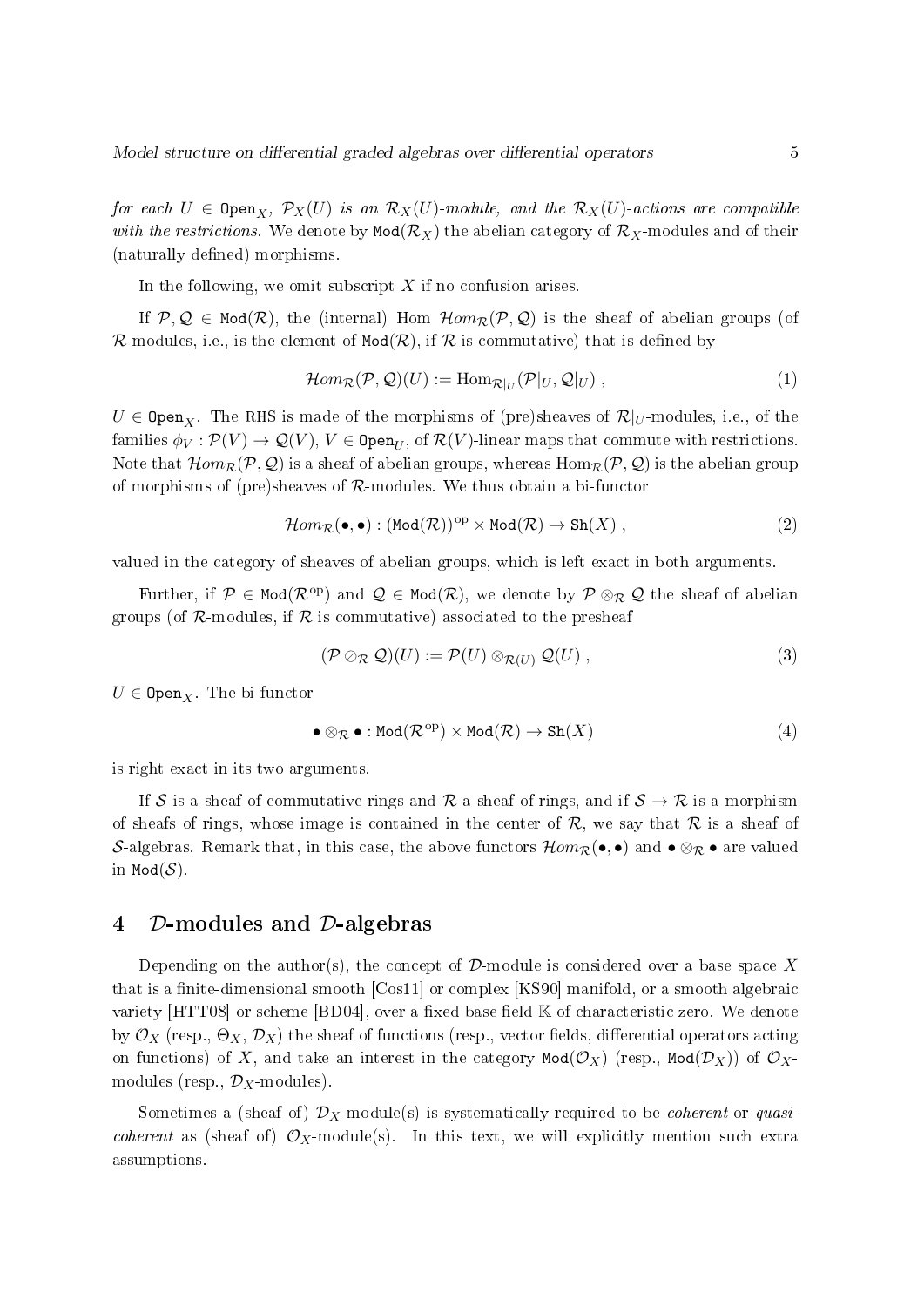#### 4.1 Construction of D-modules from O-modules

It is worth recalling the following

**Proposition 1.** Let  $\mathcal{M}_X$  be an  $\mathcal{O}_X$ -module. A left  $\mathcal{D}_X$ -module structure on  $\mathcal{M}_X$  that extends its  $\mathcal{O}_X$ -module structure is equivalent to a K-linear morphism

$$
\nabla : \Theta_X \to \mathcal{E}nd_{\mathbb{K}}(\mathcal{M}_X) ,
$$

such that, for all  $f \in \mathcal{O}_X$ ,  $\theta, \theta' \in \Theta_X$ , and all  $m \in \mathcal{M}_X$ ,

- 1.  $\nabla_{f\theta} m = f \cdot \nabla_{\theta} m$ ,
- 2.  $\nabla_{\theta}(f \cdot m) = f \cdot \nabla_{\theta} m + \theta(f) \cdot m$ ,
- 3.  $\nabla_{[\theta,\theta']}m = [\nabla_{\theta}, \nabla_{\theta'}]m$ .

In the sequel, we omit again subscript  $X$ , whenever possible.

In Proposition 1, the target  $\mathcal{E}nd_{\mathbb{K}}(\mathcal{M})$  is interpreted in the sense of Equation (1), and  $\nabla$ is viewed as a morphism of sheaves of K-vector spaces. Hence,  $\nabla$  is a family  $\nabla^U, U \in \texttt{Open}_X$ , of K-linear maps that commute with restrictions, and  $\nabla_{\theta_U}^U$ ,  $\theta_U \in \Theta(U)$ , is a family  $(\nabla_{\theta_U}^U)_V$ ,  $V\in \mathtt{Open}_U,$  of K-linear maps that commute with restrictions. It follows that  $\left(\nabla^U_{\theta_U}m_U\right)|_V=0$  $\nabla_{\theta_U|_V}^{V} m_U|_V$  , with self-explaining notation: *the concept of sheaf morphism captures the locality* of the connection  $\nabla$  with respect to both arguments.

Further, the requirement that the conditions  $(1) - (3)$  be satisfied for all  $f \in \mathcal{O}, \theta, \theta' \in \Theta$ . and  $m \in \mathcal{M}$ , means that they must hold for any  $U \in \mathtt{Open}_X$  and all  $f_U \in \mathcal{O}(U)$ ,  $\theta_U, \theta'_U \in \Theta(U)$ , and  $m_U \in \mathcal{M}(U)$ .

We now detailed notation used in Proposition 1. An explanation of the underlying idea of this proposition can be found in Appendix 11.2.

#### 4.2 Closed symmetric monoidal structure on  $Mod(D)$

If we apply the Hom bi-functor (resp., the tensor product bi-functor) over  $\mathcal D$  (see (2) (resp., see (4))) to two left D-modules (resp., a right and a left D-module), we get only a (sheaf of)  $\mathbb{K}\text{-vector space(s)}$  (see remark at the end of Section 3). The good concept is the Hom bi-functor (resp., the tensor product bi-functor) over  $\mathcal{O}$ . Indeed, if  $\mathcal{P}, \mathcal{Q} \in \text{Mod}(\mathcal{D}_X) \subset \text{Mod}(\mathcal{O}_X)$ , the Hom sheaf  $\mathcal{H}om_{\mathcal{O}_X}(\mathcal{P},\mathcal{Q})$  (resp., the tensor product sheaf  $\mathcal{P}\otimes_{\mathcal{O}_X}\mathcal{Q})$  is a sheaf of  $\mathcal{O}_X$ -modules. To define on this  $\mathcal{O}_X$ -module, an extending left  $\mathcal{D}_X$ -module structure, it suffices, as easily checked, to define the action of  $\theta \in \Theta_X$  on  $\phi \in \mathcal{H}om_{\mathcal{O}_X}(\mathcal{P}, \mathcal{Q})$ , for any  $p \in \mathcal{P}$ , by

$$
(\nabla_{\theta}\phi)(p) = \nabla_{\theta}(\phi(p)) - \phi(\nabla_{\theta}p)
$$
\n(5)

( resp., on  $p \otimes q$ ,  $p \in \mathcal{P}, q \in \mathcal{Q}$ , by

$$
\nabla_{\theta}(p \otimes q) = (\nabla_{\theta} p) \otimes q + p \otimes (\nabla_{\theta} q) ). \qquad (6)
$$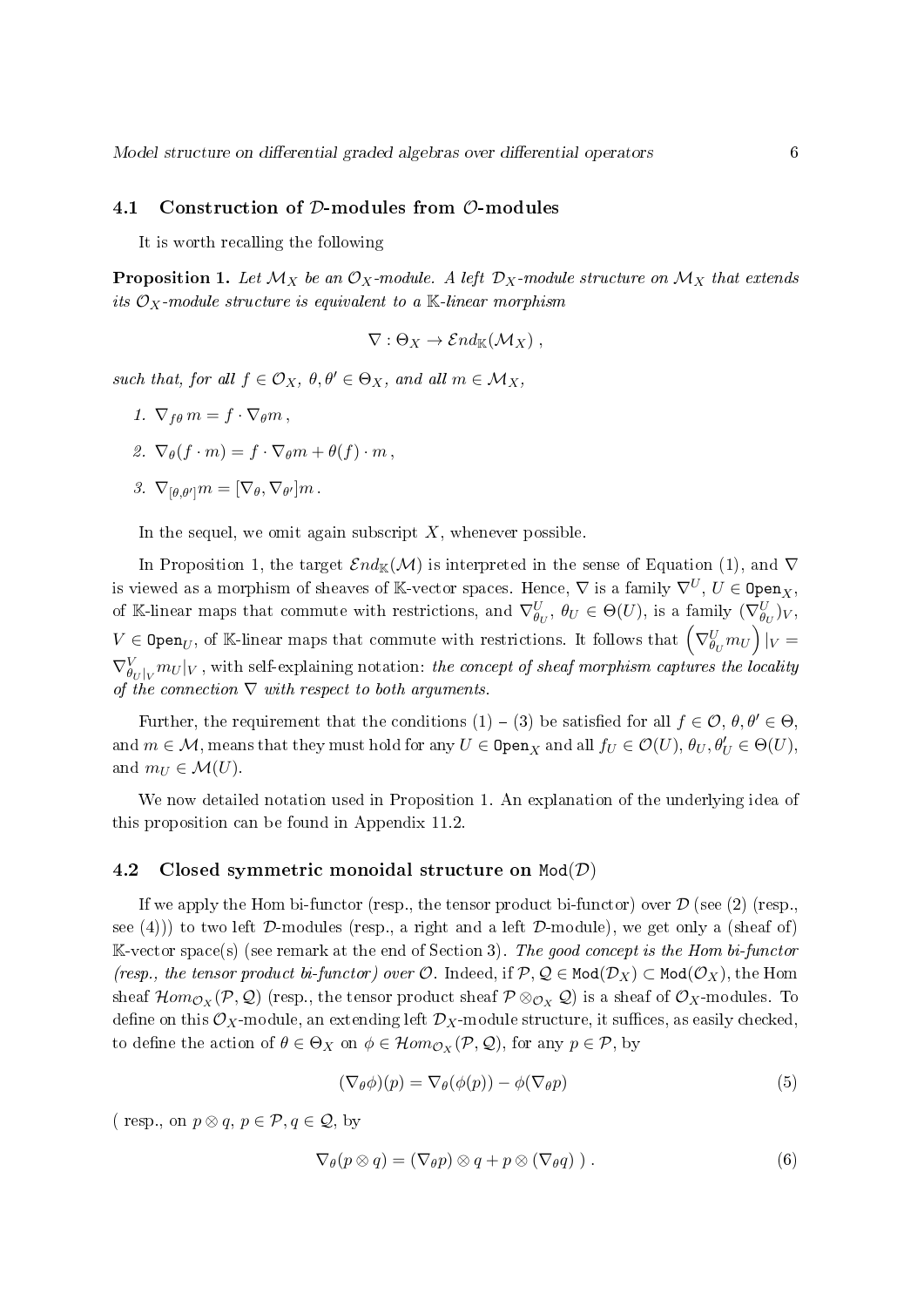The functor

$$
\mathcal{H}om_{\mathcal{O}_X}(\mathcal{P},\bullet) : \mathtt{Mod}(\mathcal{D}_X) \to \mathtt{Mod}(\mathcal{D}_X) \;,
$$

 $P \in Mod(D_X)$ , is the right adjoint of the functor

$$
\bullet \otimes_{\mathcal{O}_{X}} \mathcal{P}: \mathtt{Mod}(\mathcal{D}_{X}) \rightarrow \mathtt{Mod}(\mathcal{D}_{X}) \; : \;
$$

for any  $\mathcal{N}, \mathcal{P}, \mathcal{Q} \in \text{Mod}(\mathcal{D}_X)$ , there is an isomorphism

$$
\mathcal{H}om_{\mathcal{D}_X}(\mathcal{N}\otimes_{\mathcal{O}_X}\mathcal{P},\mathcal{Q})\ni f\mapsto (n\mapsto (p\mapsto f(n\otimes p)))\in \mathcal{H}om_{\mathcal{D}_X}(\mathcal{N},\mathcal{H}om_{\mathcal{O}_X}(\mathcal{P},\mathcal{Q}))\ .
$$

Hence, the category (Mod $(\mathcal D_X),\otimes_{\mathcal O_X},\mathcal O_X,\mathcal Hom_{\mathcal O_X})$  is abelian closed symmetric monoidal. More details on D-modules can be found in [KS90, Sch12, Sch94].

**Remark 2.** In the following, the underlying space  $X$  is a smooth algebraic variety over an algebraically closed field  $K$  of characteristic  $0$ .

We denote by  $qcl(\mathcal{O}_X)$  (resp.,  $qcl(\mathcal{D}_X)$ ) the abelian category of quasi-coherent  $\mathcal{O}_X$ modules (resp.,  $\mathcal{D}_X$ -modules that are quasi-coherent as  $\mathcal{O}_X$ -modules [HTT08]). This category is a full subcategory of  $Mod(\mathcal{O}_X)$  (resp.,  $Mod(\mathcal{D}_X)$ ). Since further the tensor product of two quasi-coherent  $\mathcal{O}_X$ -modules (resp.,  $\mathcal{O}_X$ -quasi-coherent  $\mathcal{D}_X$ -modules) is again of this type, and  $\text{since } \mathcal{O}_X \in \texttt{qcMod}(O_X) \text{ (resp., } \mathcal{O}_X \in \texttt{qcMod}(\mathcal{D}_X)\text{), the category } (\texttt{qcMod}(\mathcal{O}_X), \otimes_{\mathcal{O}_X}, \mathcal{O}_X) \text{ (resp., }$  $(\texttt{qcMod}(\mathcal{D}_X),\otimes_{\mathcal{O}_X},\mathcal{O}_X))$  is a symmetric monoidal subcategory of  $(\texttt{Mod}(\mathcal{O}_X),\otimes_{\mathcal{O}_X},\mathcal{O}_X)$  (resp.,  $(\texttt{Mod}(\mathcal{D}_X), \otimes_{\mathcal{O}_X}, \mathcal{O}_X)$ . For additional information on quasi-coherent modules over a ringed space, we refer to Appendix 11.1.

#### 4.3 Commutative D-algebras

A  $\mathcal{D}_X$ -algebra is a commutative monoid in the symmetric monoidal category Mod $(\mathcal{D}_X)$ . More explicitly, a  $\mathcal{D}_X$ -algebra is a  $\mathcal{D}_X$ -module A, together with  $\mathcal{D}_X$ -linear maps

$$
\mu: \mathcal{A} \otimes_{\mathcal{O}_X} \mathcal{A} \to \mathcal{A} \quad \text{and} \quad \iota: \mathcal{O}_X \to \mathcal{A},
$$

which respect the usual associativity, unitality, and commutativity conditions. This means exactly that A is a commutative associative unital  $\mathcal{O}_X$ -algebra, which is endowed with a flat connection  $\nabla$  - see Proposition 1 - such that vector fields  $\theta$  act as derivations  $\nabla_{\theta}$ . Indeed, when omitting the latter requirement, we forget the linearity of  $\mu$  and  $\iota$  with respect to the action of vector fields. Let us translate the  $\Theta_X$ -linearity of  $\mu$ . If  $\theta \in \Theta_X$ ,  $a, a' \in \mathcal{A}$ , and if  $a * a' := \mu(a \otimes a')$ , we get

$$
\nabla_{\theta}(a * a') = \nabla_{\theta}(\mu(a \otimes a')) = \mu((\nabla_{\theta} a) \otimes a' + a \otimes (\nabla_{\theta} a')) = (\nabla_{\theta} a) * a' + a * (\nabla_{\theta} a') . \tag{7}
$$

If we set now  $1_A := \iota(1)$ , Equation (7) shows that  $\nabla_\theta(1_A) = 0$ . It is easily checked that the  $\Theta_X$ -linearity of  $\iota$  does not encode any new information. Hence,

**Definition 3.** A commutative  $D_X$ -algebra is a commutative monoid in Mod $(D_X)$ , i.e., a commutative associative unital  $\mathcal{O}_X$ -algebra that is endowed with a flat connection  $\nabla$  such that  $\nabla_{\theta}$ ,  $\theta \in \Theta_X$ , is a derivation.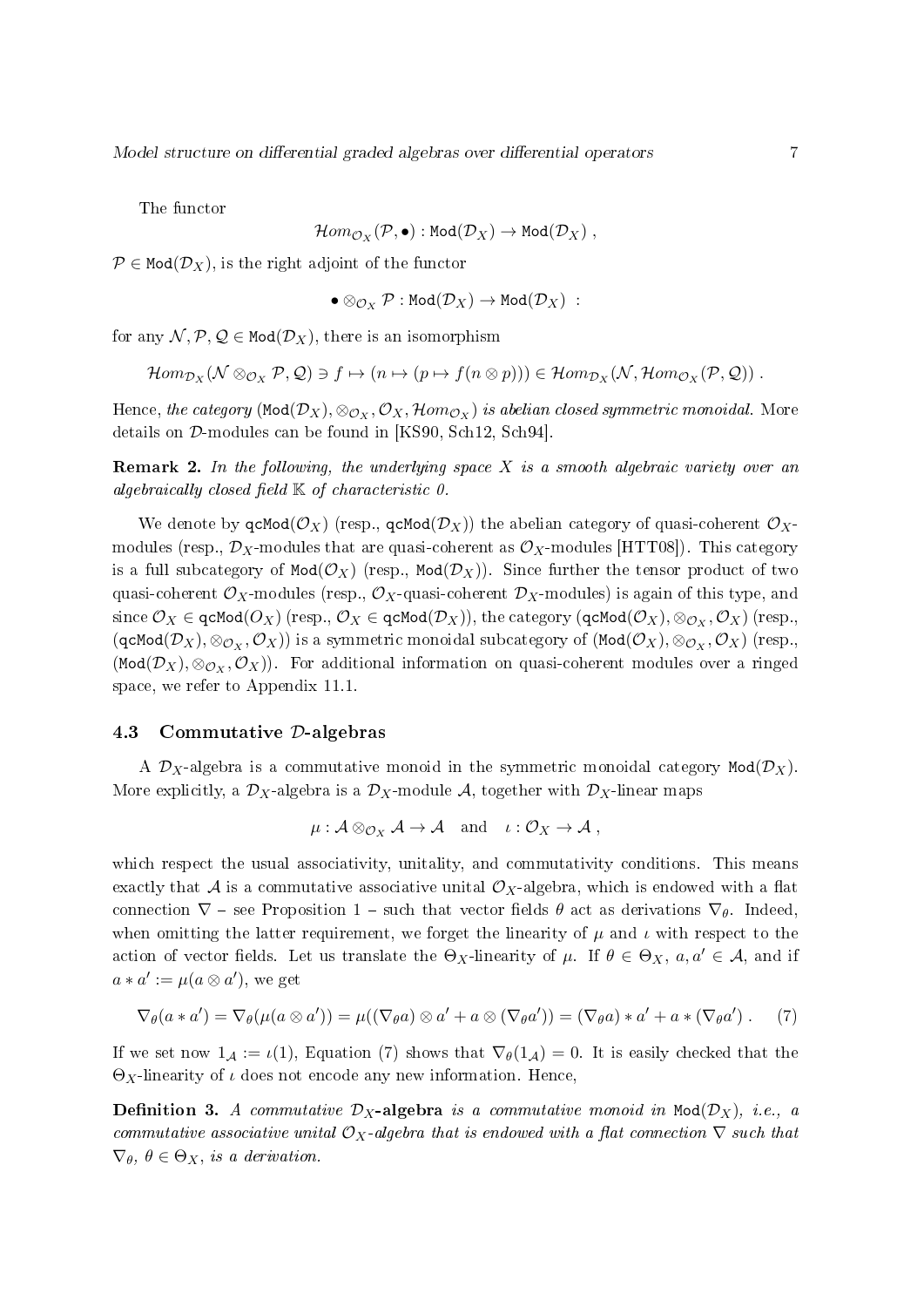# 5 Differential graded D-modules and differential graded Dalgebras

### 5.1 Monoidal categorical equivalence between chain complexes of  $\mathcal{D}_X$ modules and of  $\mathcal{D}_X(X)$ -modules

It is well known that any equivalence  $F : \mathbb{C} \rightleftarrows \mathbb{D} : G$  between abelian categories is exact. Moreover, if  $F : C \rightleftarrows D : G$  is an equivalence between monoidal categories, and if one of the functors F or G is strong monoidal, then the other is strong monoidal as well [KRO07].

In addition, see  $(91)$ , for any affine algebraic variety X, we have the equivalence

$$
\Gamma(X, \bullet) : \mathsf{qcMod}(\mathcal{O}_X) \rightleftarrows \mathsf{Mod}(\mathcal{O}_X(X)) : \widetilde{\bullet}
$$
\n
$$
(8)
$$

between abelian symmetric monoidal categories, where  $\widetilde{\bullet}$  is isomorphic to  $\mathcal{O}_X \otimes_{\mathcal{O}_X(X)} \bullet$ . Since the latter is obviously strong monoidal, both functors,  $\Gamma(X, \bullet)$  and  $\widetilde{\bullet}$ , are exact and strong monoidal. Similarly,

**Proposition 4.** If X is a smooth affine algebraic variety, its global section functor  $\Gamma(X, \bullet)$ yields an equivalence

$$
\Gamma(X, \bullet) : (\text{qcMod}(\mathcal{D}_X), \otimes_{\mathcal{O}_X}, \mathcal{O}_X) \to (\text{Mod}(\mathcal{D}_X(X)), \otimes_{\mathcal{O}_X(X)}, \mathcal{O}_X(X))
$$
(9)

between abelian symmetric monoidal categories, and it is exact and strong monoidal.

Proof. For the categorical equivalence, see [HTT08, Proposition 1.4.4]. Exactness is now clear and it suffices to show that  $\Gamma(X, \bullet)$  is strong monoidal. We know that  $\Gamma(X, \bullet)$  is strong monoidal as functor between modules over functions, see (8). Hence, if  $P, Q \in \text{qcMod}(\mathcal{D}_X)$ , then

$$
\Gamma(X, \mathcal{P} \otimes_{\mathcal{O}_X} \mathcal{Q}) \simeq \Gamma(X, \mathcal{P}) \otimes_{\mathcal{O}_X(X)} \Gamma(X, \mathcal{Q})
$$
\n(10)

as  $\mathcal{O}_X(X)$ -modules. Recall now that we defined the  $\mathcal{D}_X$ -module structure on  $\mathcal{P} \otimes_{\mathcal{O}_X} \mathcal{Q}$  by 'extending' the  $\Theta_X$ -action (6) on the presheaf  $\mathcal{P} \otimes_{\mathcal{O}_X} \mathcal{Q}$ , see (3). In view of (10), the action  $\nabla^X$ of  $\Theta_X(X)$  on  $\mathcal{P}(X)\otimes_{\mathcal{O}_X(X)}\mathcal{Q}(X)$  and  $(\mathcal{P}\otimes_{\mathcal{O}_X}\mathcal{Q})(X)$  'coincide', and so do the  $\mathcal{D}_X(X)$ -module structures of these modules. Eventually, the global section functor is strong monoidal.  $\Box$ 

**Remark 5.** In the sequel, we work systematically over a smooth affine algebraic variety  $X$ over an algebraically closed field  $\mathbb K$  of characteristic 0.

Since the category  $qcMod(\mathcal{D}_X)$  is abelian symmetric monoidal, the category  $DG_+qcMod(\mathcal{D}_X)$ of differential non-negatively graded  $\mathcal{O}_X$ -quasi-coherent  $\mathcal{D}_X$ -modules is abelian and symmetric monoidal as well  $-$  for the usual tensor product of chain complexes and chain maps  $-$  . The unit of this tensor product is the chain complex  $\mathcal{O}_X$  concentrated in degree 0. The symmetry  $\beta: \mathcal{P}_\bullet \otimes \mathcal{Q}_\bullet \to \mathcal{Q}_\bullet \otimes \mathcal{P}_\bullet$  is given by

$$
\beta(p \otimes q) = (-1)^{\tilde{p}\tilde{q}} q \otimes p ,
$$

where 'tilde' denotes the degree and where the sign is necessary to obtain a chain map. Let us also mention that the zero object of  $DG_+qcMod(\mathcal{D}_X)$  is the chain complex  $(\{0\},0)$ .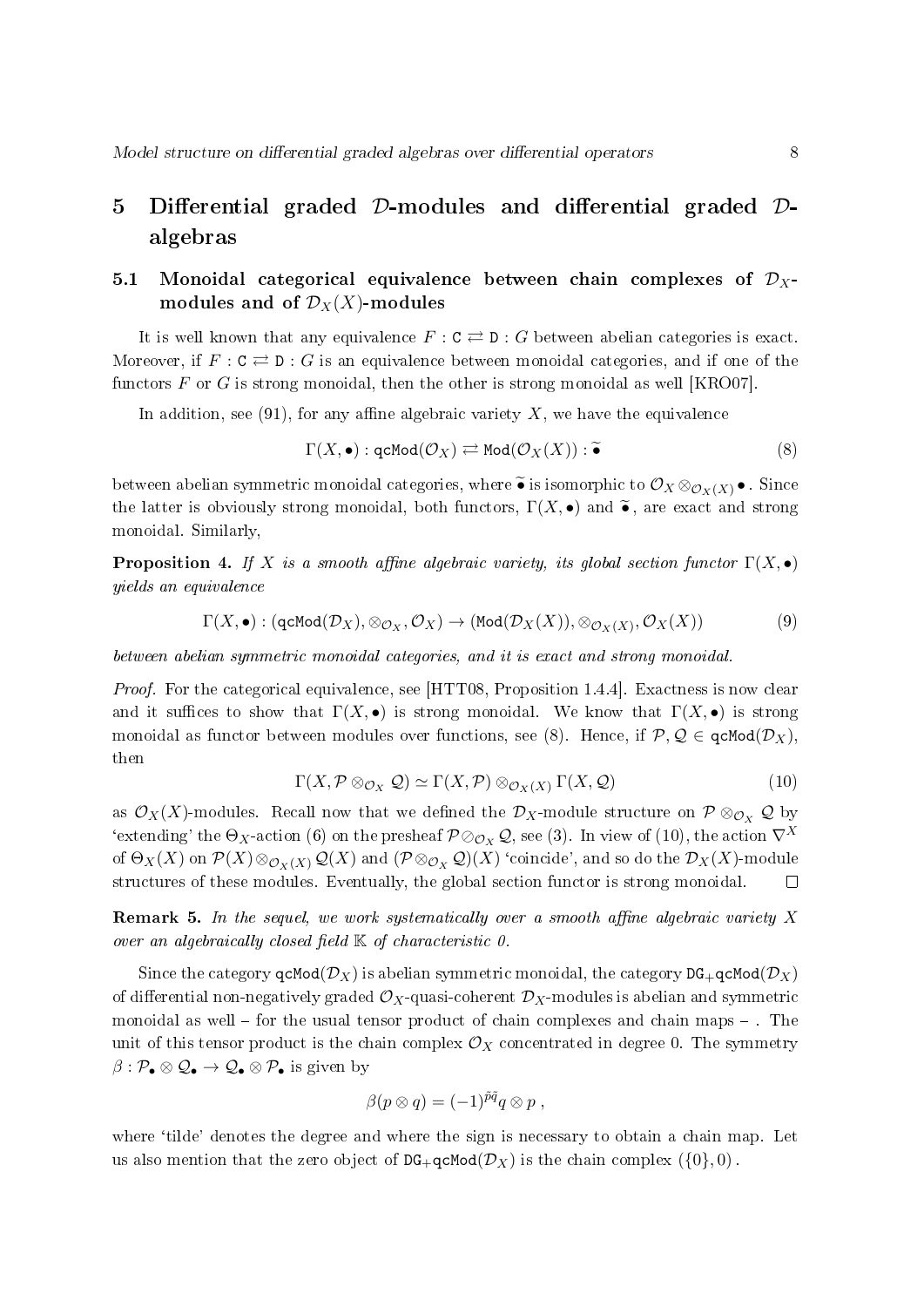**Proposition 6.** If X is a smooth affine algebraic variety, its global section functor induces an equivalence

$$
\Gamma(X,\bullet): (\mathtt{DG}_+\mathtt{qcMod}(\mathcal{D}_X),\otimes_{\mathcal{O}_X},\mathcal{O}_X) \rightarrow (\mathtt{DG}_+\mathtt{Mod}(\mathcal{D}_X(X)),\otimes_{\mathcal{O}_X(X)},\mathcal{O}_X(X))\hspace{1cm}(11)
$$

of abelian symmetric monoidal categories, and is exact and strong monoidal.

*Proof.* Let  $F = \Gamma(X, \bullet)$  and G be quasi-inverse (additive) functors that implement the equivalence (9). They induce functors  $\bf{F}$  and  $\bf{G}$  between the corresponding categories of chain complexes. Moreover, the natural isomorphism  $a : id \Rightarrow G \circ F$  induces, for each chain complex  $\mathcal{P}_\bullet\in \mathtt{DG}_+$ qcMod $(\mathcal{D}_X),$  a chain isomorphism  $\mathbf{a}_{\mathcal{P}_\bullet}:\mathcal{P}_\bullet\to (\mathbf{G}\circ \mathbf{F})(\mathcal{P}_\bullet),$  which is functorial in  $\mathcal{P}_\bullet$  . Both, the chain morphism property of  $a_{\mathcal{P}_{\bullet}}$  and the naturality of a, are direct consequences of the naturality of a. Similarly, the natural isomorphism  $b : F \circ G \Rightarrow id$  induces a natural isomorphism  $\mathbf{b} : \mathbf{F} \circ \mathbf{G} \Rightarrow \text{id}$ , so that  $\text{DG}_+\text{qcMod}(\mathcal{D}_X)$  and  $\text{DG}_+\text{Mod}(\mathcal{D}_X(X))$  are actually equivalent categories. Since  $F : \text{qcMod}(\mathcal{D}_X) \to \text{Mod}(\mathcal{D}_X(X))$  is strong monoidal and commutes with colimits (as left adjoint of  $G$ ), it is straightforwardly checked that **F** is strong monoidal.  $\Box$ 

### 5.2 Differential graded  $\mathcal{D}_X$ -algebras vs. differential graded  $\mathcal{D}_X(X)$ -algebras

The strong monoidal functors  $\mathbf{F} : DG_+qcMod(\mathcal{D}_X) \rightleftarrows DG_+Mod(\mathcal{D}_X(X)) : G$  yield an equivalence between the corresponding categories of commutative monoids:

**Corollary 7.** For any smooth affine variety X, there is an equivalence of categories

$$
\Gamma(X, \bullet) : \text{DG}_+\text{qcCAlg}(\mathcal{D}_X) \to \text{DG}_+\text{CAlg}(\mathcal{D}_X(X)) \tag{12}
$$

between the category of differential graded quasi-coherent commutative  $\mathcal{D}_X$ -algebras and the category of differential graded commutative  $\mathcal{D}_X(X)$ -algebras.

The main goal of the present paper is to construct a model category structure on the LHS category. In view of the preceding corollary, it suffices to build this model structure on the RHS category. We thus deal in the sequel exclusively with this category of differential graded **D-algebras**, where  $\mathcal{D} := \mathcal{D}_X(X)$ , which we denote simply by DGDA. Similarly, the objects of  $DG_+Mod(\mathcal{D}_X(X))$  are termed differential graded D-modules and their category is denoted by DGDM.

### 5.3 The category DGDA

In this subsection we describe the category  $DGDA$  and prove first properties.

Whereas

$$
\operatorname{Hom}_{\mathcal{D}}(P,Q) = \operatorname{Hom}_{\text{Mod}(\mathcal{D})}(P,Q) ,
$$

 $P, Q \in \text{Mod}(\mathcal{D})$ , is a K-vector space, the set

 $\text{Hom}_{\mathcal{D}A}(A, B) = \text{Hom}_{\text{CAlg}(\mathcal{D})}(A, B)$ ,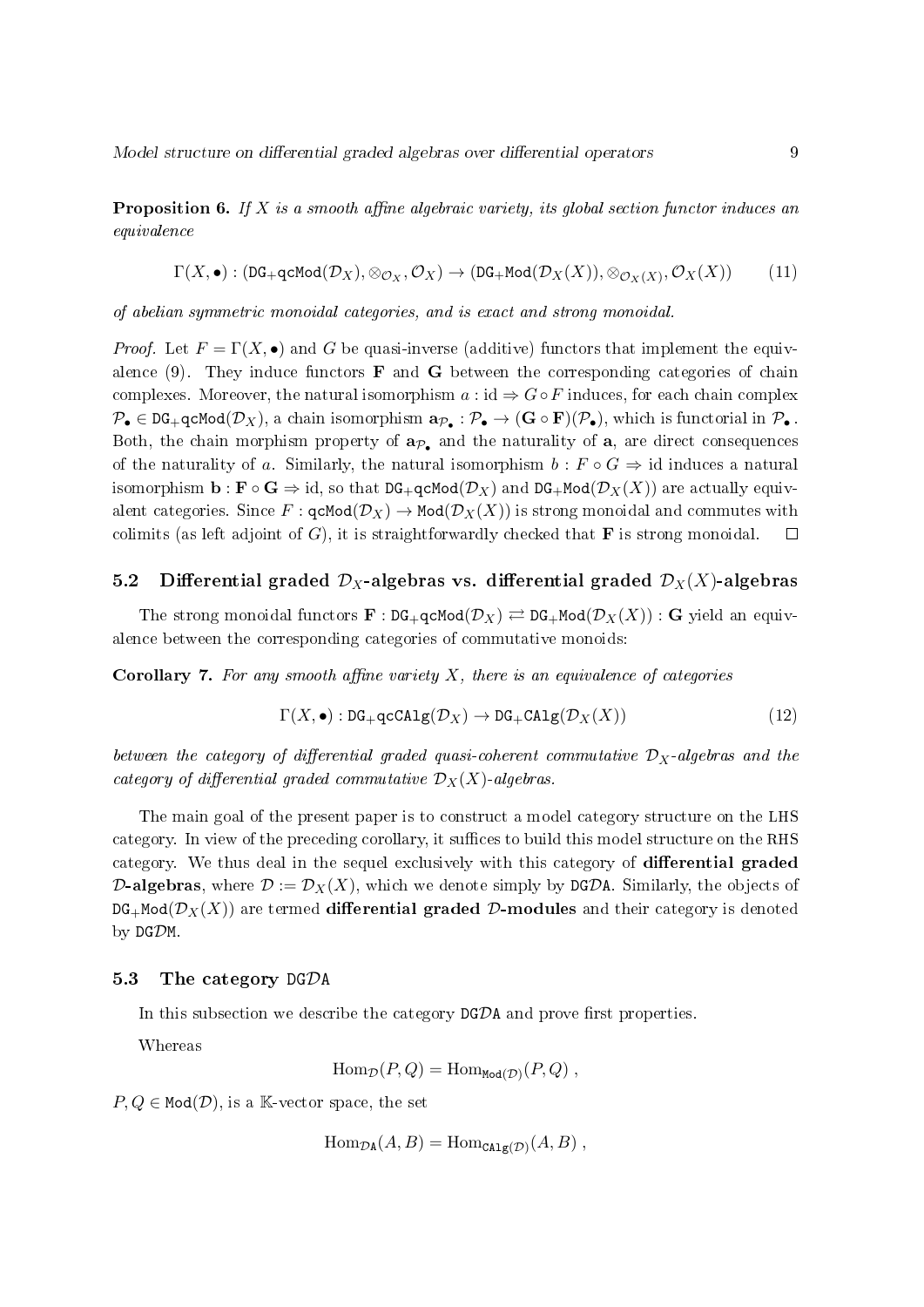$A, B \in \text{CAlg}(\mathcal{D})$ , is even not an abelian group. Hence, there is no category of chain complexes over commutative D-algebras and the objects of  $DGDA$  are (probably useless to say) no chain complexes of algebras.

As explained above, a  $\mathcal{D}$ -algebra is a commutative unital  $\mathcal{O}$ -algebra, endowed with a (an extending)  $\mathcal{D}$ -module structure, such that vector fields act by derivations. Analogously, a differential graded  $\mathcal{D}$ -algebra is easily seen to be a differential graded commutative unital  $\mathcal{O}$ -algebra (a graded  $\mathcal{O}$ -module together with an  $\mathcal{O}$ -bilinear degree respecting multiplication, which is associative, unital, and graded-commutative; this module comes with a square 0, degree  $-1$ ,  $\mathcal{O}\text{-linear}$ , graded derivation), which is also a differential graded  $\mathcal{D}\text{-module}$  (for the same differential, grading, and  $\mathcal{O}\text{-action}$ , such that vector fields act as non-graded derivations.

**Proposition 8.** A differential graded  $D$ -algebra is a differential graded commutative unital  $O$ -algebra, as well as a differential graded  $D$ -module, such that vector fields act as derivations. Further, the morphisms of DGDA are the morphisms of DGDM that respect the multiplications and units.

In fact:

Proposition 9. The category DGDA is symmetric monoidal for the tensor product of DGDM with values on objects that are promoted canonically from DGDM to DGDA and same values on morphisms. The tensor unit is  $\mathcal{O}$ ; the initial object (resp., terminal object) is  $\mathcal{O}$  (resp.,  $\{0\}$ ).

*Proof.* Let  $A_{\bullet}, B_{\bullet} \in \text{DGDA}$ . Consider homogeneous vectors  $a \in A_{\tilde{a}}$ ,  $a' \in A_{\tilde{a}'}, b \in B_{\tilde{b}}$ ,  $b' \in B_{\tilde{b}'}$ , such that  $\tilde{a} + \tilde{b} = m$  and  $\tilde{a}' + \tilde{b}' = n$ . Endow now the tensor product  $A_{\bullet} \otimes_{\mathcal{O}} B_{\bullet} \in \mathbb{D}$ GDM with the multiplication  $\star$  defined by

$$
(A_{\bullet} \otimes_{\mathcal{O}} B_{\bullet})_{m} \times (A_{\bullet} \otimes_{\mathcal{O}} B_{\bullet})_{n} \ni (a \otimes b, a' \otimes b') \mapsto
$$

$$
(a \otimes b) \star (a' \otimes b') = (-1)^{\tilde{a}'\tilde{b}} (a \star_{A} a') \otimes (b \star_{B} b') \in (A_{\bullet} \otimes_{\mathcal{O}} B_{\bullet})_{m+n},
$$
(13)

where the multiplications of  $A_{\bullet}$  and  $B_{\bullet}$  are denoted by  $\star_A$  and  $\star_B$ , respectively. The multiplication  $\star$  equips  $A_{\bullet} \otimes_{\mathcal{O}} B_{\bullet}$  with a structure of differential graded  $\mathcal{D}$ -algebra. Note also that the multiplication of  $A_{\bullet} \in \text{DGDA}$  is a DGDA-morphism  $\mu_A : A_{\bullet} \otimes_{\mathcal{O}} A_{\bullet} \to A_{\bullet}$ .

Further, the unit of the tensor product in DGDA is the unit  $(0,0)$  of the tensor product in DGDM.

Finally, let  $A_{\bullet}, B_{\bullet}, C_{\bullet}, D_{\bullet} \in \text{DGDA}$  and let  $\phi : A_{\bullet} \to C_{\bullet}$  and  $\psi : B_{\bullet} \to D_{\bullet}$  be two DGDAmorphisms. Then the DGDM-morphism  $\phi \otimes \psi : A_{\bullet} \otimes_{\mathcal{O}} B_{\bullet} \to C_{\bullet} \otimes_{\mathcal{O}} D_{\bullet}$  is also a DGDA-morphism.

All these claims (as well as all the additional requirements for a symmetric monoidal structure) are straightforwardly checked.

The initial and terminal objects in DGDA are the differential graded  $\mathcal{D}$ -algebras ( $\mathcal{O}, 0$ ) and  $({0}, 0)$ , respectively. As concerns the terminal object, this is the expected and easily verified result. The initial object however is not the same as the one in DGDM. The problem with the initial object candidate  $(\{0\},0)$ , is that a DGDA-morphism  $\phi : (\{0\},0) \to (A_{\bullet}, d_A)$  has to map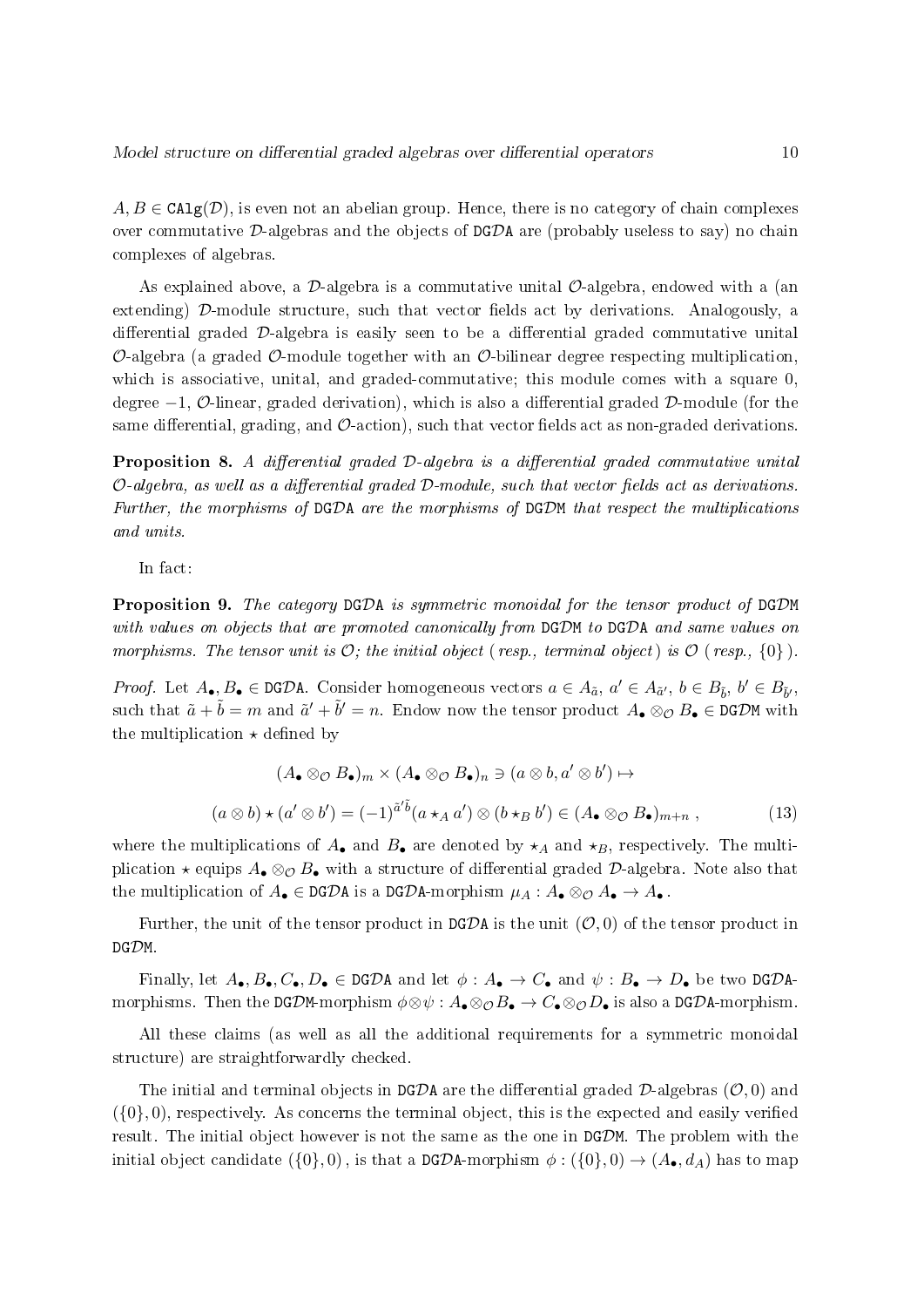0 to  $0_A$  and to  $1_A$ , what in only possible if  $0_A = 1_A$ , i.e., if  $A_{\bullet} = \{0\}$ . As for  $(0,0)$ , the sole point to check is that the unique morphism  $\phi : (\mathcal{O}, 0) \to (A_{\bullet}, d_A)$ , which is necessarily defined by

$$
\phi(f) = \phi(f \cdot 1_{\mathcal{O}}) = f \cdot \phi(1_{\mathcal{O}}) = f \cdot 1_A ,
$$

is a DGDA-morphism. For the latter, only D-linearity, i.e.,  $\Theta$ -linearity, has to be checked. We get

$$
\phi(\nabla_{\theta}f) = \phi(\theta(f)) = \theta(f) \cdot 1_A,
$$

whereas

$$
\nabla_{\theta}(\phi(f)) = \nabla_{\theta}(f \cdot 1_A) = \nabla_{\theta \circ f} 1_A = \theta(f) \cdot 1_A + \nabla_{f \circ \theta} 1_A = \theta(f) \cdot 1_A,
$$

as in a differential graded  $\mathcal{D}\text{-algebra vector fields act as derivations and thus annihilate the$ unit.  $\Box$ 

Let us still mention the following

**Proposition 10.** If  $\phi: A_{\bullet} \to C_{\bullet}$  and  $\psi: B_{\bullet} \to C_{\bullet}$  are DGDA-morphisms, then  $\chi: A_{\bullet} \otimes_{\mathcal{O}} B_{\bullet} \to$  $C_{\bullet}$ , which is well-defined by  $\chi(a \otimes b) = \phi(a) \star_C \psi(b)$ , is a DGDA-morphism that restricts to  $\phi$  $(resp, \psi)$  on  $A_{\bullet}$  (resp.,  $B_{\bullet}$ ).

*Proof.* It suffices to observe that  $\chi = \mu_C \circ (\phi \otimes \psi)$ .

### 6 Finitely generated model structure on DGDM

When dealing with model categories, we use the definitions of  $[Hov07]$ . A short comparison of various denitions used in the literature can be found in Appendix 11.4. For additional information, we refer the reader to [GS06], [Hir00], [Hov07], and [Qui67].

Let us recall that DGDM is the category  $Ch_{+}(\mathcal{D})$  of non-negatively graded chain complexes of left modules over the non-commutative unital ring  $\mathcal{D} = \mathcal{D}_X(X)$  of differential operators of a smooth affine algebraic variety  $X$ . The remaining part of this section actually holds for any not necessarily commutative unital ring R and the corresponding category  $Ch_{+}(R)$ . We will show that  $\text{Ch}_{+}(R)$  is a finitely (and thus cofibrantly) generated model category.

In fact, most of the familiar model categories are cofibrantly generated. For instance, in the model category SSet of simplicial sets, the generating cofibrations  $I$  (resp., the generating trivial cofibrations J) are the canonical simplicial maps  $\partial \Delta[n] \to \Delta[n]$  from the boundaries of the standard simplicial *n*-simplices to these simplices (resp., the canonical maps  $\Lambda^r[n] \to \Delta[n]$ from the r-horns of the standard n-simplices,  $0 \le r \le n$ , to these simplices). The generating cofibrations and trivial cofibrations of the model category  $Top$  of topological spaces  $-$  which is Quillen equivalent to  $SSet - are defined similarly.$  The homological situation is analogous to the topological and combinatorial ones. In the case of  $\mathtt{Ch}_+(R)$ , the set I of generating cofibrations (resp., the set  $J$  of generating trivial cofibrations) is made (roughly) of the maps

 $\Box$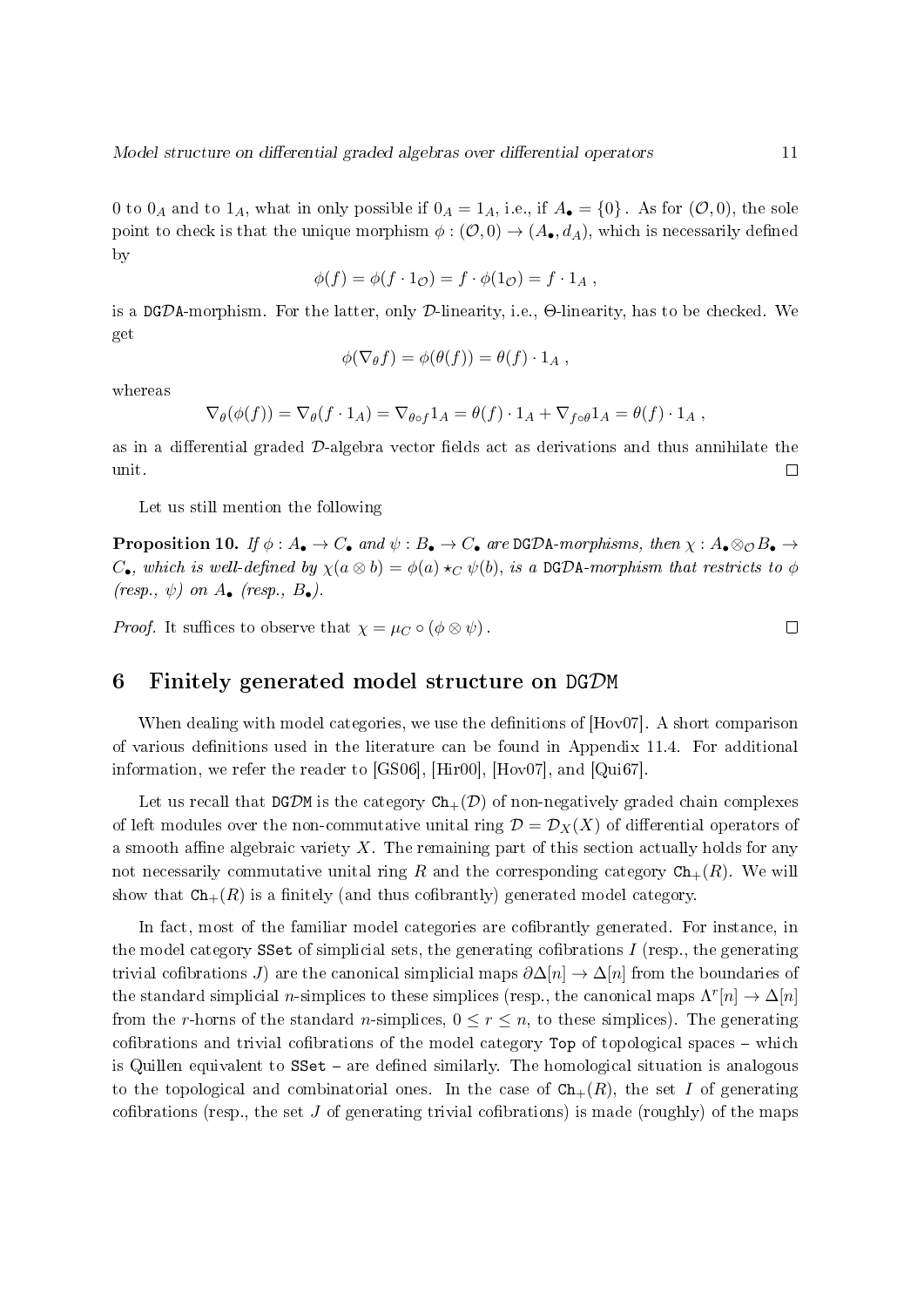$S^{n-1} \to D^n$  from the  $(n-1)$ -sphere to the *n*-disc (resp., of the maps  $0 \to D^n$ ). In fact, the  $n$ -disc  $D^n$  is the chain complex

$$
D_{\bullet}^{n} : \cdots \to 0 \to 0 \to \mathbb{R} \to \mathbb{R} \to 0 \to \cdots \to 0^{(0)},
$$
\n
$$
(14)
$$

whereas the *n*-sphere  $S^n$  is the chain complex

$$
S^n_{\bullet}: \cdots \to 0 \to 0 \to \stackrel{(n)}{R} \to 0 \to \cdots \to \stackrel{(0)}{0} . \tag{15}
$$

Definition (14), in which the differential is necessarily the identity of R, is valid for  $n \geq 1$ . Definition (15) makes sense for  $n > 0$ . We extend the first (resp., second) definition to  $n = 0$ (resp.,  $n = -1$ ) by setting  $D^0$  =  $S^0$  (resp.,  $S^{-1}$  = 0.). The chain maps  $S^{n-1} \to D^n$  are canonical (in degree  $n-1$ , they necessarily coincide with  $\mathrm{id}_R$ ), and so are the maps  $0 \to D^n$ . We now define the set  $I$  (resp.,  $J$ ) by

$$
I = \{ \iota_n : S^{n-1} \to D^n, n \ge 0 \}
$$
\n(16)

(resp.,

$$
J = \{ \zeta_n : 0 \to D^n, n \ge 1 \} ). \tag{17}
$$

**Theorem 11.** For any unital ring R, the category  $\texttt{Ch}_+(R)$  of non-negatively graded chain complexes of left R-modules is a finitely (and thus a cofibrantly) generated model category (in the sense of  $(GS06)$  and in the sense of  $(Hov07)$ , with I as its generating set of cofibrations and  $J$  as its generating set of trivial cofibrations. The weak equivalences are the maps that induce isomorphisms in homology, the cofibrations are the injective maps with degree-wise projective cokernel (projective object in  $Mod(R)$ ), and the fibrations are the maps that are surjective in  $(\text{strictly})$  positive degrees. Further, the trivial cofibrations are the injective maps i whose cokernel coker(i) is strongly projective as a chain complex (strongly projective object coker(i) in  $\text{Ch}_{+}(R)$ , in the sense that, for any map c :  $\text{coker}(i) \to C$  and any map  $p : D \to C$ , there is a map  $\ell : \text{coker}(i) \to D$  such that  $p \circ \ell = i$ , if p is surjective in (strictly) positive degrees).

*Proof.* The following proof uses the differences between the definitions of (cofibrantly generated) model categories given in [DS96], [GS06], and [Hov07]: we refer again to the Appendix 11.4.

It is known that  $\text{Ch}_{+}(R)$ , with the described weak equivalences, cofibrations, and fibrations is a model category (Theorem 7.2 in [DS96]). A model category in the sense of [DS96] contains all finite limits and colimits; the Cof − TrivFib and TrivCof – Fib factorizations are neither assumed to be functorial, nor, of course, to be chosen functorial factorizations. Moreover, we have  $\text{Fib} = \text{RLP}(J)$  and  $\text{TrivFib} = \text{RLP}(I)$  (Proposition 7.19 in [DS96]).

Note first that  $Ch_{+}(R)$  has all small limits and colimits, which are taken degree-wise.

Observe also that the domains and codomains  $S^n$   $(n \geq 0)$  and  $D^n$   $(n \geq 1)$  of the maps in I and J are bounded chain complexes of finitely presented  $R$ -modules (the involved modules are all equal to  $R$ ). However, every bounded chain complex of finitely presented  $R$ -modules is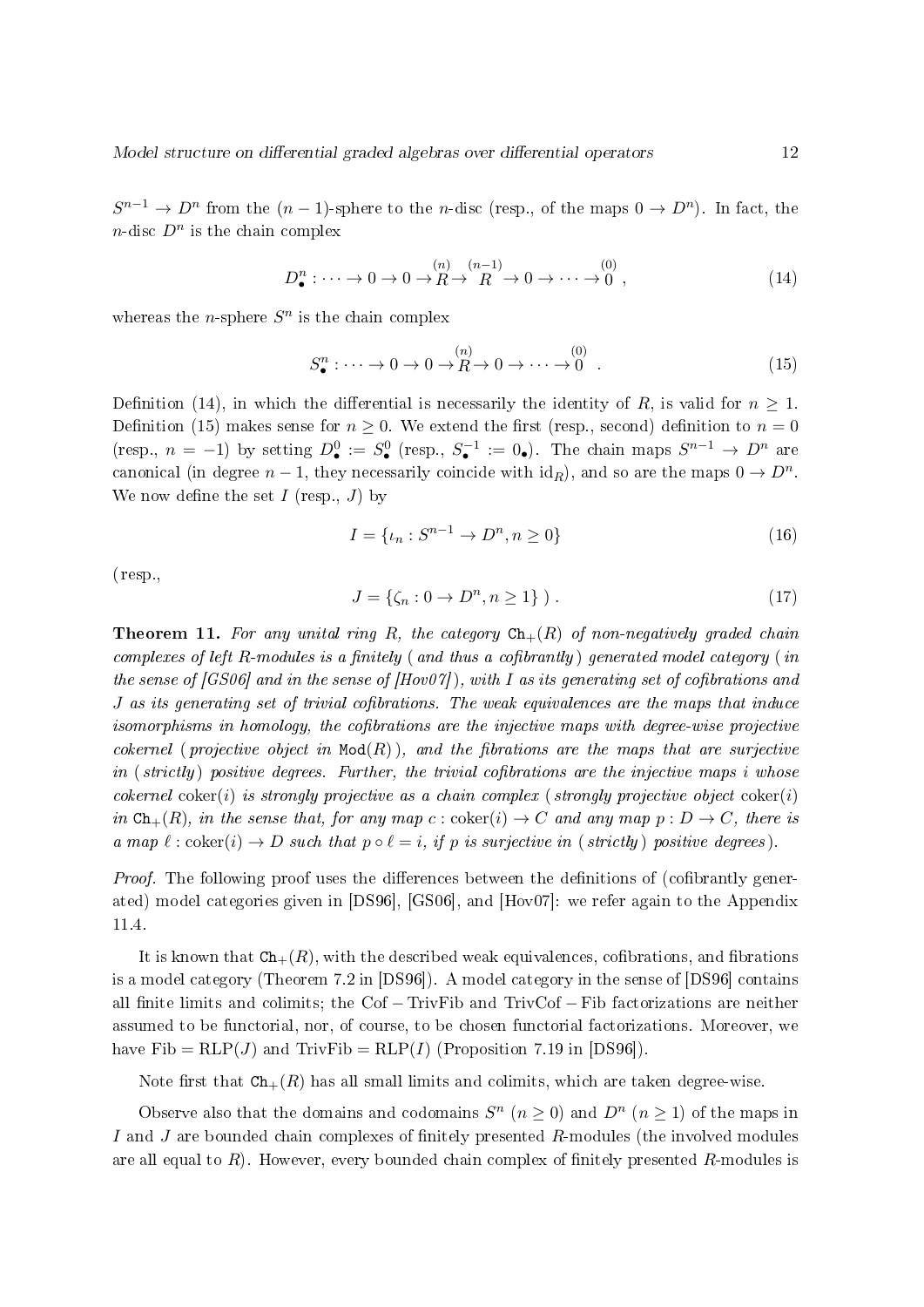n-small,  $n \in \mathbb{N}$ , relative to all chain maps (Lemma 2.3.2 in Hov07). Hence, the domains and codomains of  $I$  and  $J$  satisfy the smallness condition of a finitely generated model category, and are therefore small in the sense of the finite and transfinite definitions of a cofibrantly generated model category.

It thus follows from the Small Object Argument that there exist in  $\text{Ch}_{+}(R)$  a functorial Cof – TrivFib and a functorial TrivCof – Fib factorization. Hence, the first part of Theorem 11.

As for the part on trivial cofibrations, its proof is the same as the proof of Lemma 2.2.11 in  $|How07|$ . □

In view of Theorem 11, let us recall that any projective chain complex  $(K, d)$  is degree-wise projective. Indeed, consider, for  $n \geq 0$ , an R-linear map  $k_n : K_n \to N$  and a surjective R-linear map  $p: M \to N$ , and denote by  $D^{n+1}(N)$  (resp.,  $D^{n+1}(M)$ ) the disc defined as in (14), except that R is replaced by N (resp., M). Then there is a chain map  $k: K \to D^{n+1}(N)$  (resp., a surjective chain map  $\pi : D^{n+1}(M) \to D^{n+1}(N)$  that is zero in each degree, except in degree  $n+1$  where it is  $k_n \circ d_{n+1}$  (resp., p) and in degree n where it is  $k_n$  (resp., p). Since  $(K, d)$  is projective as chain complex, there is a chain map  $\ell : K \to D^{n+1}(M)$  such that  $\pi \circ \ell = k$ . In particular,  $\ell_n : K_n \to M$  is R-linear and  $p \circ \ell_n = k_n$ .

### 7 Finitely generated model structure on DGDA

#### 7.1 Adjoint functors between DGDM and DGDA

We aim at transferring to  $DGDA$ , the just described finitely generated model structure on DGDM. Therefore, we need a pair of adjoint functors.

**Proposition 12.** The graded symmetric tensor algebra functor  $S$  and the forgetful functor For provide an adjoint pair

$$
\mathcal{S}:\mathtt{DG}\mathcal{D}\mathtt{M}\rightleftarrows\mathtt{DG}\mathcal{D}\mathtt{A}:\mathrm{For}
$$

between the category of differential graded  $\mathcal D$ -modules and the category of differential graded D-algebras.

*Proof.* For any  $M_{\bullet} \in \text{DGDM}$ , the sum

$$
\otimes_{\mathcal{O}}^*M_{\bullet}=\mathcal{O}\oplus\bigoplus_{n\geq 1}M_{\bullet}^{\otimes_{\mathcal{O}}n}\in\mathbf{DG}\mathcal{D}\mathbf{M}
$$

is the free associative unital  $\mathcal{O}\text{-algebra over the }\mathcal{O}\text{-module }M_{\bullet}$ . When passing to graded symmetric tensors, we divide by the obvious  $\mathcal{O}\text{-ideal }\mathcal{I}$ , which is further a sub DG  $\mathcal{D}\text{-module}$ . Therefore, the free graded symmetric unital  $\mathcal{O}$ -algebra

$$
\mathcal{S}_{\mathcal{O}}^* M_{\bullet} = \otimes_{\mathcal{O}}^* M_{\bullet}/\mathcal{I} \,, \tag{18}
$$

with multiplication  $[S] \odot [T] = [S \otimes T]$ , is also a DG D-module. It is straightforwardly checked that  $S^*_{\mathcal{O}}M_{\bullet} \in \text{DGDA}$ . The definition of S on morphisms is obvious.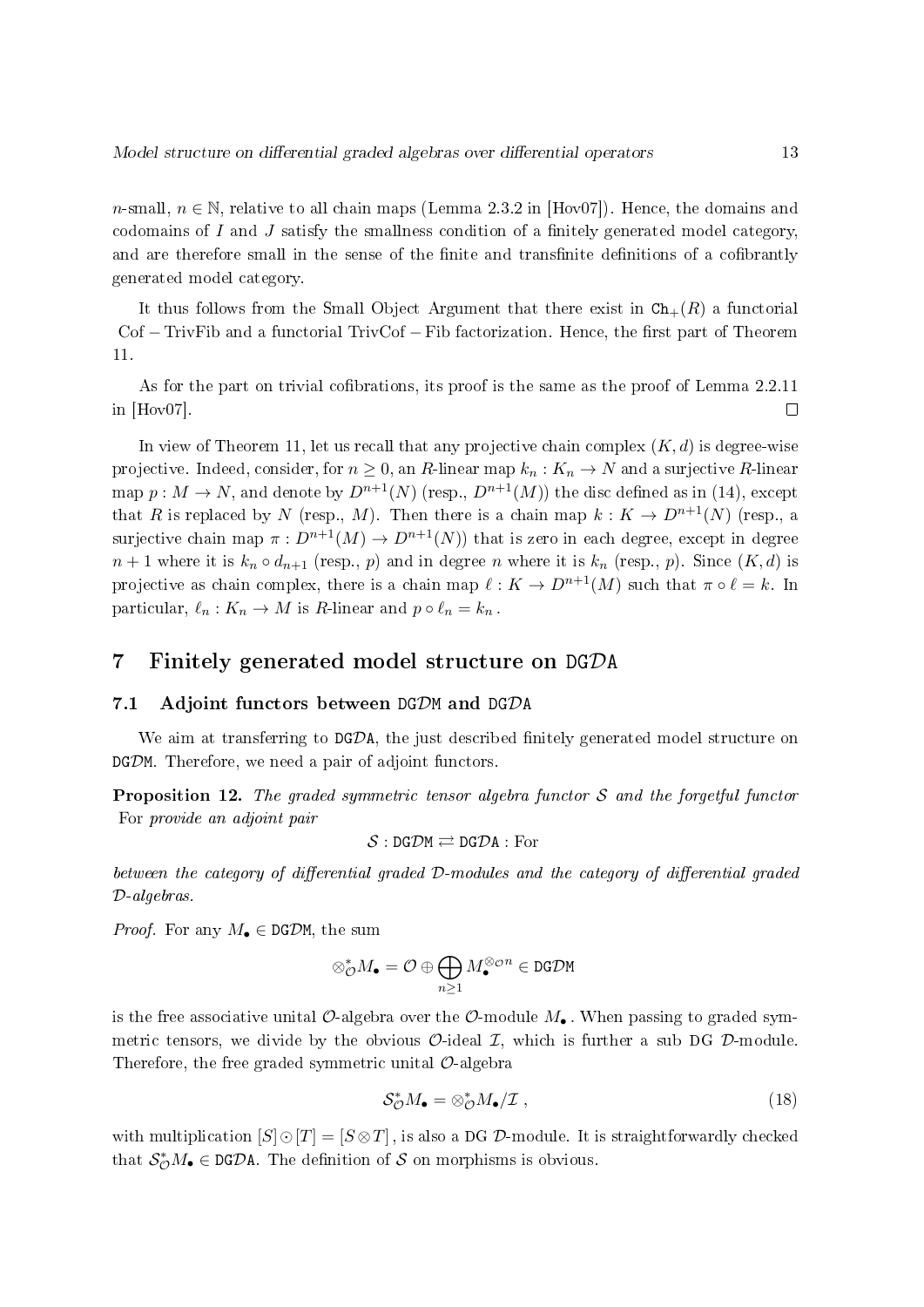As concerns the proof that the functors For and  $S$  are adjoint, i.e., that

$$
\mathrm{Hom}_{\mathrm{DG}\mathcal{D}\mathrm{A}}(\mathcal{S}_{\mathcal{O}}^*M_{\bullet}, A_{\bullet}) \simeq \mathrm{Hom}_{\mathrm{DG}\mathcal{D}\mathrm{M}}(M_{\bullet}, \mathrm{For}\,A_{\bullet}), \qquad (19)
$$

functorially in  $M_{\bullet}\in {\tt DGDM}$  and  $A_{\bullet}\in {\tt DGDA}$  , let  $\phi:M_{\bullet}\to {\rm For\,}A_{\bullet}$  be a DGDM-map. Since  ${\cal S}_{\cal O}^*M_{\bullet}$ is free in the category GCA of graded commutative associative unital graded  $\mathcal{O}$ -algebras, a GCAmorphism is completely determined by its restriction to the graded  $\mathcal{O}$ -module  $M_{\bullet}$ . Hence, the extension  $\bar{\phi}: \mathcal{S}^*_{\mathcal{O}}M_{\bullet} \to A_{\bullet}$  of  $\phi$ , defined by  $\bar{\phi}(1_{\mathcal{O}}) = 1_A$  and by

$$
\bar{\phi}(m_1 \odot \ldots \odot m_k) = \phi(m_1) \star_A \ldots \star_A \phi(m_k) ,
$$

is a GCA-morphism. This extension is also a DGDA-map, i.e., a DGDM-map that respects the multiplications and the units, if it intertwines the differentials and is  $\mathcal{D}\text{-linear}$ . These requirements, as well as functoriality, are straightforwardly checked.  $\Box$ 

Recall that a free object in a category  $D$  over an object  $C$  in a category  $C$ , such that there is a forgetful functor For : D  $\rightarrow$  C, is a universal pair  $(F(C), i)$ , where  $F(C) \in D$  and  $i \in \text{Hom}_{\mathcal{C}}(C, \text{For } F(C))$ .

Remark 13. *Equation (19) means that*  $\mathcal{S}_{\mathcal{O}}^{\star}M_{\bullet}$  *is the* free differential graded D-algebra over the differential graded  $\mathcal{D}\text{-module }M_{\bullet}$ .

A definition of  $S^*_{\mathcal{O}}M_{\bullet}$  via invariants can be found in Appendix 11.5.

### 7.2 Relative Sullivan D-algebras

If  $V_{\bullet}$  is a non-negatively graded D-module and  $(A_{\bullet}, d_A)$  a differential graded D-algebra. the tensor product  $A_\bullet\otimes_\mathcal{O} \mathcal{S}_\mathcal{O}^\star V_\bullet$  is a graded  $\mathcal{D}\text{-algebra.}$  In the following definition, we assume that this algebra is equipped with a differential  $d$ , such that

$$
(A_\bullet \otimes_{\mathcal O} \mathcal S_{\mathcal O}^\star V_\bullet, d) \in \mathtt{DG\mathcal D} \mathtt{A}
$$

contains  $(A_{\bullet}, d_A)$  as sub-DGDA. The point is that  $(A_{\bullet}, d_A)$  is a differential submodule of the tensor product differential module, but that usually the module  $\mathcal{S}_{\mathcal{O}}^{\star}V_{\bullet}$  is not. The condition that  $(A_{\bullet}, d_A)$  be a sub-DGDA can be rephrased by asking that the inclusion

$$
A_{\bullet} \ni a \mapsto a \otimes 1 \in A_{\bullet} \otimes_{\mathcal{O}} S_{\mathcal{O}}^{\star} V_{\bullet}
$$

be a DGDA-morphism. This algebra morphism condition or subalgebra condition would be automatically satisfied, if the differential  $d$  on  $A_{\bullet} \otimes_{\mathcal{O}} \mathcal{S}_{\mathcal{O}}^{\star} V_{\bullet}$  was defined by

$$
d = d_A \otimes id + id \otimes d_{\mathcal{S}} , \qquad (20)
$$

where  $d_{\mathcal{S}}$  is a differential on  $\mathcal{S}_{\mathcal{O}}^{\star}V_{\bullet}$  (in particular the differential  $d_{\mathcal{S}}=0$ ). However, as mentioned, this is generally not the case.

We omit in the sequel  $\bullet$ ,  $\star$ , as well as subscript  $\mathcal{O}$ , provided clarity does not suffer hereof. Further, to avoid confusion, we sometimes substitute  $\boxtimes$  to  $\otimes$  to emphasize that the differential  $d$  of  $A \boxtimes \mathcal{S} V$  is not necessarily obtained from the differential  $d_A$  and a differential  $d_{\mathcal{S}}$ .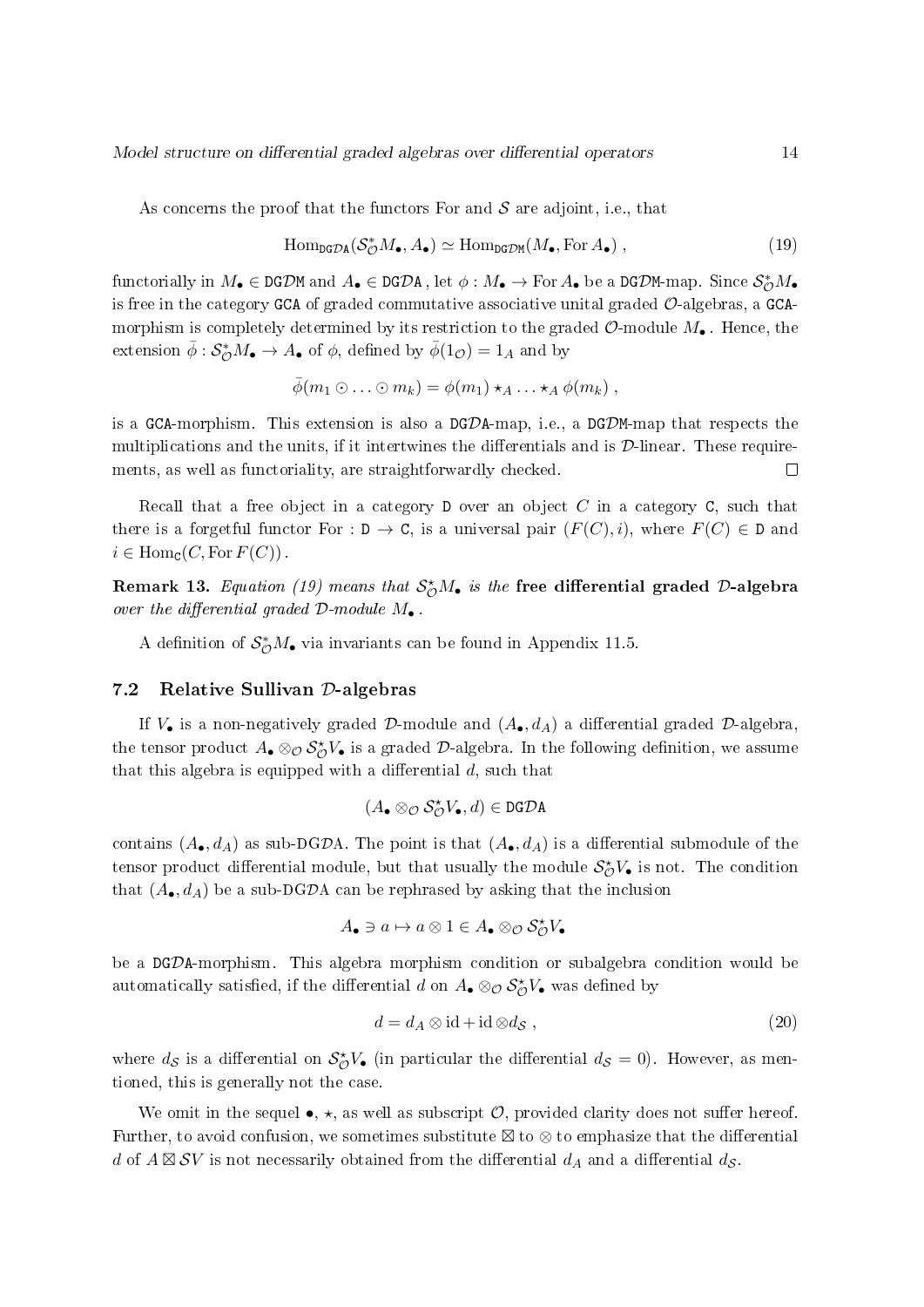**Definition 14.** A relative Sullivan D-algebra  $(RSDA)$  is a DGDA-morphism

$$
(A, d_A) \to (A \boxtimes \mathcal{S}V, d)
$$

that sends  $a \in A$  to  $a \otimes 1 \in A \boxtimes SV$ . Here V is a free non-negatively graded D-module

$$
V = \bigoplus_{\alpha \in J} \mathcal{D} \cdot v_{\alpha} ,
$$

which admits a homogeneous basis  $(v_\alpha)_{\alpha \in J}$  that is indexed by a well-ordered set J, and is such that

$$
dv_{\alpha} \in A \boxtimes SV_{<\alpha} , \qquad (21)
$$

for all  $\alpha\in J$  . In the last requirement, we set  $V_{<\alpha}:=\bigoplus_{\beta<\alpha} {\cal D} \cdot v_\beta$  . We refer to Property (21) by saying that d is lowering.

A RSDA with the property

$$
\alpha \le \beta \Rightarrow \deg v_{\alpha} \le \deg v_{\beta} \tag{22}
$$

( resp., with Property (20); over  $(A, d_A) = (0, 0)$  is called a minimal RSDA ( resp., a split RSDA; a Sullivan D-algebra (SDA)) and it is often simply denoted by  $(A \boxtimes SV, d)$  (resp.,  $(A \otimes SV, d); (SV, d)$ .

The next two lemmas are of interest for the split situation.

**Lemma 15.** Let  $(v_\alpha)_{\alpha \in I}$  be a family of generators of homogeneous non-negative degrees, and let

$$
V := \langle v_{\alpha} : \alpha \in I \rangle := \bigoplus_{\alpha \in I} \mathcal{D} \cdot v_{\alpha}
$$

be the free non-negatively graded D-module over  $(v_\alpha)_{\alpha\in I}$ . Then, any degree -1 map d ∈  $\texttt{Set}((v_\alpha),V)$  uniquely extends to a degree  $-1$  map  $d\in \mathcal{D}\texttt{M}(V,V)$ . If moreover  $d^2=0$  on  $(v_\alpha),$ then  $(V, d) \in \text{DGDM}$ .

Since  $SV$  is the free differential graded  $D$ -algebra over the differential graded  $D$ -module V, a morphism  $f \in \text{DGDA}(\mathcal{SV}, B)$ , valued in  $(B, d_B) \in \text{DGDA}$ , is completely defined by its restriction  $f \in \text{DGDM}(V, B)$ . Hence, the

**Lemma 16.** Consider the situation of Lemma 15. Any degree 0 map  $f \in \text{Set}((v_\alpha), B)$  uniquely extends to a morphism  $f \in \text{GDM}(V, B)$ . Furthermore, if  $d_B f = f d$  on  $(v_\alpha)$ , this extension is a morphism  $f \in \text{DGDM}(V, B)$ , which in turn admits a unique extension  $f \in \text{DGDA}(SV, B)$ .

#### 7.3 Quillen's transfer theorem

We use the adjoint pair

$$
S: \text{DG} \mathcal{D}\text{M} \rightleftarrows \text{DG} \mathcal{D}\text{A} : \text{For} \tag{23}
$$

to transfer the cofibrantly generated model structure from the source category  $DGDM$  to the target category DGDA. This is possible if Quillen's transfer theorem [GS06] applies.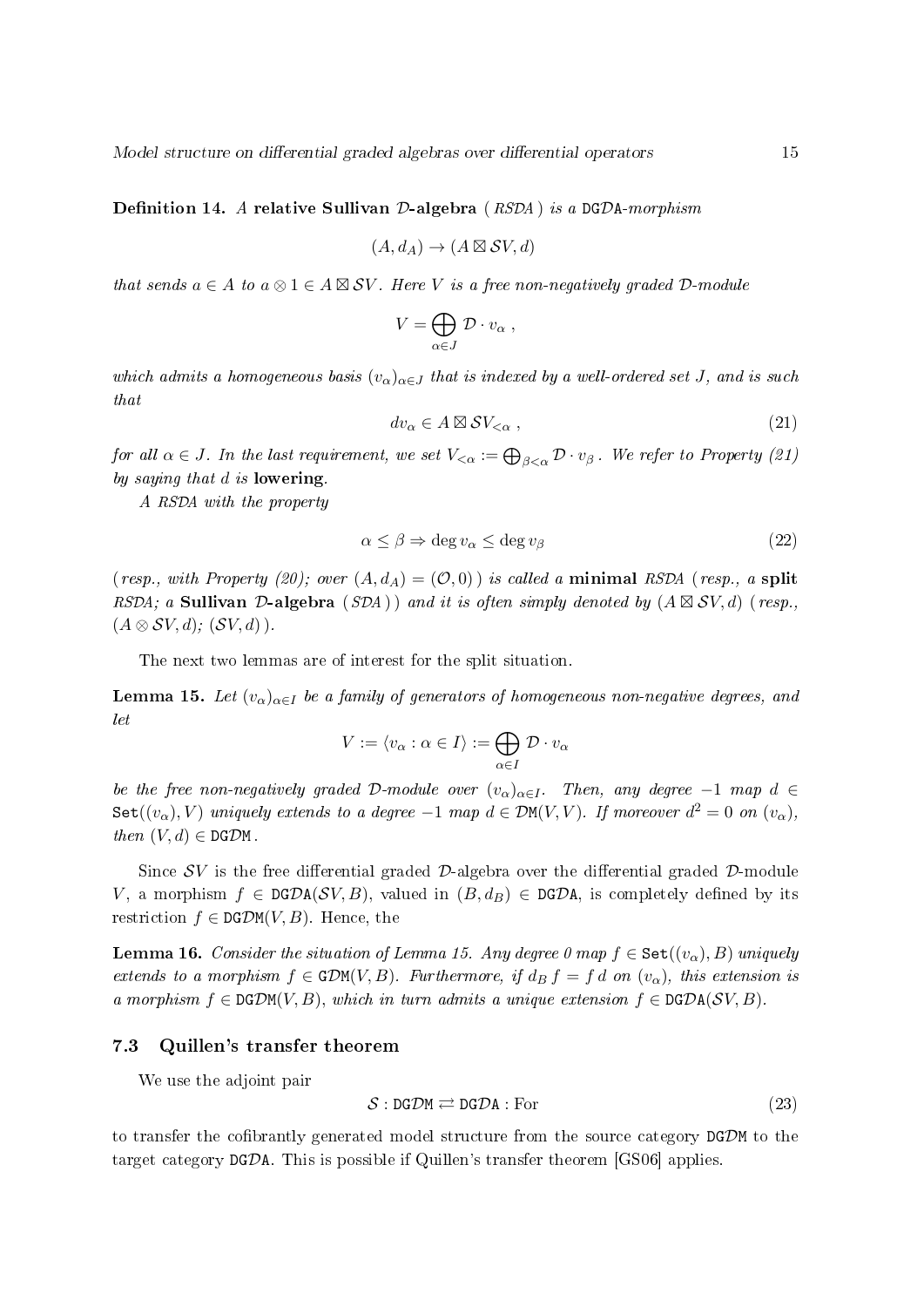**Theorem 17.** Let  $F: C \rightleftarrows D: G$  be a pair of adjoint functors. Assume that C is a cofibrantly generated model category and denote by I (resp., J) its set of generating cofibrations (resp., trivial cofibrations). Define a morphism  $f: X \to Y$  in D to be a weak equivalence (resp., a fibration), if Gf is a weak equivalence (resp., a fibration) in C. If

- 1. the right adjoint  $G: \mathbf{D} \to \mathbf{C}$  commutes with sequential colimits, and
- 2. any map in  $D$  with the LLP with respect to all fibrations is a weak equivalence,

then D is a cofibrantly generated model category that admits  $\{Fi : i \in I\}$  (resp.,  $\{Fj : j \in J\}$ ) as set of generating cofibrations (resp., trivial cofibrations).

Of course, in this version of the transfer principle, the mentioned model structures are cofibrantly generated model structures in the sense of [GS06].

Condition 2 is the main requirement of the transfer theorem. It can be checked using the following lemma [Qui67]:

Lemma 18 (Quillen's path object argument). Assume in a category D (which is not yet a model category, but has weak equivalences and fibrations),

- 1. there is a functorial fibrant replacement functor, and
- 2. every object has a natural path object, i.e., for any  $D \in \mathbb{D}$ , we have a natural commutative diagram



where  $\Delta$  is the diagonal map, i is a weak equivalence and q is a fibration. Then every map in  $D$  with the LLP with respect to all fibrations is a weak equivalence.

We think about  $Path(D) \in D$  is an internalized 'space' of paths in D. In simple cases,  $Path(D) = Hom_D(I, D)$ , where  $I \in D$  and where Hom<sub>p</sub> is an internal Hom. Moreover, by fibrant replacement of an object  $D \in \mathbb{D}$ , we mean a weak equivalence  $D \to \bar{D}$  whose target is a fibrant object.

### 7.4 Proof of Condition 1 of Theorem 17

Let  $\lambda$  be a non-zero ordinal and let  $X : \lambda \to \mathbf{C}$  be a diagram of type  $\lambda$  in a category  $\mathbf{C}$ , i.e., a functor from  $\lambda$  to C. Since an ordinal number is a totally ordered set, the considered ordinal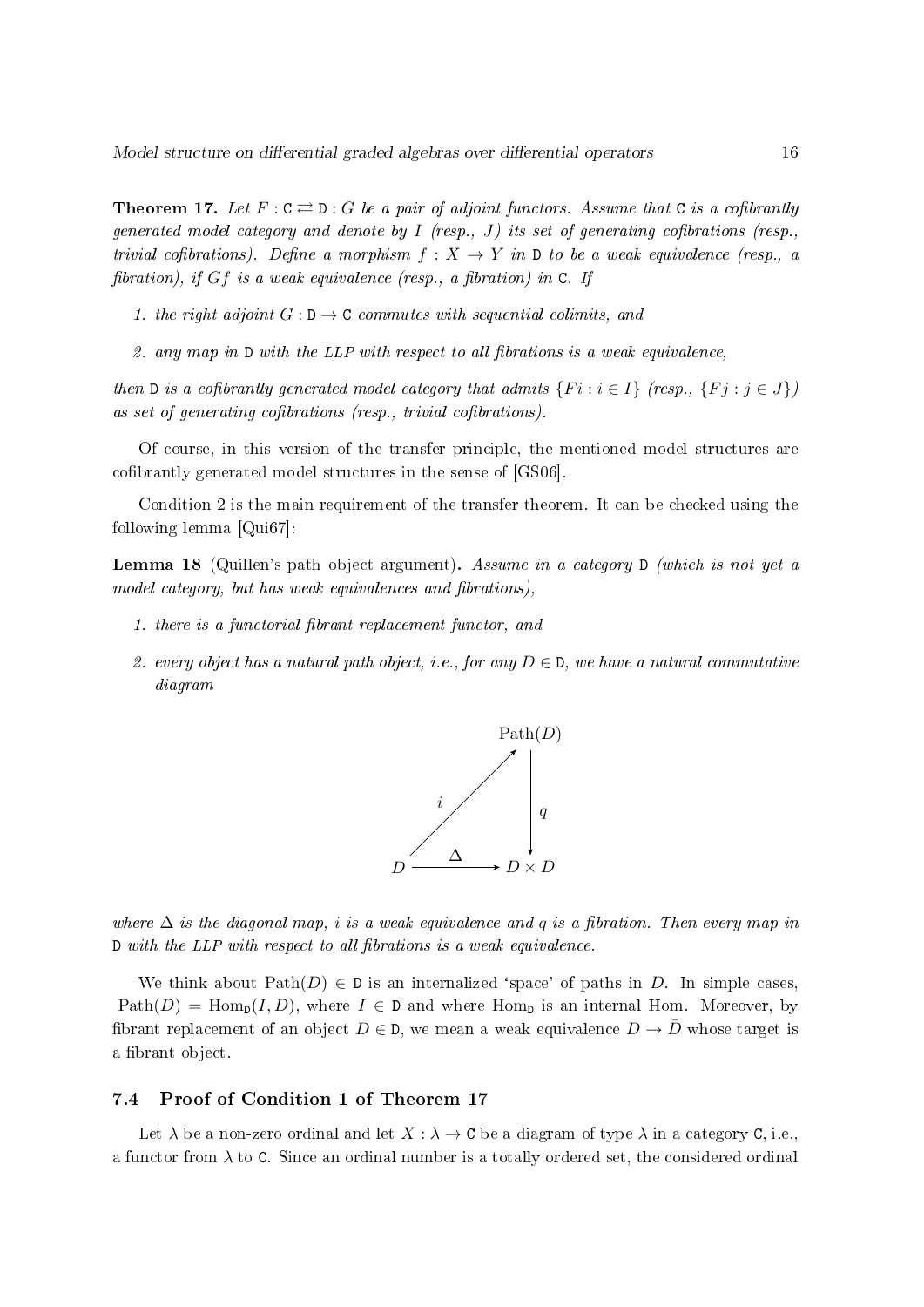$\lambda$  can be viewed as a directed poset  $(\lambda, \leq)$ . Moreover, the diagram X is a direct system in C over  $\lambda$  – made of the C-objects  $X_{\beta}$ ,  $\beta < \lambda$ , and the C-morphisms  $X_{\beta\gamma}: X_{\beta} \to X_{\gamma}$ ,  $\beta \leq \gamma$  –, and the colimit colim<sub>β $\langle \lambda X_{\beta} \rangle$ </sub> of this diagram X is the inductive limit of the system  $(X_{\beta}, X_{\beta\gamma})$ .

Let now  $A : \lambda \to \text{DG} \mathcal{D}$ A be a diagram of type  $\lambda$  in DGDA and let For  $\circ A : \lambda \to \text{DG} \mathcal{D}$ M be the corresponding diagram in  $DGDM$ . To simplify notation, we denote the latter diagram simply by A. As mentioned in the proof of Theorem 11, the colimit of  $A$  does exist in DGDM and is taken degree-wise in Mod(D). For any degree  $r \in \mathbb{N}$ , the colimit  $C_r$  of the functor  $A_r : \lambda \to \text{Mod}(\mathcal{D})$ is the inductive limit in Mod(D) of the direct system  $(A_{\beta,r}, A_{\beta\gamma,r})$  – which is obtained via the usual construction in Set - . Due to universality, one naturally gets a  $Mod(D)$ -morphism  $d_r: C_r \to C_{r-1}$ . The complex  $(C_{\bullet}, d)$  is the colimit in DGDM of A. It is now straightforwardly checked that the canonical multiplication  $\circ$  in  $C_{\bullet}$  provides an object  $(C_{\bullet}, d, \circ) \in \text{DGDA}$  and that this object is the colimit of  $A$  in DGDA.

Hence, the

**Proposition 19.** Let  $\lambda$  be a non-zero ordinal. The forgetful functor For : DGDA  $\rightarrow$  DGDM creates colimits of diagrams of type  $\lambda$  in DGDA, i.e., for any diagram A of type  $\lambda$  in DGDA, we have

$$
For(\text{colim}_{\beta < \lambda} A_{\beta,\bullet}) = \text{colim}_{\beta < \lambda} \text{For}(A_{\beta,\bullet}) .
$$
\n(24)

If  $\lambda$  is the zero ordinal, it can be viewed as the empty category  $\emptyset$ . Therefore, the colimit in DGDA of the diagram of type  $\lambda$  is in this case the initial object  $(\mathcal{O}, 0)$  of DGDA. Since the initial object in DGDM is  $({0}, 0)$ , we see that For does not commute with this colimit. The above proof fails indeed, as  $\emptyset$  is not a directed set.

It follows from Proposition 19 that the right adjoint For in (23) commutes with sequential colimits, so that the first condition of Theorem 17 is satisfied.

Remark 20. Since a right adjoint functor between accessible categories preserves all filtered colimits, the first condition of Theorem 17 is a consequence of the accessibility of  $DGDM$  and DGDA. We gave a direct proof to avoid the proof of the accessibility of DGDA.

### 7.5 Proof of Condition 2 of Theorem 17

We prove Condition 2 using Lemma 18. In our case, the adjoint pair is

$$
\mathcal{S}:\mathtt{DG}\mathcal{D}\mathtt{M}\rightleftarrows\mathtt{DG}\mathcal{D}\mathtt{A}:\mathrm{For}\ .
$$

As announced in Subsection 7.2, we omit  $\bullet$ ,  $\star$ , and  $\mathcal{O}$ , whenever possible. It is clear that every object  $A \in D = DGDA$  is fibrant. Hence, we can choose the identity as fibrant replacement functor, with the result that the latter is functorial.

As for the second condition of the lemma, we will show that any DGDA-morphism  $\phi: A \rightarrow B$ naturally factors into a weak equivalence followed by a fibration.

Since in the standard model structure on the category of differential graded commutative algebras over  $\mathbb{Q}$ , cofibrations are retracts of relative Sullivan algebras [Hes00], the obvious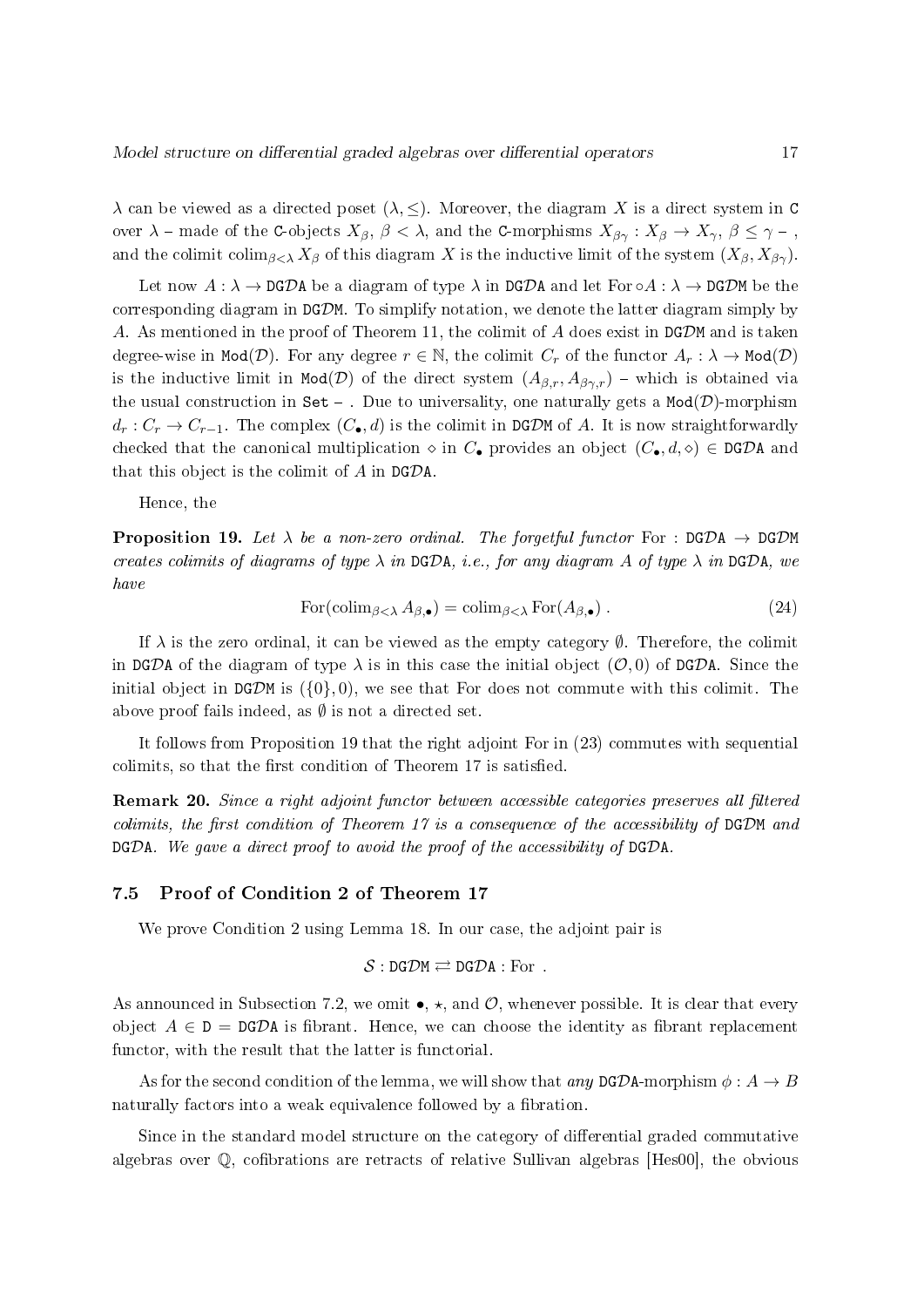idea is to decompose  $\phi$  as  $A \to A \otimes SV \to B$ , where  $i : A \to A \otimes SV$  is a (split minimal) relative Sullivan D-algebra, such that there is a projection  $p : A \otimes SV \rightarrow B$ , or, even better, a projection  $\varepsilon : V \to B$  in positive degrees. The first attempt might then be to use

$$
\varepsilon: V = \bigoplus_{n>0} \bigoplus_{b_n \in B_n} \mathcal{D} \cdot 1_{b_n} \ni 1_{b_n} \mapsto b_n \in B ,
$$

whose source incorporates a copy of the sphere  $S<sup>n</sup>$  for each  $b_n \in B_n$ ,  $n > 0$ . However,  $\varepsilon$  is not a chain map, since in this case we would have  $d_Bb_n = d_B\varepsilon 1_{b_n} = 0$ , for all  $b_n$ . The next candidate is obtained by replacing  $S^n$  by  $D^n$ : if  $B \in \text{DG} \mathcal{D}$ M, set

$$
P(B) = \bigoplus_{n>0} \bigoplus_{b_n \in B_n} D^n_{\bullet} \in \text{DGDM},
$$

where  $D^n_{\bullet}$  is a copy of the *n*-disc

$$
D_{\bullet}^{n} : \cdots \to 0 \to 0 \to \mathcal{D} \cdot \mathbb{I}_{b_{n}} \to \mathcal{D} \cdot s^{-1} \mathbb{I}_{b_{n}} \to 0 \to \cdots \to 0.
$$

Since

$$
P_n(B) = \bigoplus_{b_{n+1} \in B_{n+1}} \mathcal{D} \cdot s^{-1} \mathbb{I}_{b_{n+1}} \oplus \bigoplus_{b_n \in B_n} \mathcal{D} \cdot \mathbb{I}_{b_n} \quad (n > 0) \quad \text{and} \quad P_0(B) = \bigoplus_{b_1 \in B_1} \mathcal{D} \cdot s^{-1} \mathbb{I}_{b_1} \ ,
$$

the free non-negatively graded  $D$ -module  $P(B)$  is projective in each degree, what justifies the chosen notation. On the other hand, the differential  $d_P$  of  $P(B)$  is the degree  $-1$  square 0 D-linear map induced by the differentials in the *n*-discs and thus defined on  $P_n(B)$  by

$$
dp(s^{-1}\mathbb{I}_{b_{n+1}}) = 0 \in P_{n-1}(B)
$$
 and  $dp(\mathbb{I}_{b_n}) = s^{-1}\mathbb{I}_{b_n} \in P_{n-1}(B)$ 

(see Lemma 15). The canonical projection  $\varepsilon$ :  $P(B) \to B$ , is defined on  $P_n(B)$ , as degree 0 D-linear map, by

$$
\varepsilon(s^{-1} \mathbb{I}_{b_{n+1}}) = d_B(b_{n+1}) \in B_n \quad \text{and} \quad \varepsilon(\mathbb{I}_{b_n}) = b_n \in B_n .
$$

It is clearly a DGDM-morphism and extends to a DGDA-morphism  $\varepsilon$  :  $\mathcal{S}(P(B)) \to B$  (see Lemma 16).

We define now the aforementioned DGDA-morphisms  $i : A \rightarrow A \otimes S(P(B))$  and  $p : A \otimes$  $\mathcal{S}(P(B)) \to B$ , where i is a weak equivalence and p a fibration such that  $p \circ i = \phi$ . We set  $i = id_A \otimes 1$  and  $p = \mu_B \circ (\phi \otimes \varepsilon)$ . It is readily checked that i and p are DGDA-morphisms (see Proposition 10) with composite  $p \circ i = \phi$ . Moreover, by definition, p is a fibration in DGDA, if it is surjective in degrees  $n > 0$  – what immediately follows from the fact that  $\varepsilon$  is surjective in these degrees.

It thus suffices to show that i is a weak equivalence in  $DG\mathcal{D}$ A, i.e., that

$$
H(i): H(A) \ni [a] \to [a \otimes 1] \in H(A \otimes \mathcal{S}(P(B)))
$$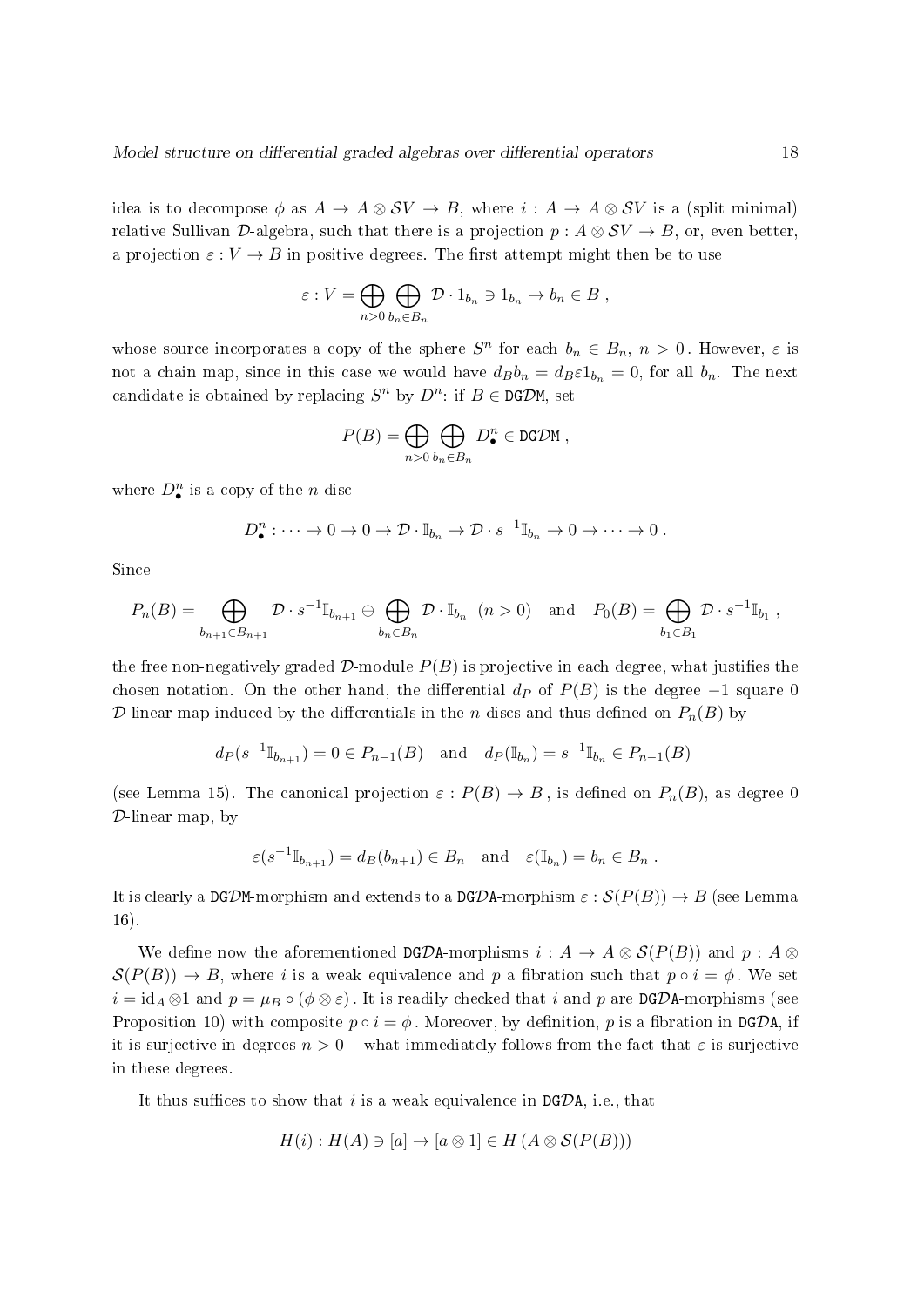is an isomorphism of graded D-modules. Since  $\tilde{i}: A \to A \otimes \mathcal{O}$  is an isomorphism in DGDM, it induces an isomorphism

$$
H(\tilde{\imath}): H(A) \ni [a] \to [a \otimes 1] \in H(A \otimes \mathcal{O}) .
$$

In view of the graded  $D$ -module isomorphism

$$
H(A\otimes \mathcal{S}(P(B)))\simeq H(A\otimes \mathcal{O})\oplus H(A\otimes \mathcal{S}^{*\geq 1}(P(B)))\;,
$$

we just have to prove that

$$
H(A \otimes \mathcal{S}^{k \ge 1}(P(B))) = 0 \tag{25}
$$

as graded  $D$ -module, or, equivalently, as graded  $D$ -module.

To that end, note that

$$
0 \longrightarrow \ker^k \mathfrak{S} \stackrel{\iota}{\longrightarrow} P(B)^{\otimes k} \stackrel{\mathfrak{S}}{\longrightarrow} (P(B)^{\otimes k})^{\mathbb{S}_k} \longrightarrow 0,
$$

where  $k \geq 1$  and where  $\mathfrak{S}$  is the averaging map, is a short exact sequence in the abelian category DGOM of differential non-negatively graded  $\mathcal{O}$ -modules (see Appendix 11.5, in particular Equation (94)). Since it is canonically split by the injection

$$
\mathfrak{I}: (P(B)^{\otimes k})^{\mathbb{S}_k} \to P(B)^{\otimes k},
$$

and

$$
(P(B)^{\otimes k})^{\mathbb{S}_k} \simeq \mathcal{S}^k(P(B))
$$

as DG  $\mathcal{O}\text{-modules}$  (see Equation (96)), we get

$$
P(B)^{\otimes k} \simeq \mathcal{S}^k(P(B)) \oplus \ker^k \mathfrak{S} \text{ and } A \otimes P(B)^{\otimes k} \simeq A \otimes \mathcal{S}^k(P(B)) \oplus A \otimes \ker^k \mathfrak{S},
$$

as DG  $\mathcal{O}\text{-modules}$ . Therefore, it suffices to show that the LHS is an acyclic chain complex of O-modules.

We begin showing that  $\mathcal{D} = \mathcal{D}_X(X)$ , where X is a smooth affine algebraic variety, is a flat module over  $\mathcal{O} = \mathcal{O}_X(X)$ . Note first that, the equivalence (8)

$$
\Gamma(X,\bullet): \operatorname{qcMod}(\mathcal{O}_X) \rightleftarrows \operatorname{Mod}(\mathcal{O}): \widetilde{\bullet}
$$

is exact and strong monoidal (see remark below Equation  $(8)$ ). Second, observe that  $\mathcal{D}_X$  is a locally free  $\mathcal{O}_X$ -module, hence, a flat (and quasi-coherent) sheaf of  $\mathcal{O}_X$ -modules, i.e.,  $\mathcal{D}_X\otimes_{\mathcal{O}_X}\bullet$ is exact in Mod $(\mathcal{O}_X)$ . To show that  $\mathcal{D} \otimes_{\mathcal{O}} \bullet$  is exact in Mod $(\mathcal{O})$ , consider an exact sequence

$$
0\to M'\to M\to M''\to 0
$$

in  $Mod(\mathcal{O})$ . From what has been said it follows that

$$
0 \to \mathcal{D}_X \otimes_{\mathcal{O}_X} \widetilde{M'} \to \mathcal{D}_X \otimes_{\mathcal{O}_X} \widetilde{M} \to \mathcal{D}_X \otimes_{\mathcal{O}_X} \widetilde{M''} \to 0
$$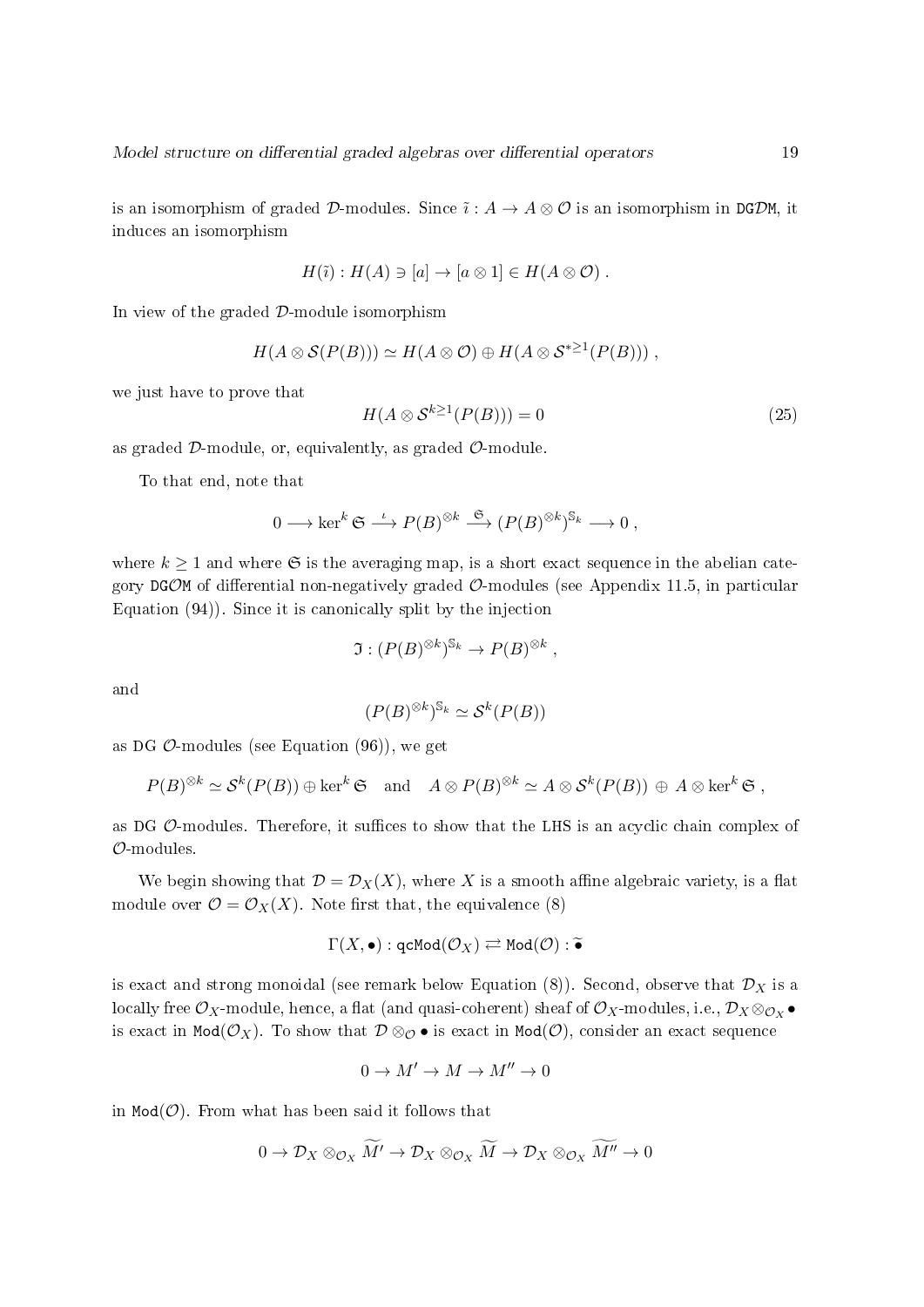is an exact sequence in  $Mod(\mathcal{O}_X)$ , as well as an exact sequence in  $gcd(\mathcal{O}_X)$  (kernels and cokernels of morphisms of quasi-coherent modules are known to be quasi-coherent). When applying the exact and strong monoidal global section functor, we see that

$$
0\to \mathcal{D}\otimes_{\mathcal{O}} M'\to \mathcal{D}\otimes_{\mathcal{O}} M\to \mathcal{D}\otimes_{\mathcal{O}} M''\to 0
$$

is exact in  $Mod(\mathcal{O})$ .

Next, observe that

$$
H(A\otimes P(B)^{\otimes k})=\bigoplus_{n>0}\bigoplus_{b_n\in B_n}H(D^n_{\bullet}\otimes A\otimes P(B)^{\otimes (k-1)}) .
$$

To prove that each of the summands of the RHS vanishes, we apply Künneth's Theorem [Wei93, Theorem 3.6.3] to the complexes  $D^n_{\bullet}$  and  $A \otimes P(B)^{\otimes (k-1)}$ , noticing that both,  $D^n_{\bullet}$ (which vanishes, except in degrees  $n, n-1$ , where it coincides with  $\mathcal{D}$ ) and  $d(D_{\bullet}^n)$  (which vanishes, except in degree  $n-1$ , where it coincides with  $\mathcal{D}$ ), are termwise flat  $\mathcal{O}$ -modules. We thus get, for any  $m$ , a short exact sequence

$$
0 \to \bigoplus_{p+q=m} H_p(D^n_{\bullet}) \otimes H_q(A \otimes P(B)^{\otimes (k-1)}) \to H_m(D^n_{\bullet} \otimes A \otimes P(B)^{\otimes (k-1)}) \to
$$
  

$$
\bigoplus_{p+q=m-1} \text{Tor}_1(H_p(D^n_{\bullet}), H_q(A \otimes P(B)^{\otimes (k-1)})) \to 0.
$$

Finally, since  $D^n_{\bullet}$  is acyclic, the central term of this exact sequence vanishes, since both, the first and the third, do.

To completely finish checking the requirements of Lemma 18 and thus of Theorem 17, we still have to prove that the factorization  $(i, p) = (i(\phi), p(\phi))$  of  $\phi$  is functorial. In other words, we must show that, for any commutative DGDA-square

$$
A \xrightarrow{\phi} B
$$
  
\n
$$
\downarrow{u} \qquad \downarrow{v} ,
$$
  
\n
$$
A' \xrightarrow{\phi'} B'
$$
  
\n(26)

there is a commutative  $DG\mathcal{D}A$ -diagram

$$
A \longrightarrow \widetilde{i(\phi)} A \otimes SU \longrightarrow P \longrightarrow B
$$
  
\n
$$
u \downarrow \qquad \qquad \downarrow \qquad \qquad \downarrow \qquad \qquad \downarrow \qquad \qquad \downarrow \qquad \qquad (27)
$$
  
\n
$$
A' \longrightarrow \widetilde{i(\phi')} A' \otimes SU' \longrightarrow_{p(\phi')} B'
$$

where we wrote U (resp.,  $U'$ ) instead of  $P(B)$  (resp.,  $P(B')$ ).

To construct the DGDA-morphism w, we first define a DGDA-morphism  $\tilde{v} : SU \to SU'$ , then we obtain the DGDA-morphism w by setting  $w = u \otimes \tilde{v}$ .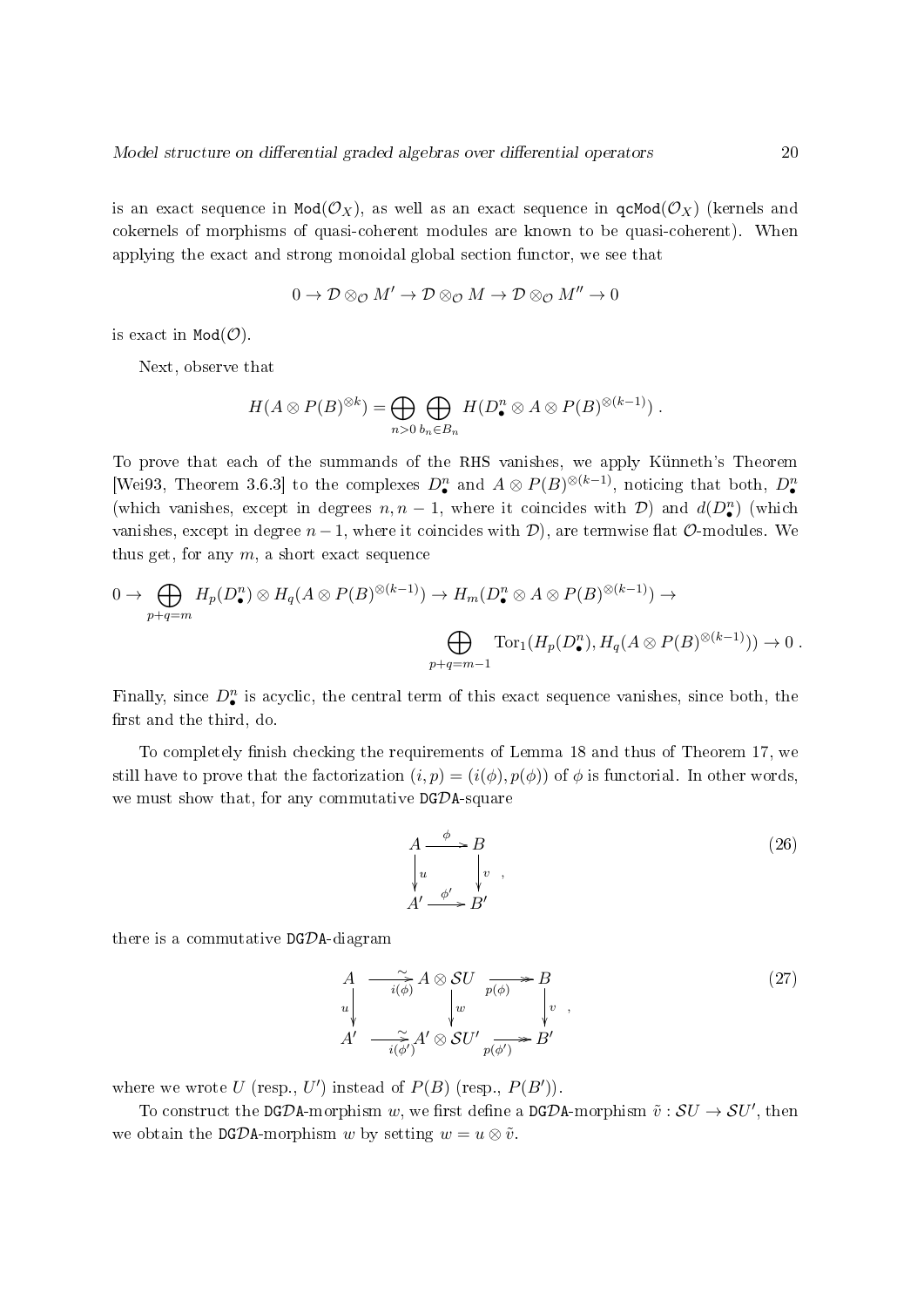To get the DGDA-morphism  $\tilde{v}$ , it suffices, in view of Lemma 16, to define a degree 0 Setmap  $\tilde{v}$  on  $G := \{s^{-1}\mathbb{I}_{b_n}, \mathbb{I}_{b_n} : b_n \in B_n, n > 0\}$ , with values in the differential graded  $\mathcal{D}$ -algebra  $(SU', d_{U'})$ , which satisfies  $d_{U'} \tilde{v} = \tilde{v} d_U$  on G. We set

$$
\tilde{v}(s^{-1}\mathbb{I}_{b_n}) = s^{-1}\mathbb{I}_{v(b_n)} \in \mathcal{S}U'
$$
 and  $\tilde{v}(\mathbb{I}_{b_n}) = \mathbb{I}_{v(b_n)} \in \mathcal{S}U'$ ,

and easily see that all the required properties hold.

We still have to verify that the diagram (27) actually commutes. Commutativity of the left square is obvious. As for the right square, let  $t := a \otimes x_1 \odot \ldots \odot x_k \in A \otimes SU$ , where the  $x_i$  are elements of  $U$ , and note that

$$
v p(\phi)(t) = v (\mu_B \circ (\phi \otimes \varepsilon))(t) = v \phi(a) \star v \varepsilon(x_1) \star \ldots \star v \varepsilon(x_k)
$$

and

$$
p(\phi')w(t) = (\mu_{B'} \circ (\phi' \otimes \varepsilon'))(u(a) \otimes \tilde{v}(x_1) \otimes \ldots \otimes \tilde{v}(x_k))
$$
  
=  $\phi'u(a) \star \varepsilon' \tilde{v}(x_1) \star \ldots \star \varepsilon' \tilde{v}(x_k)$ ,

where  $\star$  denotes the multiplication in B'. Since the square (26) commutes, it suffices to check that

$$
v \,\varepsilon(x) = \varepsilon' \,\tilde{v}(x) \,,\tag{28}
$$

for any  $x \in U$ . However, the D-module U is freely generated by G and the four involved morphisms are  $\mathcal D$ -linear: it is enough that (28) holds on  $G$  – what is actually the case.

### 7.6 Transferred model structure

We proved in Theorem 11 that  $DGDM$  is a finitely generated model category whose set of generating cofibrations (resp., trivial cofibrations) is

$$
I = \{ \iota_k : S_{\bullet}^{k-1} \to D_{\bullet}^k, k \ge 0 \}
$$
\n
$$
(29)
$$

(resp.,

$$
J = \{ \zeta_k : 0 \to D^k_{\bullet}, k \ge 1 \} ). \tag{30}
$$

Theorem 17 thus allows to conclude that:

**Theorem 21.** The category  $DGDA$  of differential non-negatively graded commutative  $D$ algebras is a finitely (and thus a cofibrantly) generated model category (in the sense of  $|GS06|$ and in the sense of  $[Hov07]$ , with  $SI = \{S_{k}: k \in I\}$  as its generating set of cofibrations and  $SJ = \{S\zeta_k : \zeta_k \in J\}$  as its generating set of trivial cofibrations. The weak equivalences are the  $DGDA-morphisms$  that induce an isomorphism in homology. The fibrations are the  $DGDA-morphisms$  that are surjective in all positive degrees  $p > 0$ .

The cofibrations will be described below.

Quillen's transfer principle actually provides a [GS06] cofibrantly generated (hence, a [Hov07] cofibrantly generated) [GS06] model structure on  $DGDA$  (hence, a [Hov07] model structure, if we choose for instance the functorial factorizations given by the small object argument).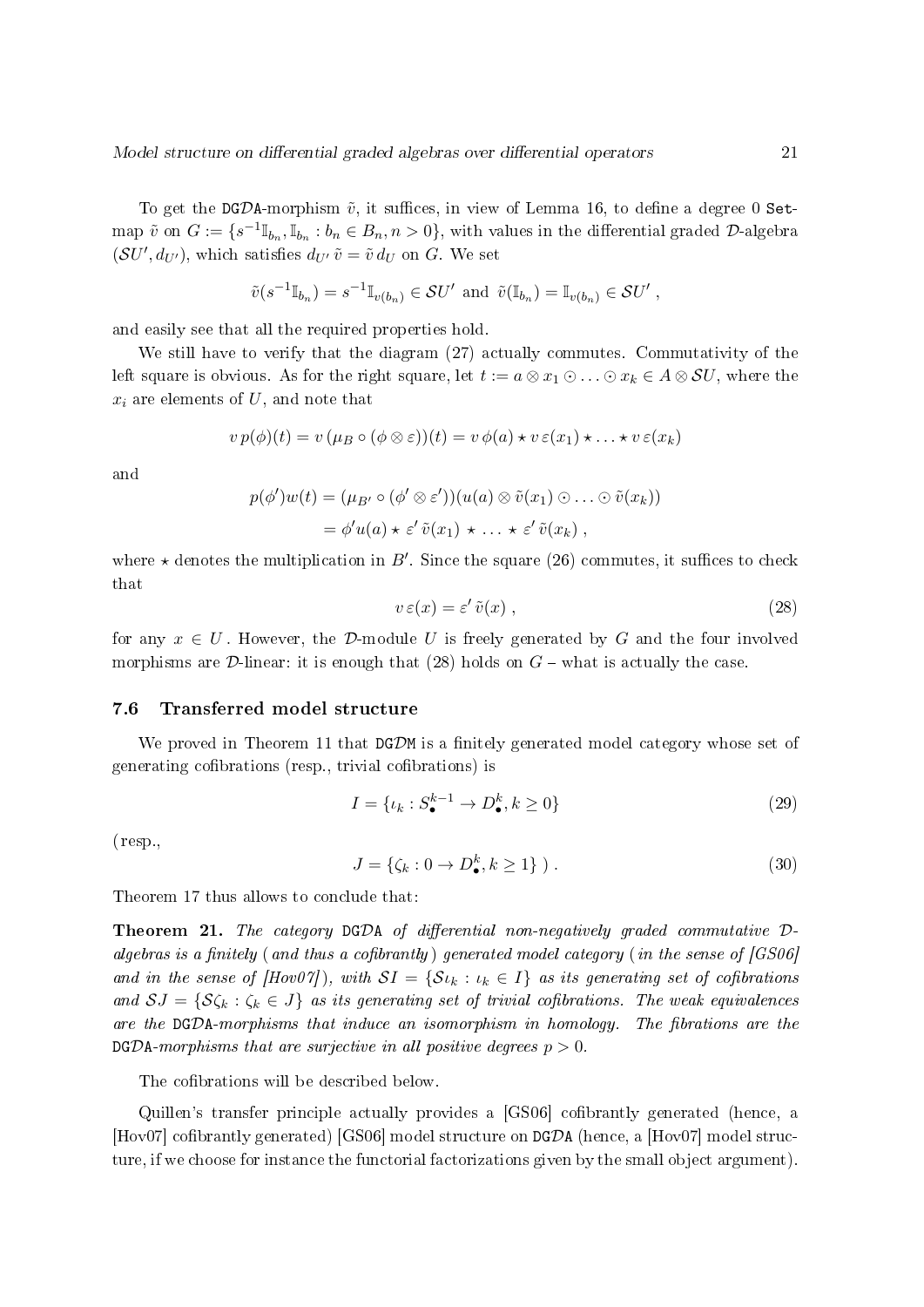In fact, this model structure is finitely generated, i.e. the domains and codomains of the maps in SI and SJ are n-small DGDA-objects,  $n \in \mathbb{N}$ , relative to Cof. Indeed, these sources and targets are  $\mathcal{SD}_{\bullet}^{k}$   $(k \geq 1)$ ,  $\mathcal{SS}_{\bullet}^{k}$   $(k \geq 0)$ , and  $\mathcal{O}$ . We already observed (see Theorem 11) that  $D_{\bullet}^{k}$   $(k\geq 1),$   $S_{\bullet}^{k}$   $(k\geq 0),$  and 0 are *n*-small DGDM-objects with respect to all DGDM-morphisms. If  $\mathfrak{S}_{\bullet}$  denotes any of the latter chain complexes, this means that the covariant Hom functor Hom<sub>DGDM</sub>( $\mathfrak{S}_{\bullet}$ , –) commutes with all DGDM-colimits colim<sub> $\beta<\lambda$ </sub> M<sub> $\beta$ , for all limit ordinals  $\lambda$ .</sub> It therefore follows from the adjointness property (19) and the equation (24) that, for any **DGDA-colimit colim**<sub>β < λ</sub>  $A_{\beta,\bullet}$ , we have

$$
\mathrm{Hom}_{\tt DGDA}(\mathcal{S}\mathfrak{S}_{\bullet},\mathrm{colim}_{\beta<\lambda}A_{\beta,\bullet})\simeq \mathrm{Hom}_{\tt DGDM}(\mathfrak{S}_{\bullet},\mathrm{For}(\mathrm{colim}_{\beta<\lambda}A_{\beta,\bullet}))=
$$

$$
\mathrm{Hom}_{\mathtt{DGDM}}(\mathfrak{S}_{\bullet},\mathrm{colim}_{\beta<\lambda}\,\mathrm{For}(A_{\beta,\bullet}))=\mathrm{colim}_{\beta<\lambda}\,\mathrm{Hom}_{\mathtt{DGDM}}(\mathfrak{S}_{\bullet},\mathrm{For}(A_{\beta,\bullet}))\simeq
$$

 $\operatorname{colim}_{\beta\leq\lambda} \operatorname{Hom}_{\text{DG}\mathcal{D}\text{A}}(\mathcal{S}\mathfrak{S}_{\bullet}, A_{\beta\bullet})$ .

### 8 Description of DGDA-cofibrations

### 8.1 Preliminaries

The next lemma allows to define non-split  $RSDA-s$ , as well as  $DGDA$ -morphisms from such an RSDA into another differential graded  $\mathcal{D}$ -algebra.

**Lemma 22.** Let  $(T, d_T) \in \text{DGDA}$ , let  $(g_j)_{j \in J}$  be a family of symbols of degree  $n_j \in \mathbb{N}$ , and let  $V=\bigoplus_{j\in J}{\cal D}\cdot g_j$  be the free non-negatively graded  ${\cal D}\text{-module with homogeneous basis } (g_j)_{j\in J}.$ 

(i) To endow the graded D-algebra  $T \otimes SV$  with a differential graded D-algebra structure  $d, it suffices to define$ 

$$
dg_j \in T_{n_j - 1} \cap d_T^{-1}\{0\},\tag{31}
$$

to extend d as D-linear map to V, and to equip  $T \otimes SV$  with the differential d given, for any  $t \in T_p, v_1 \in V_{n_1}, \ldots, v_k \in V_{n_k}, b$ 

$$
d(t \otimes v_1 \odot \ldots \odot v_k) =
$$
  

$$
d_T(t) \otimes v_1 \odot \ldots \odot v_k + (-1)^p \sum_{\ell=1}^k (-1)^{n_\ell \sum_{j < \ell} n_j} (t * d(v_\ell)) \otimes v_1 \odot \ldots \widehat{\ell} \ldots \odot v_k , \qquad (32)
$$

where  $*$  is the multiplication in T. If J is a well-ordered set, the natural map

$$
(T, d_T) \ni t \mapsto t \otimes 1_{\mathcal{O}} \in (T \boxtimes \mathcal{S} V, d)
$$

is a RSDA.

(ii) Moreover, if  $(B, d_B) \in \text{DGDA}$  and  $p \in \text{DGDA}(T, B)$ , it suffices - to define a morphism  $q \in \texttt{DGDA}(T \boxtimes \mathcal{SV}, B)$  (where the differential graded  $\mathcal{D}\text{-algebra } (T \boxtimes \mathcal{SV}, d)$  is constructed as described in  $(i)$ ) – to define

$$
q(g_j) \in B_{n_j} \cap d_B^{-1} \{ p \, d(g_j) \} \,, \tag{33}
$$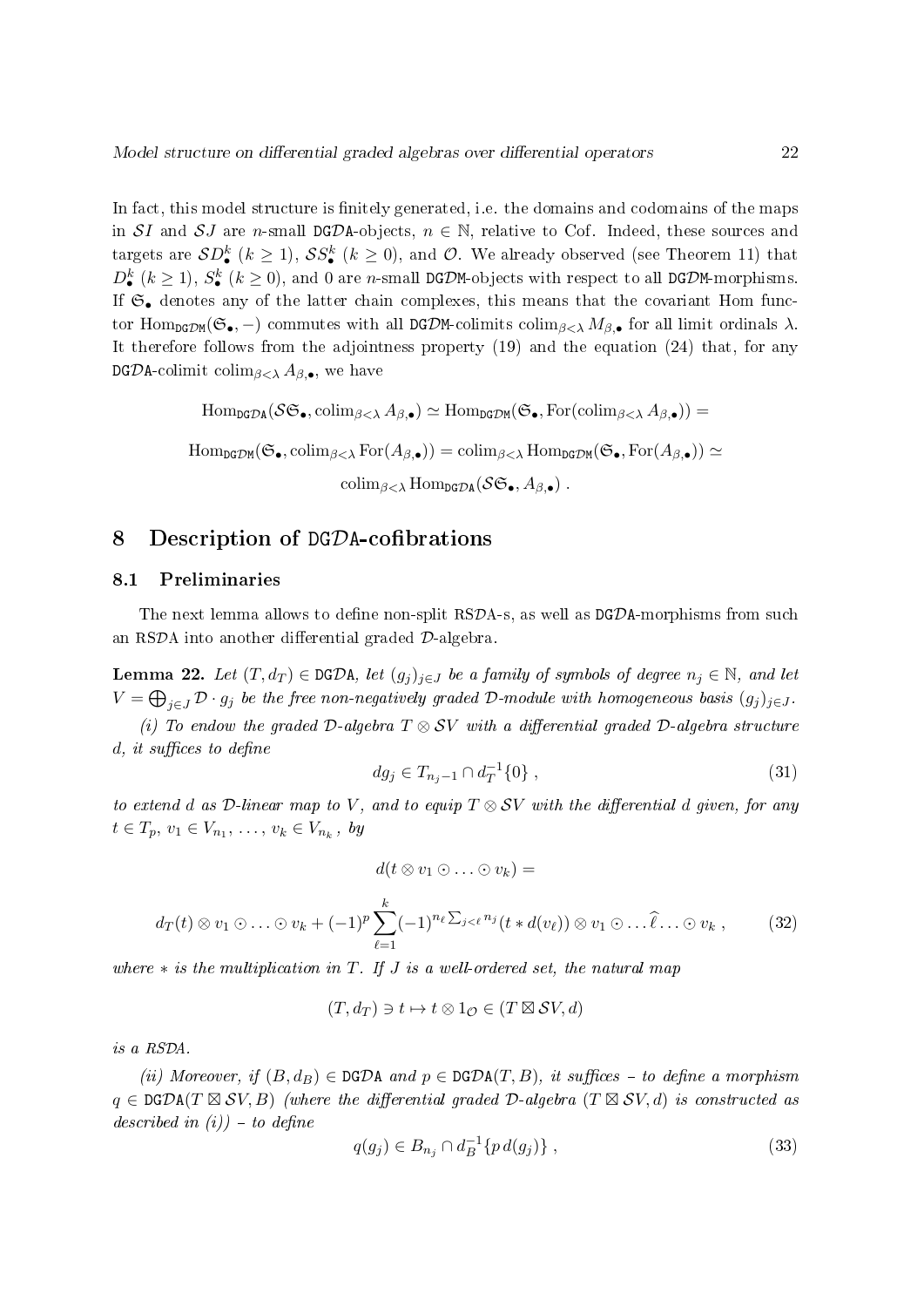Model structure on differential graded algebras over differential operators 23

to extend q as  $\mathcal{D}\text{-}linear map$  to V, and to define q on  $T \otimes SV$  by

$$
q(t \otimes v_1 \odot \ldots \odot v_k) = p(t) \star q(v_1) \star \ldots \star q(v_k) , \qquad (34)
$$

where  $\star$  denotes the multiplication in B.

The reader might consider that the definition of  $d(t \otimes f)$ ,  $f \in \mathcal{O}$ , is not an edge case of Definition (32); if so, it suffices to add the definition  $d(t \otimes f) = d_T(t) \otimes f$ . Note also that Definition (32) is the only possible one. Indeed, denote the multiplication in  $T \otimes SV$  (see Equation (13)) by  $\diamond$  and choose, to simplify,  $k = 2$ . Then, if d is any differential that is compatible with the graded D-algebra structure of  $T \otimes SV$ , and coincides with  $d_T(t) \otimes 1_Q \simeq$  $d_T(t)$  on any  $t \otimes 1_{\mathcal{O}} \simeq t \in T$  (since  $(T, d_T) \to (T \boxtimes \mathcal{S}V, d)$  must be a DGDA-morphism) and with  $d(v) \otimes 1_{\mathcal{O}} \simeq d(v)$  on any  $1_T \otimes v \simeq v \in V$  (since  $d(v) \in T$ ), we have necessarily

 $d(t \otimes v_1 \odot v_2) =$ 

$$
d(t \otimes 1_{\mathcal{O}}) \diamond (1_{T} \otimes v_{1}) \diamond (1_{T} \otimes v_{2}) +
$$
  

$$
(-1)^{p}(t \otimes 1_{\mathcal{O}}) \diamond d(1_{T} \otimes v_{1}) \diamond (1_{T} \otimes v_{2}) +
$$
  

$$
(-1)^{p+n_{1}}(t \otimes 1_{\mathcal{O}}) \diamond (1_{T} \otimes v_{1}) \diamond d(1_{T} \otimes v_{2}) =
$$

$$
(d_T(t) \otimes 1_{\mathcal{O}}) \diamond (1_T \otimes v_1) \diamond (1_T \otimes v_2) +
$$
  

$$
(-1)^p (t \otimes 1_{\mathcal{O}}) \diamond (d(v_1) \otimes 1_{\mathcal{O}}) \diamond (1_T \otimes v_2) +
$$
  

$$
(-1)^{p+n_1} (t \otimes 1_{\mathcal{O}}) \diamond (1_T \otimes v_1) \diamond (d(v_2) \otimes 1_{\mathcal{O}}) =
$$

$$
d_T(t) \otimes v_1 \odot v_2 + (-1)^p(t * d(v_1)) \otimes v_2 + (-1)^{p+n_1n_2}(t * d(v_2)) \otimes v_1.
$$

An analogous remark holds for Definition  $(34)$ .

Proof. It is easily checked that the RHS of Equation (32) is graded symmetric in its arguments  $v_i$  and O-linear with respect to all arguments. Hence, the map d is a degree  $-1$  O-linear map that is well-defined on  $T \otimes SV$ . To show that d endows  $T \otimes SV$  with a differential graded  $D$ algebra structure, it remains to prove that d squares to 0, is  $\mathcal{D}$ -linear and is a graded derivation for  $\Diamond$ . The last requirement follows immediately from the definition, for D-linearity it suffices to prove linearity with respect to the action of vector fields - what is a straightforward verification  $-$ , whereas 2-nilpotency is a consequence of Condition (31). The proof of (ii) is similar.  $\Box$ 

We are now prepared to give an example of a minimal non-split RSDA.

**Example 23.** Consider the generating cofibrations  $\iota_n: S^{n-1} \to D^n, n \geq 1$ , and  $\iota_0: 0 \to S^0$ of the model structure of  $DGDM$ . The *pushouts* of the induced generating cofibrations

$$
\psi_n = \mathcal{S}(\iota_n)
$$
 and  $\psi_0 = \mathcal{S}(\iota_0)$ 

of the transferred model structure on DGDA are important instances of minimal non-split RSDA-s – see Figure 2 and Equations  $(35)$ ,  $(36)$ ,  $(37)$ ,  $(39)$ , and  $(40)$ .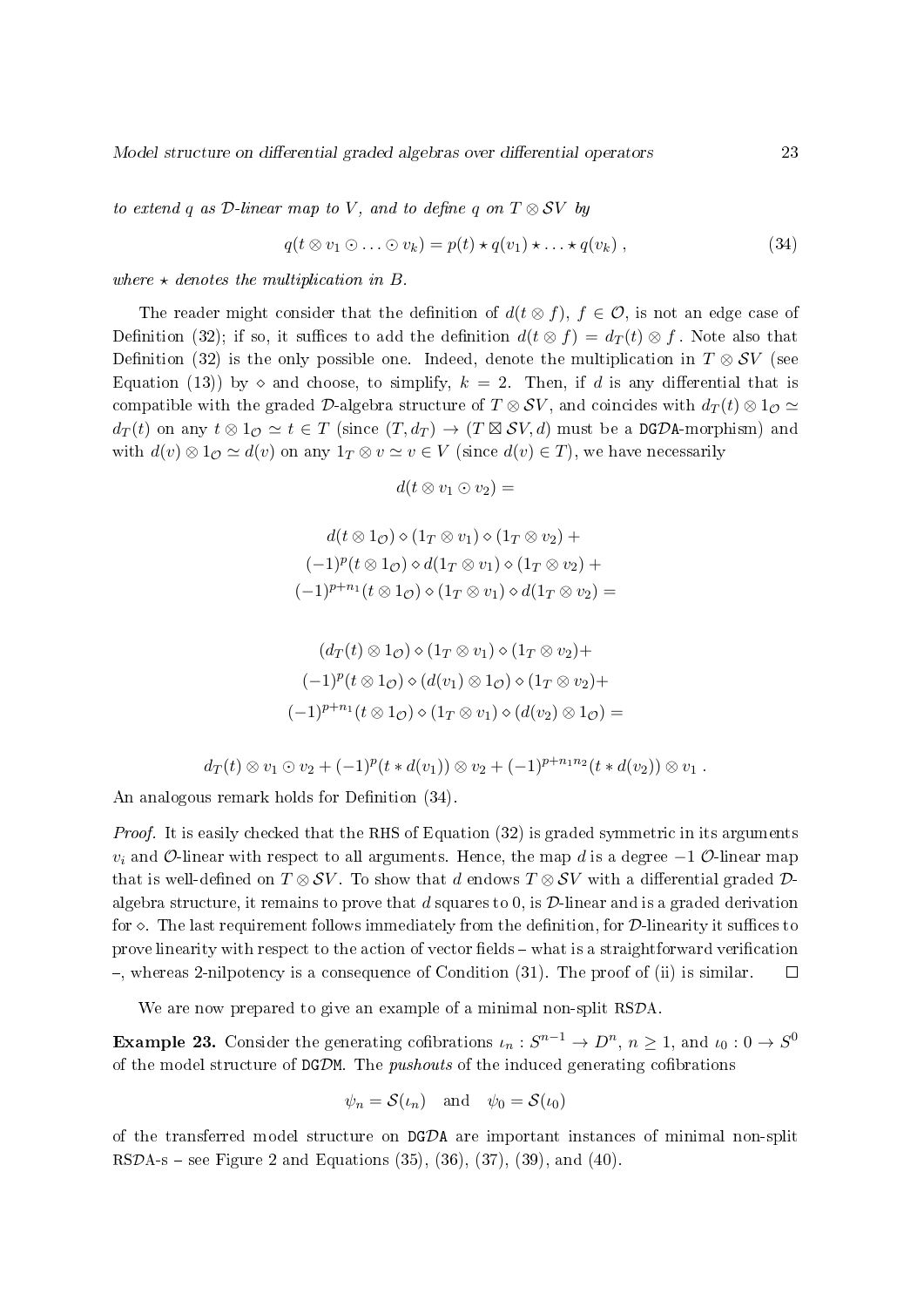$$
\mathcal{S}(S^{n-1}) \xrightarrow{\phi} (T, d_T)
$$

$$
\downarrow^{\psi} \downarrow^{\mathcal{S}(D^n)}
$$

Figure 1: Pushout diagram

*Proof.* We first consider a pushout diagram for  $\psi := \psi_n$ , for  $n > 1$ : see Figure 1, where  $(T, d_T) \in \text{DGDA}$  and where  $\phi : (\mathcal{S}(S^{n-1}), 0) \to (T, d_T)$  is a DGDA-morphism.

In the following, the generator of  $S^{n-1}$  (resp., the generators of  $D^n$ ) will be denoted by  $1_{n-1}$  (resp., by  $\mathbb{I}_n$  and  $s^{-1}\mathbb{I}_n$ , where  $s^{-1}$  is the desuspension operator).

Note that, since  $S(S^{n-1})$  is the free DGDA over the DGDM  $S^{n-1}$ , the DGDA-morphism  $\phi$  is uniquely defined by the DGDM-morphism  $\phi|_{S^{n-1}} : S^{n-1} \to \text{For}(T, d_T)$ , where For is the forgetful functor. Similarly, since  $S^{n-1}$  is, as GDM, free over its generator  $1_{n-1},$  the restriction  $\phi|_{S^{n-1}}$  is, as GDM-morphism, completely defined by its value  $\phi(1_{n-1}) \in T_{n-1}$ . The map  $\phi|_{S^{n-1}}$ is then a DGDM-morphism if and only if we choose

$$
\kappa_{n-1} := \phi(1_{n-1}) \in \ker_{n-1} d_T . \tag{35}
$$

We now define the pushout of  $(\psi, \phi)$ : see Figure 2. In the latter diagram, the differential



Figure 2: Completed pushout diagram

d of the GDA  $T \boxtimes \mathcal{S}(S^n)$  is defined as described in Lemma 22. Indeed, we deal here with the free non-negatively graded  $\mathcal{D}$ -module  $S^n = S_n^n = \mathcal{D} \cdot 1_n$  and set

$$
d(1_n) := \kappa_{n-1} = \phi(1_{n-1}) \in \ker_{n-1} d_T.
$$

Hence, if  $x_\ell \simeq x_\ell \cdot 1_n \in \mathcal{D} \cdot 1_n$ , we get  $d(x_\ell) = x_\ell \cdot \kappa_{n-1}$ , and, if  $t \in T_p$ , we obtain

$$
d(t \otimes x_1 \odot \ldots \odot x_k) =
$$
  

$$
d_T(t) \otimes x_1 \odot \ldots \odot x_k + (-1)^p \sum_{\ell=1}^k (-1)^{n(\ell-1)} (t * (x_{\ell} \cdot \kappa_{n-1})) \otimes x_1 \odot \ldots \widehat{\ell} \ldots \odot x_k , \qquad (36)
$$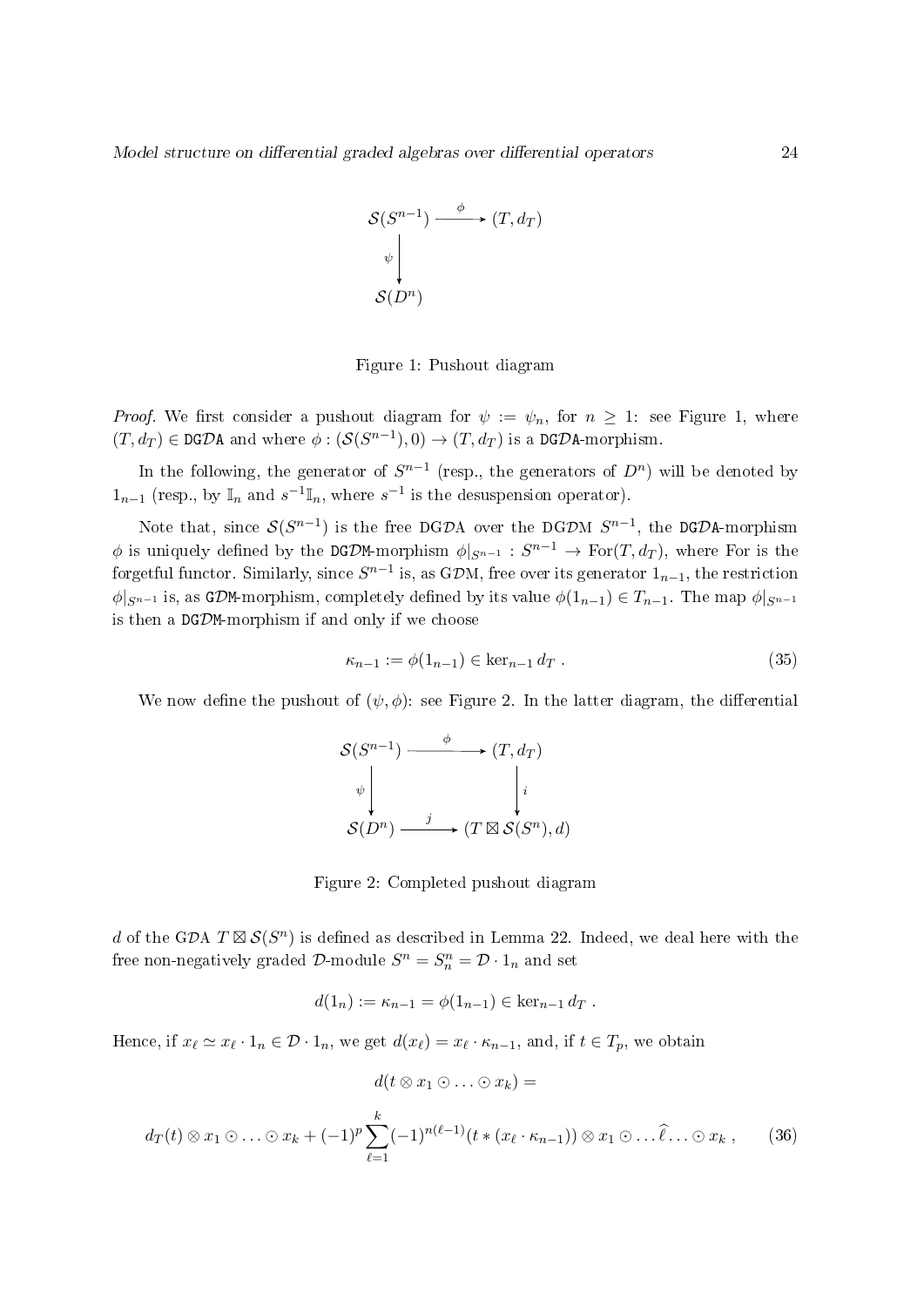see Equation (32). Eventually the map

$$
i: (T, d_T) \ni t \mapsto t \otimes 1_{\mathcal{O}} \in (T \boxtimes \mathcal{S}(S^n), d)
$$
\n
$$
(37)
$$

is a (minimal and non-split) RSDA.

Just as  $\phi$ , the DGDA-morphism j is completely defined if we define it as DGDM-morphism on  $D^n$ . The choices of  $j(\mathbb{I}_n)$  and  $j(s^{-1}\mathbb{I}_n)$  define j as GDM-morphism. The commutation condition of  $j$  with the differentials reads

$$
j(s^{-1}\mathbb{I}_n) = dj(\mathbb{I}_n) \tag{38}
$$

only  $j(\mathbb{I}_n)$  can be chosen freely in  $(T \otimes S(S^n))_n$ .

The diagram of Figure 2 is now fully described. To show that it commutes, observe that, since the involved maps  $\phi$ , i,  $\psi$ , and j are all DGDA-morphisms, it suffices to check commutation for the arguments  $1_{\mathcal{O}}$  and  $1_{n-1}$ . Only the second case is non-obvious; we get the condition

$$
d\,j(\mathbb{I}_n) = \kappa_{n-1} \otimes 1_{\mathcal{O}}\,. \tag{39}
$$

It is easily seen that the unique solution is

$$
j(\mathbb{I}_n) = 1_T \otimes 1_n \in (T \otimes \mathcal{S}(S^n))_n . \tag{40}
$$

To prove that the commuting diagram of Figure 2 is the searched pushout, it now suffices to prove its universality. Therefore, take  $(B, d_B) \in \text{DGDA}$ , as well as two DGDA-morphisms  $i': (T, d_T) \to (B, d_B)$  and  $j': \mathcal{S}(D^n) \to (B, d_B)$ , such that  $j' \circ \psi = i' \circ \phi$ , and show that there is a unique DGDA-morphism  $\chi: (T \boxtimes \mathcal{S}(S^n), d) \to (B, d_B)$ , such that  $\chi \circ i = i'$  and  $\chi \circ j = j'.$ 

If  $\chi$  exists, we have necessarily

$$
\chi(t \otimes x_1 \odot \ldots \odot x_k) = \chi((t \otimes 1_{\mathcal{O}}) \diamond (1_T \otimes x_1) \diamond \ldots \diamond (1_T \otimes x_k))
$$
  
=  $\chi(i(t)) \star \chi(1_T \otimes x_1) \star \ldots \star \chi(1_T \otimes x_k)$ , (41)

where we used the same notation as above. Since any differential operator  $x_i \simeq x_i \cdot 1_n$  is generated by functions and vector fields, we get

$$
\chi(1_T \otimes x_i) = \chi(1_T \otimes x_i \cdot 1_n) = x_i \cdot \chi(1_T \otimes 1_n) = x_i \cdot \chi(j(\mathbb{I}_n)) = x_i \cdot j'(\mathbb{I}_n) = j'(x_i \cdot \mathbb{I}_n) \ . \tag{42}
$$

When combining (41) and (42), we see that, if  $\chi$  exists, it is necessarily defined by

$$
\chi(t \otimes x_1 \odot \ldots \odot x_k) = i'(t) \star j'(x_1 \cdot \mathbb{I}_n) \star \ldots \star j'(x_k \cdot \mathbb{I}_n).
$$
\n(43)

This solves the question of uniqueness.

We now convince ourselves that (43) defines a DGDA-morphism  $\chi$  (let us mention explicitly that we set in particular  $\chi(t \otimes f) = f \cdot i'(t)$ , if  $f \in \mathcal{O}$ ). It is straightforwardly verified that  $\chi$  is a well-defined  ${\mathcal D}$ -linear map of degree 0 from  $T\otimes {\mathcal S}(S^n)$  to  $B,$  which respects the multiplications and the units. The interesting point is the chain map property of  $\chi$ . Indeed, consider, to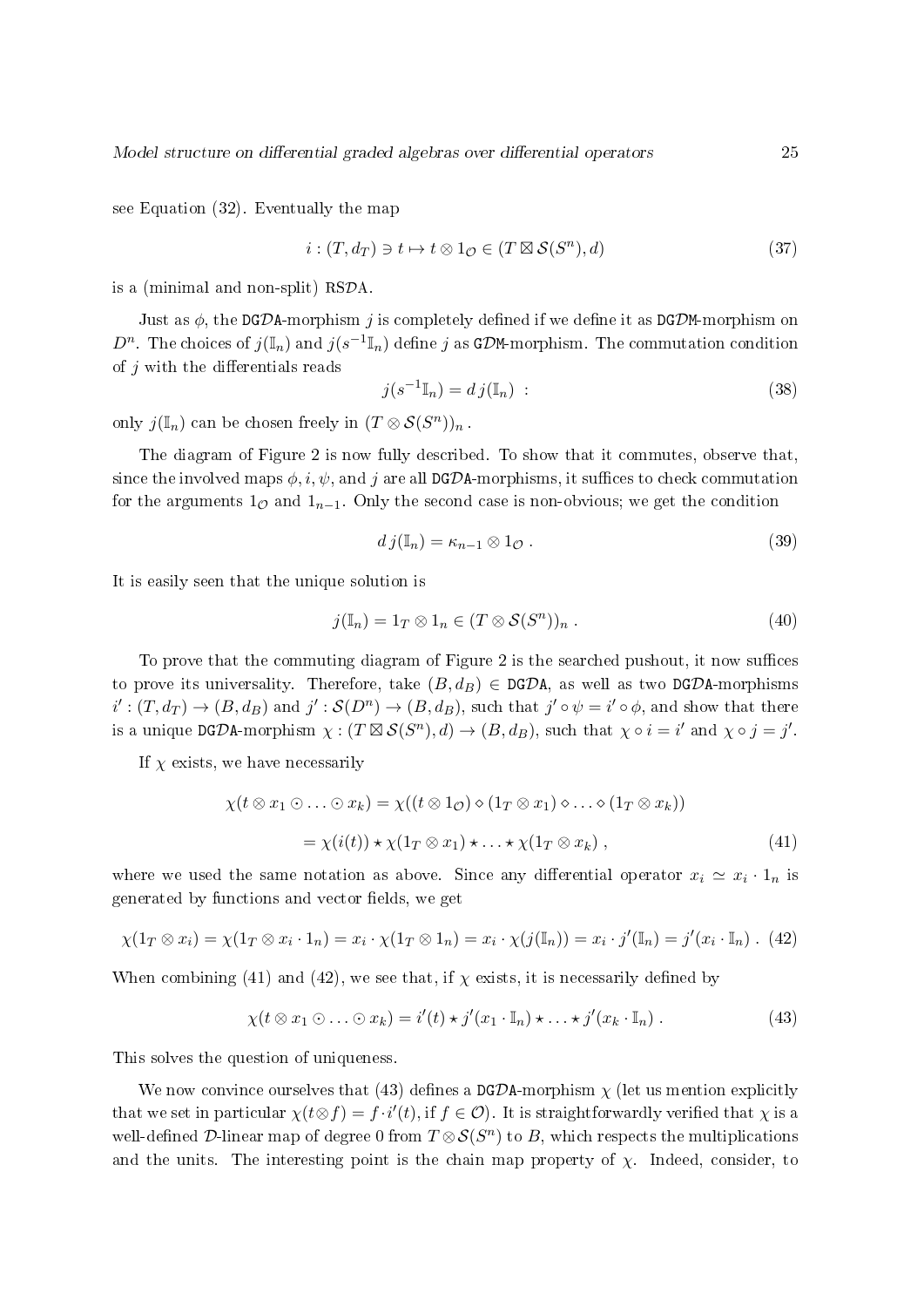simplify, the argument  $t \otimes x$ , what will disclose all relevant insights. Assume again that  $t \in T_p$ and  $x \in S^n$ , and denote the differential of  $\mathcal{S}(D^n)$ , just as its restriction to  $D^n$ , by  $s^{-1}$ . It follows that

$$
d_B(\chi(t\otimes x)) = i'(d_T(t)) \star j'(x \cdot \mathbb{I}_n) + (-1)^p i'(t) \star j'(x \cdot s^{-1} \mathbb{I}_n).
$$

Since  $\psi(1_{n-1}) = s^{-1}\mathbb{I}_n$  and  $j'\circ\psi = i'\circ\phi$ , we obtain  $j'(s^{-1}\mathbb{I}_n) = i'(\phi(1_{n-1})) = i'(\kappa_{n-1})$ . Hence,

$$
d_B(\chi(t \otimes x)) = \chi(d_T(t) \otimes x) + (-1)^p i'(t) \star i'(x \cdot \kappa_{n-1}) =
$$
  
 
$$
\chi(d_T(t) \otimes x + (-1)^p t \star (x \cdot \kappa_{n-1})) = \chi(d(t \otimes x)).
$$

As afore-mentioned, no new feature appears, if we replace  $t \otimes x$  by a general argument.

As the conditions  $\chi \circ i = i'$  and  $\chi \circ j = j'$  are easily checked, this completes the proof of the statement that any pushout of any  $\psi_n$ ,  $n \geq 1$ , is a minimal non-split RSDA.

The proof of the similar claim for  $\psi_0$  is analogous and even simpler, and will not be detailed here.  $\Box$ 

Actually pushouts of  $\psi_0$  are border cases of pushouts of the  $\psi_n$ -s,  $n \geq 1$ . In other words, to obtain a pushout of  $\psi_0$ , it suffices to set, in Figure 2 and in Equation (36), the degree n to 0. Since we consider exclusively non-negatively graded complexes, we then get  $\mathcal{S}(S^{-1}) =$  $\mathcal{S}(0) = \mathcal{O}, \, \mathcal{S}(D^0) = \mathcal{S}(S^0), \, \text{and} \, \kappa_{-1} = 0.$ 

#### 8.2 DGDA-cofibrations

The following theorem characterizes the cofibrations of the cofibrantly generated model structure we constructed on DGDA.

**Theorem 24.** The DGDA-cofibrations are exactly the retracts of the relative Sullivan  $D$ algebras.

Since the  $DGDA$ -cofibrations are exactly the retracts of the transfinite compositions of pushouts of generating cofibrations

$$
\psi_n : \mathcal{S}(S^{n-1}) \to \mathcal{S}(D^n), \quad n \ge 0 ,
$$

the proof of Theorem 24 reduces to the proof of

**Theorem 25.** The transfinite compositions of pushouts of  $\psi_n$ -s,  $n \geq 0$ , are exactly the relative Sullivan D-algebras.

**Lemma 26.** For any  $M, N \in \text{DGDM}$ , we have

$$
\mathcal{S}(M\oplus N)\simeq \mathcal{S}M\otimes \mathcal{S}N
$$

in DGDA .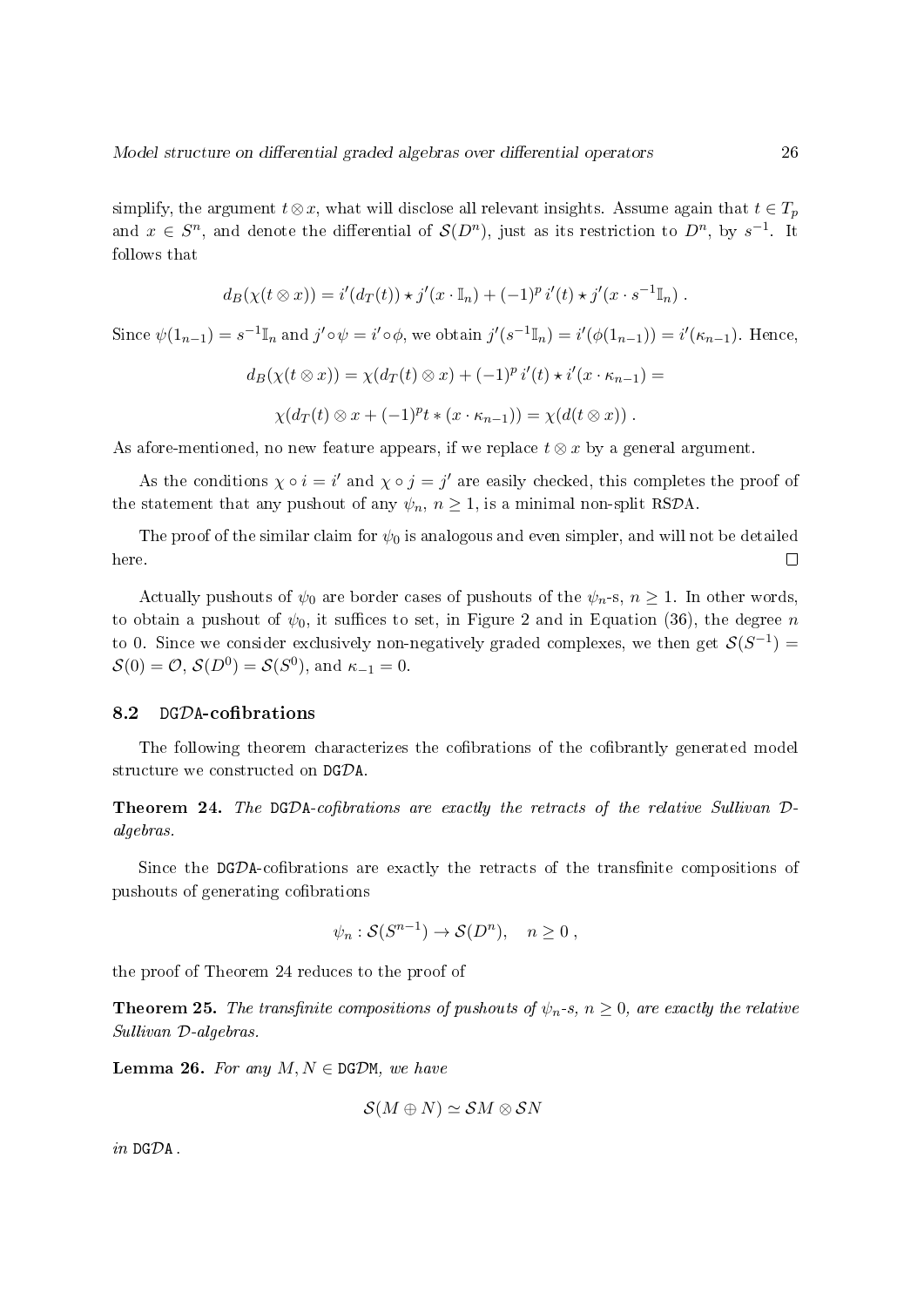*Proof.* It suffices to remember that the binary coproduct in the category  $DGDM = Ch_{+}(D)$ (resp., the category  $DGDA = CMon(DGDM)$ ) of non-negatively graded chain complexes of  $D$ modules (resp., the category of commutative monoids in  $DGDM$ ) is the direct sum (resp., the tensor product). The conclusion then follows from the facts that  $\mathcal S$  is the left adjoint of the forgetful functor and that any left adjoint commutes with colimits.  $\Box$ 

Any ordinal is zero, a successor ordinal, or a limit ordinal. We denote the class of all successor ordinals (resp., all limit ordinals) by  $\mathfrak{O}_s$  (resp.,  $\mathfrak{O}_\ell$ ).

Proof of Theorem 25. (i) Consider an ordinal  $\lambda$  and a  $\lambda$ -sequence in DGDA, i.e., a colimit respecting functor  $X : \lambda \to \text{DG} \mathcal{D} \text{A}$  (here  $\lambda$  is viewed as the category whose objects are the ordinals  $\alpha < \lambda$  and which contains a unique morphism  $\alpha \to \beta$  if and only if  $\alpha \leq \beta$ ):

$$
X_0 \to X_1 \to \ldots \to X_n \to X_{n+1} \to \ldots X_{\omega} \to X_{\omega+1} \to \ldots \to X_{\alpha} \to X_{\alpha+1} \to \ldots
$$

We assume that, for any  $\alpha$  such that  $\alpha + 1 < \lambda$ , the morphism  $X_{\alpha} \to X_{\alpha+1}$  is a pushout of some  $\psi_{n_{\alpha+1}}$   $(n_{\alpha+1} \geq 0)$ . Then the morphism  $X_0 \to \text{colim}_{\alpha<\lambda} X_\alpha$  is exactly what we call a transfinite composition of pushouts of  $\psi_n$ -s. Our task is to show that this morphism is a RSDA.

We first compute the terms  $X_{\alpha}$ ,  $\alpha < \lambda$ , of the  $\lambda$ -sequence, then we determine its colimit. For  $\alpha < \lambda$  (resp., for  $\alpha < \lambda, \alpha \in \mathfrak{D}_s$ ), we denote the differential graded  $\mathcal D$ -algebra  $X_\alpha$  (resp., the DGDA-morphism  $X_{\alpha-1} \to X_{\alpha}$  by  $(A_{\alpha}, d_{\alpha})$  (resp., by  $X_{\alpha,\alpha-1} : (A_{\alpha-1}, d_{\alpha-1}) \to (A_{\alpha}, d_{\alpha})$ ). Since  $X_{\alpha,\alpha-1}$  is the pushout of some  $\psi_{n_\alpha}$  and some DGDA-morphism  $\phi_\alpha$ , its target algebra is of the form

$$
(A_{\alpha}, d_{\alpha}) = (A_{\alpha - 1} \boxtimes \mathcal{S} \langle a_{\alpha} \rangle, d_{\alpha})
$$
\n(44)

and  $X_{\alpha,\alpha-1}$  is the canonical inclusion

$$
X_{\alpha,\alpha-1} : (A_{\alpha-1}, d_{\alpha-1}) \ni \mathfrak{a}_{\alpha-1} \mapsto \mathfrak{a}_{\alpha-1} \otimes 1_{\mathcal{O}} \in (A_{\alpha-1} \boxtimes \mathcal{S}\langle a_{\alpha} \rangle, d_{\alpha}), \tag{45}
$$

see Example 23. Here  $a_\alpha$  is the generator  $1_{n_\alpha}$  of  $S^{n_\alpha}$  and  $\langle a_\alpha\rangle$  is the free non-negatively graded D-module  $S^{n_{\alpha}} = \mathcal{D} \cdot a_{\alpha}$  concentrated in degree  $n_{\alpha}$ ; further, the differential

 $d_{\alpha}$  is defined by (36) from  $d_{\alpha-1}$  and  $\kappa_{n_{\alpha}-1} := \phi_{\alpha}(1_{n_{\alpha}-1})$ . (46)

In particular,  $A_1 = A_0 \boxtimes \mathcal{S}\langle a_1 \rangle$ ,  $d_1(a_1) = \kappa_{n_1-1} = \phi_1(1_{n_1-1}) \in A_0$ , and  $X_{10} : A_0 \to A_1$  is the inclusion.

**Lemma 27.** For any  $\alpha < \lambda$ , we have

$$
A_{\alpha} \simeq A_0 \otimes \mathcal{S} \langle a_{\delta} : \delta \leq \alpha, \delta \in \mathfrak{O}_s \rangle \tag{47}
$$

as a graded D-algebra, and

$$
d_{\alpha}(a_{\delta}) \in A_0 \otimes \mathcal{S} \langle a_{\varepsilon} : \varepsilon < \delta, \varepsilon \in \mathfrak{O}_s \rangle \;, \tag{48}
$$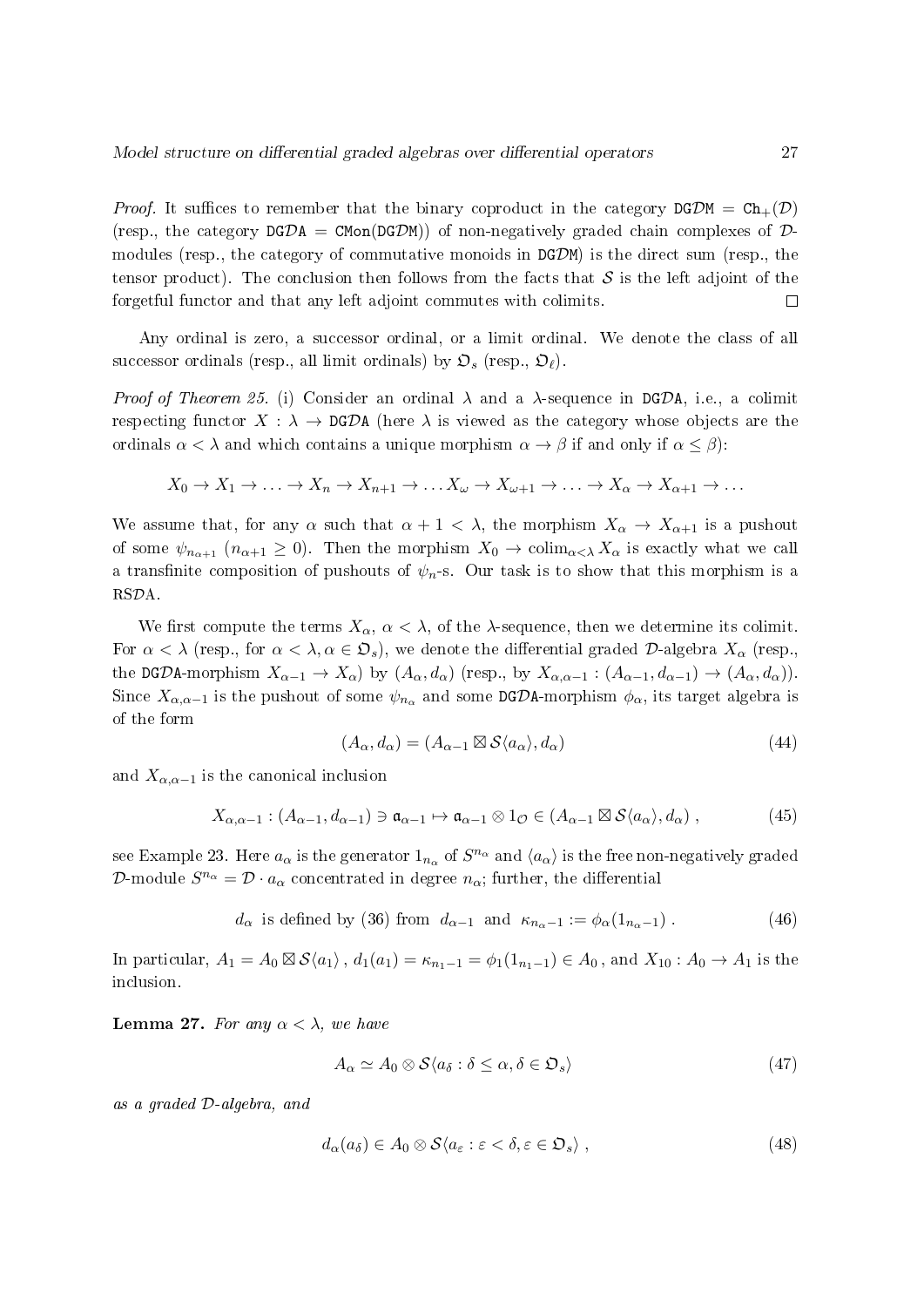for all  $\delta \leq \alpha$ ,  $\delta \in \mathfrak{O}_s$ . Moreover, for any  $\gamma \leq \beta \leq \alpha < \lambda$ , we have

$$
A_{\beta} = A_{\gamma} \otimes \mathcal{S} \langle a_{\delta} : \gamma < \delta \leq \beta, \delta \in \mathfrak{O}_{s} \rangle
$$

and the DGDA-morphism  $X_{\beta\gamma}$  is the natural inclusion

$$
X_{\beta\gamma} : (A_{\gamma}, d_{\gamma}) \ni \mathfrak{a}_{\gamma} \mapsto \mathfrak{a}_{\gamma} \otimes 1_{\mathcal{O}} \in (A_{\beta}, d_{\beta}) . \tag{49}
$$

Since the latter statement holds in particular for  $\gamma = 0$  and  $\beta = \alpha$ , the DGDA-inclusion  $X_{\alpha 0}$ :  $(A_0, d_0) \rightarrow (A_\alpha, d_\alpha)$  is a RSDA (for the natural ordering of  $\{a_\delta : \delta \leq \alpha, \delta \in \mathfrak{D}_s\}$ ).

*Proof of Lemma 27.* To prove that this claim (i.e., Equations  $(47) - (49)$ ) is valid for all ordinals that are smaller than  $\lambda$ , we use a transfinite induction. Since the assertion obviously holds for  $\alpha = 1$ , it suffices to prove these properties for  $\alpha < \lambda$ , assuming that they are true for all  $\beta < \alpha$ . We distinguish (as usually in transfinite induction) the cases  $\alpha \in \mathfrak{O}_s$  and  $\alpha \in \mathfrak{O}_\ell$ .

If  $\alpha \in \mathfrak{D}_s$ , it follows from Equation (44), from the induction assumption, and from Lemma 26, that

$$
A_{\alpha} = A_{\alpha-1} \otimes \mathcal{S} \langle a_{\alpha} \rangle \simeq A_0 \otimes \mathcal{S} \langle a_{\delta} : \delta \leq \alpha, \delta \in \mathfrak{O}_{s} \rangle ,
$$

as graded  $D$ -algebra. Further, in view of Equation  $(46)$  and the induction hypothesis, we get

$$
d_{\alpha}(a_{\alpha}) = \phi_{\alpha}(1_{n_{\alpha}-1}) \in A_{\alpha-1} = A_0 \otimes \mathcal{S} \langle a_{\delta} : \delta < \alpha, \delta \in \mathfrak{O}_s \rangle,
$$

and, for  $\delta \leq \alpha - 1$ ,  $\delta \in \mathfrak{O}_{\mathfrak{s}}$ ,

$$
d_{\alpha}(a_{\delta}) = d_{\alpha-1}(a_{\delta}) \in A_0 \otimes \mathcal{S} \langle a_{\gamma} : \gamma < \delta, \gamma \in \mathfrak{O}_s \rangle \ .
$$

Finally, as concerns  $X_{\beta\gamma}$ , the unique case to check is  $\gamma \leq \alpha - 1$  and  $\beta = \alpha$ . The DGDA-map  $X_{\alpha-1,\gamma}$  is an inclusion

$$
X_{\alpha-1,\gamma}:A_{\gamma}\ni \mathfrak{a}_{\gamma}\mapsto \mathfrak{a}_{\gamma}\otimes 1_{\mathcal{O}}\in A_{\alpha-1}
$$

(by induction), and so is the  $DG\mathcal{D}$ A-map

$$
X_{\alpha,\alpha-1}:A_{\alpha-1}\ni\mathfrak{a}_{\alpha-1}\mapsto\mathfrak{a}_{\alpha-1}\otimes 1_{\mathcal{O}}\in A_{\alpha}
$$

(in view of (45)). The composite  $X_{\alpha\gamma}$  is thus a DGDA-inclusion as well.

In the case  $\alpha \in \mathfrak{O}_{\ell}$ , i.e.,  $\alpha = \text{colim}_{\beta < \alpha} \beta$ , we obtain  $(A_{\alpha}, d_{\alpha}) = \text{colim}_{\beta < \alpha} (A_{\beta}, d_{\beta})$  in DGDA, since X is a colimit respecting functor. The index set  $\alpha$  is well-ordered, hence, it is a directed poset. Moreover, for any  $\delta \leq \gamma \leq \beta < \alpha$ , the DGDA-maps  $X_{\beta\delta}$ ,  $X_{\gamma\delta}$ , and  $X_{\beta\gamma}$ satisfy  $X_{\beta\delta} = X_{\beta\gamma} \circ X_{\gamma\delta}$ . It follows that the family  $(A_{\beta}, d_{\beta})_{\beta<\alpha}$ , together with the family  $X_{\beta\gamma}$ ,  $\gamma \leq \beta < \alpha$ , is a direct system in DGDA, whose morphisms are, in view of the induction assumption, natural inclusions

$$
X_{\beta\gamma}: A_{\gamma} \ni \mathfrak{a}_{\gamma} \mapsto \mathfrak{a}_{\gamma} \otimes 1_{\mathcal{O}} \in A_{\beta} .
$$

The colimit  $(A_\alpha, d_\alpha) = \text{colim}_{\beta < \alpha}(A_\beta, d_\beta)$  is thus a direct limit. However, a direct limit in  $DGDA$  coincides with the corresponding direct limit in  $DGDM$ , or even in Set (which is then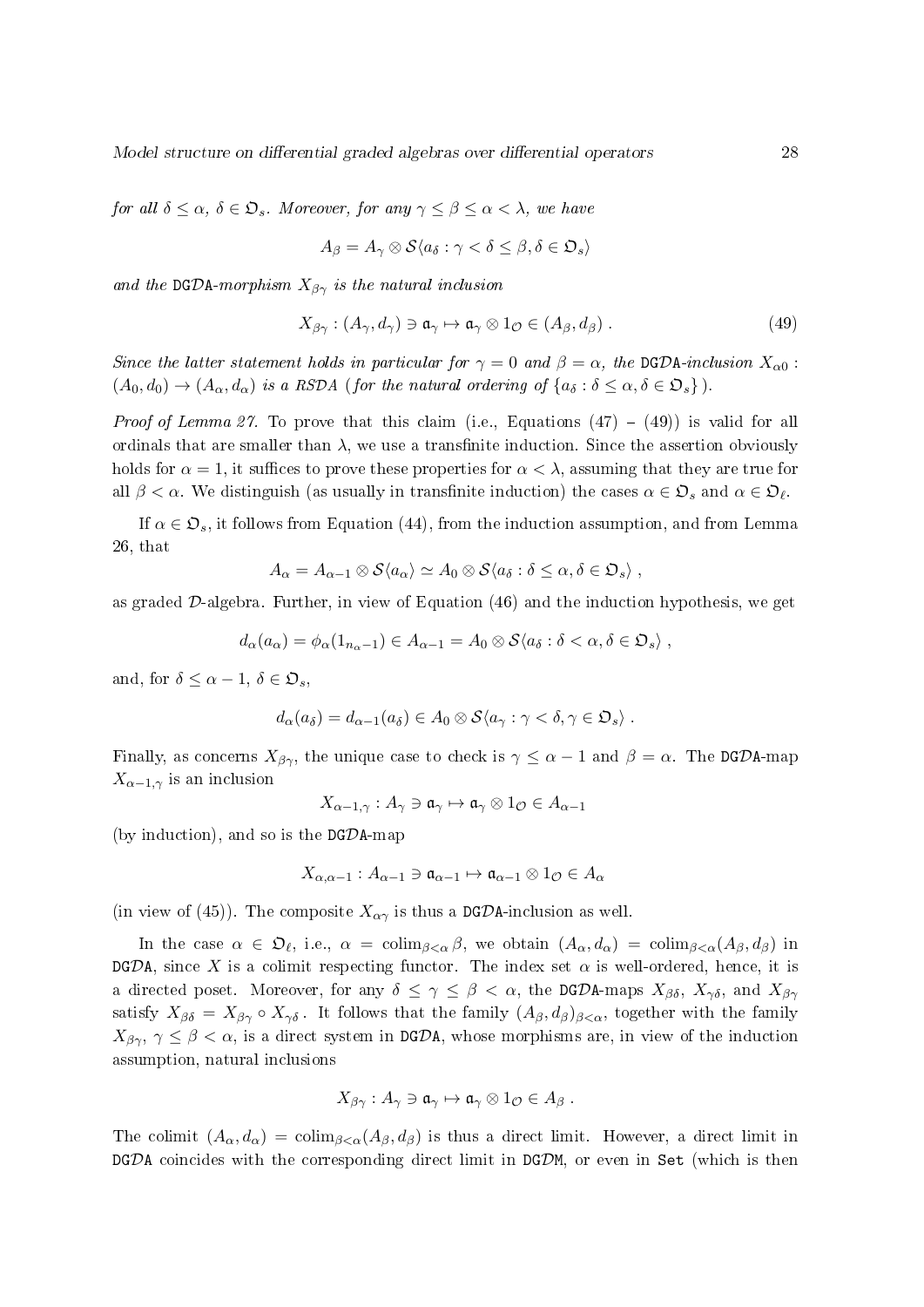naturally endowed with a differential graded  $\mathcal{D}$ -algebra structure). As a set, the direct limit  $(A_{\alpha}, d_{\alpha}) = \text{colim}_{\beta < \alpha}(A_{\beta}, d_{\beta})$  is given by

$$
A_{\alpha} = \coprod_{\beta < \alpha} A_{\beta} / \sim ,
$$

where  $\sim$  means that we identify  $a_{\gamma}$ ,  $\gamma \leq \beta$ , with

$$
\mathfrak{a}_{\gamma} \sim X_{\beta\gamma}(\mathfrak{a}_{\gamma}) = \mathfrak{a}_{\gamma} \otimes 1_{\mathcal{O}} ,
$$

i.e., that we identify  $A_{\gamma}$  with

$$
A_{\gamma} \sim A_{\gamma} \otimes \mathcal{O} \subset A_{\beta} .
$$

It follows that

$$
A_{\alpha} = \bigcup_{\beta < \alpha} A_{\beta} = A_0 \otimes \mathcal{S} \langle a_{\delta} : \delta < \alpha, \delta \in \mathfrak{O}_s \rangle = A_0 \otimes \mathcal{S} \langle a_{\delta} : \delta \leq \alpha, \delta \in \mathfrak{O}_s \rangle.
$$

As just mentioned, this set  $A_{\alpha}$  can naturally be endowed with a differential graded D-algebra structure. For instance, since, in view of what has been said, all ∼ - classes consist of a single element, and since any  $a_{\alpha} \in A_{\alpha}$  belongs to some  $A_{\beta}$ ,  $\beta < \alpha$ , the differential  $d_{\alpha}$  is defined by  $d_{\alpha}(\mathfrak{a}_{\alpha}) = d_{\beta}(\mathfrak{a}_{\alpha})$ . In particular, any generator  $a_{\delta}, \delta \leq \alpha, \delta \in \mathfrak{D}_{s}$ , belongs to  $A_{\delta}$ . Hence, by definition of  $d_{\alpha}$  and in view of the induction assumption, we get

$$
d_{\alpha}(a_{\delta})=d_{\delta}(a_{\delta})\in A_0\otimes\mathcal{S}\langle a_{\varepsilon}:\varepsilon<\delta,\varepsilon\in\mathfrak{O}_s\rangle\ .
$$

Eventually, since  $X$  is colimit respecting, not only  $A_\alpha=\operatorname{colim}_{\beta<\alpha} A_\beta=\bigcup_{\beta<\alpha} A_\beta,$  but, furthermore, for any  $\gamma<\alpha,$  the DGDA-morphism  $X_{\alpha\gamma}:A_\gamma\to A_\alpha$  is the map  $X_{\alpha\gamma}:A_\gamma\to\bigcup_{\beta<\alpha}A_\beta,$  $\Box$ i.e., the canonical inclusion.

We now come back to the proof of Part (i) of Theorem 25, i.e., we now explain why the morphism  $i : (A_0, d_0) \to C$ , where  $C = \text{colim}_{\alpha < \lambda}(A_\alpha, d_\alpha)$  and where i is the first of the morphisms that are part of the colimit construction, is a RSDA – see above. If  $\lambda \in \mathcal{D}_s$ , the colimit C coincides with  $(A_{\lambda-1}, d_{\lambda-1})$  and  $i = X_{\lambda-1,0}$ . Hence, the morphism i is a RSDA in view of Lemma 27. If  $\lambda \in \mathfrak{O}_{\ell}$ , the colimit  $C = \text{colim}_{\alpha < \lambda}(A_{\alpha}, d_{\alpha})$  is, like above, the direct limit of the direct DGDA-system  $(X_{\alpha} = (A_{\alpha}, d_{\alpha}), X_{\alpha\beta})$  indexed by the directed poset  $\lambda$ , whose morphisms  $X_{\alpha\beta}$  are, in view of Lemma 27, canonical inclusions. Hence, C is again an ordinary union:

$$
C = \bigcup_{\alpha < \lambda} A_{\alpha} = A_0 \otimes \mathcal{S} \langle a_{\delta} : \delta < \lambda, \delta \in \mathfrak{O}_s \rangle \,,\tag{50}
$$

where the last equality is due to Lemma 27. We define the differential  $d_C$  on C exactly as we defined the differential  $d_{\alpha}$  on the direct limit in the proof of Lemma 27. It is then straightforwardly checked that  $i$  is a RSDA.

(ii) We still have to show that any RSDA  $(A_0, d_0) \rightarrow (A_0 \boxtimes S V, d)$  can be constructed as a transfinite composition of pushouts of generating cofibrations  $\psi_n$ ,  $n \geq 0$ . Let  $(a_i)_{i \in J}$  be the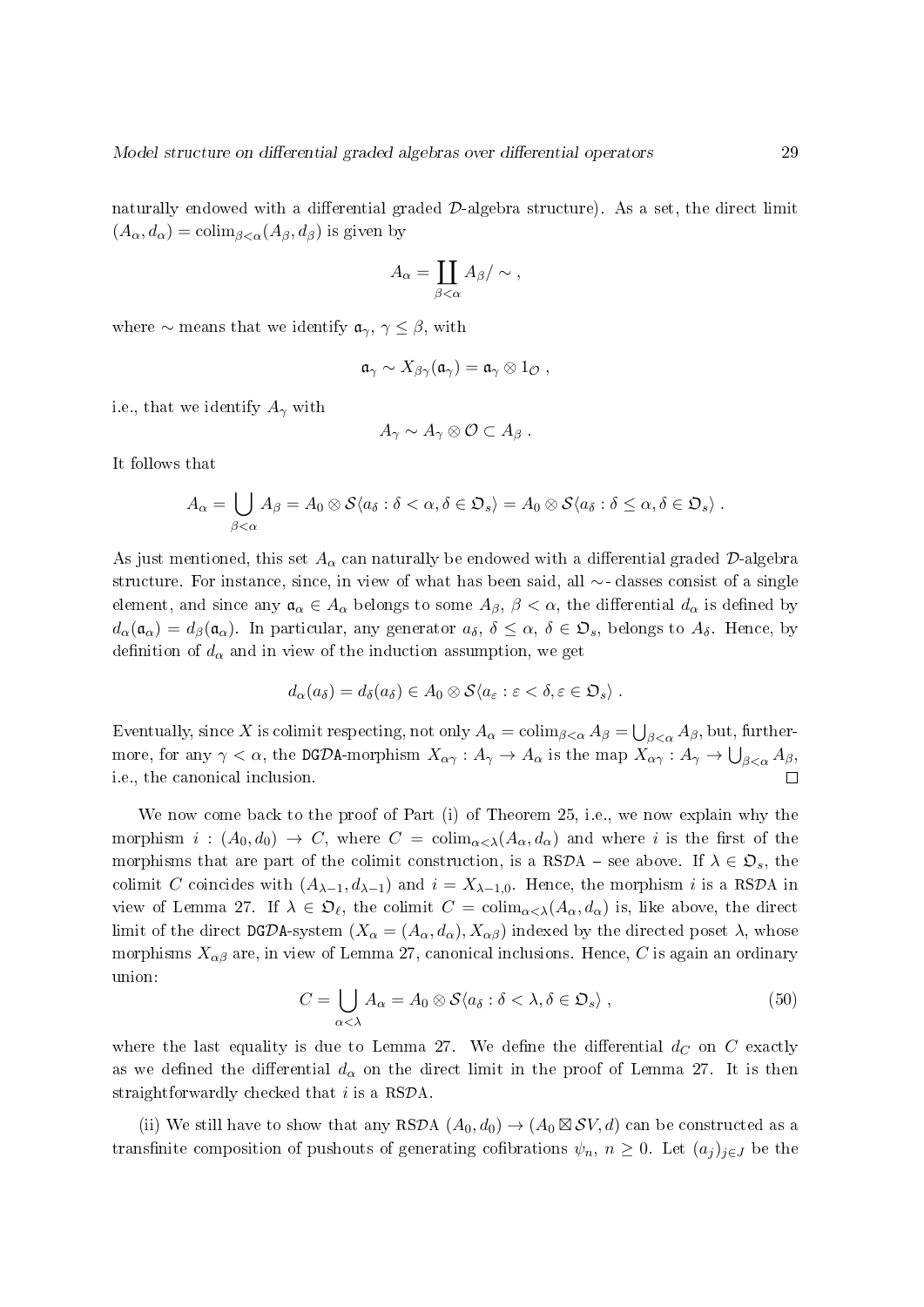basis of the free non-negatively graded  $D$ -module V. Since J is a well-ordered set, it is orderisomorphic to a unique ordinal  $\mu = \{0, 1, \ldots, n, \ldots, \omega, \omega + 1, \ldots\}$ , whose elements can thus be utilized to label the basis vectors. However, we prefer using the following order-respecting relabelling of these vectors:

$$
a_0 \rightsquigarrow a_1, a_1 \rightsquigarrow a_2, \dots, a_n \rightsquigarrow a_{n+1}, \dots, a_{\omega} \rightsquigarrow a_{\omega+1}, a_{\omega+1} \rightsquigarrow a_{\omega+2}, \dots
$$

In other words, the basis vectors of  $V$  can be labelled by the successor ordinals that are strictly smaller than  $\lambda := \mu + 1$  (this is true, whether  $\mu \in \mathfrak{D}_s$ , or  $\mu \in \mathfrak{D}_\ell$ ):

$$
V = \bigoplus_{\delta < \lambda, \ \delta \in \mathfrak{O}_s} \mathcal{D} \cdot a_{\delta} .
$$

For any  $\alpha < \lambda$ , we now set

$$
(A_{\alpha}, d_{\alpha}) := (A_0 \boxtimes \mathcal{S} \langle a_{\delta} : \delta \leq \alpha, \delta \in \mathfrak{O}_{s} \rangle, d|_{A_{\alpha}}) .
$$

It is clear that  $A_{\alpha}$  is a graded D-subalgebra of  $A_0 \otimes SV$ . Since  $A_{\alpha}$  is generated, as an algebra, by the elements of the types  $\mathfrak{a}_0 \otimes 1_{\mathcal{O}}$  and  $D \cdot (1_{A_0} \otimes a_{\delta}), D \in \mathcal{D}, \delta \leq \alpha, \delta \in \mathfrak{O}_s$ , and since

$$
d(\mathfrak{a}_0 \otimes 1_{\mathcal{O}}) = d_0(\mathfrak{a}_0) \otimes 1_{\mathcal{O}} \in A_{\alpha}
$$

and

$$
d(D \cdot (1_{A_0} \otimes a_{\delta})) \in A_0 \otimes \mathcal{S} \langle a_{\varepsilon} : \varepsilon < \delta, \varepsilon \in \mathfrak{O}_s \rangle \subset A_{\alpha} ,
$$

the derivation  $d$  stabilizes  $A_\alpha$ . Hence,  $(A_\alpha, d_\alpha) = (A_\alpha, d|_{A_\alpha})$  is actually a differential graded D-subalgebra of  $(A_0 \boxtimes SV, d)$ .

If  $\beta \leq \alpha < \lambda$ , the algebra  $(A_{\beta}, d|_{A_{\beta}})$  is a differential graded  $\mathcal{D}$ -subalgebra of  $(A_{\alpha}, d|_{A_{\alpha}})$ , so that the canonical inclusion  $i_{\alpha\beta}$  :  $(A_{\beta}, d_{\beta}) \rightarrow (A_{\alpha}, d_{\alpha})$  is a DGDA-morphism. In view of the techniques used in (i), it is obvious that the functor  $X = (A_-, d_-): \lambda \to \text{DGDA}$  respects colimits, and that the colimit of the whole  $\lambda$ -sequence (remember that  $\lambda = \mu + 1 \in \mathfrak{O}_s$ ) is the algebra  $(A_{\mu}, d_{\mu}) = (A_0 \boxtimes \mathcal{SV}, d)$ , i.e., the original algebra.

The RSDA  $(A_0, d_0) \rightarrow (A_0 \boxtimes SV, d)$  has thus been built as transfinite composition of canonical DGDA-inclusions  $i : (A_{\alpha}, d_{\alpha}) \to (A_{\alpha+1}, d_{\alpha+1}), \alpha+1 < \lambda$ . Recall that

$$
A_{\alpha+1} = A_{\alpha} \otimes S \langle a_{\alpha+1} \rangle \simeq A_{\alpha} \otimes S(S^n) ,
$$

if we set  $n := \deg(a_{\alpha+1})$ . It suffices to show that i is a pushout of  $\psi_n$ , see Figure 3. We will detail the case  $n \geq 1$ . Since all the differentials are restrictions of d, we have  $\kappa_{n-1} :=$  $d_{\alpha+1}(a_{\alpha+1}) \in A_{\alpha} \cap \text{ker}_{n-1} d_{\alpha}$ , and  $\phi(1_{n-1}) := \kappa_{n-1}$  defines a DGDA-morphism  $\phi$ , see Example 23. When using the construction described in Example 23, we get the pushout  $i:(A_{\alpha},d_{\alpha})\rightarrow$  $(A_{\alpha} \boxtimes S(S^n), \partial)$  of the morphisms  $\psi_n$  and  $\phi$ . Here *i* is the usual canonical inclusion and  $\partial$  is the differential defined by Equation (36). It thus suffices to check that  $\partial=d_{\alpha+1}$ . Let  $\mathfrak{a}_\alpha\in A^p_\alpha$  and let  $x_1 \simeq x_1 \cdot a_{\alpha+1}, \ldots, x_k \simeq x_k \cdot a_{\alpha+1} \in \mathcal{D} \cdot a_{\alpha+1} = S^n$ . Assume, to simplify, that  $k = 2$ ; the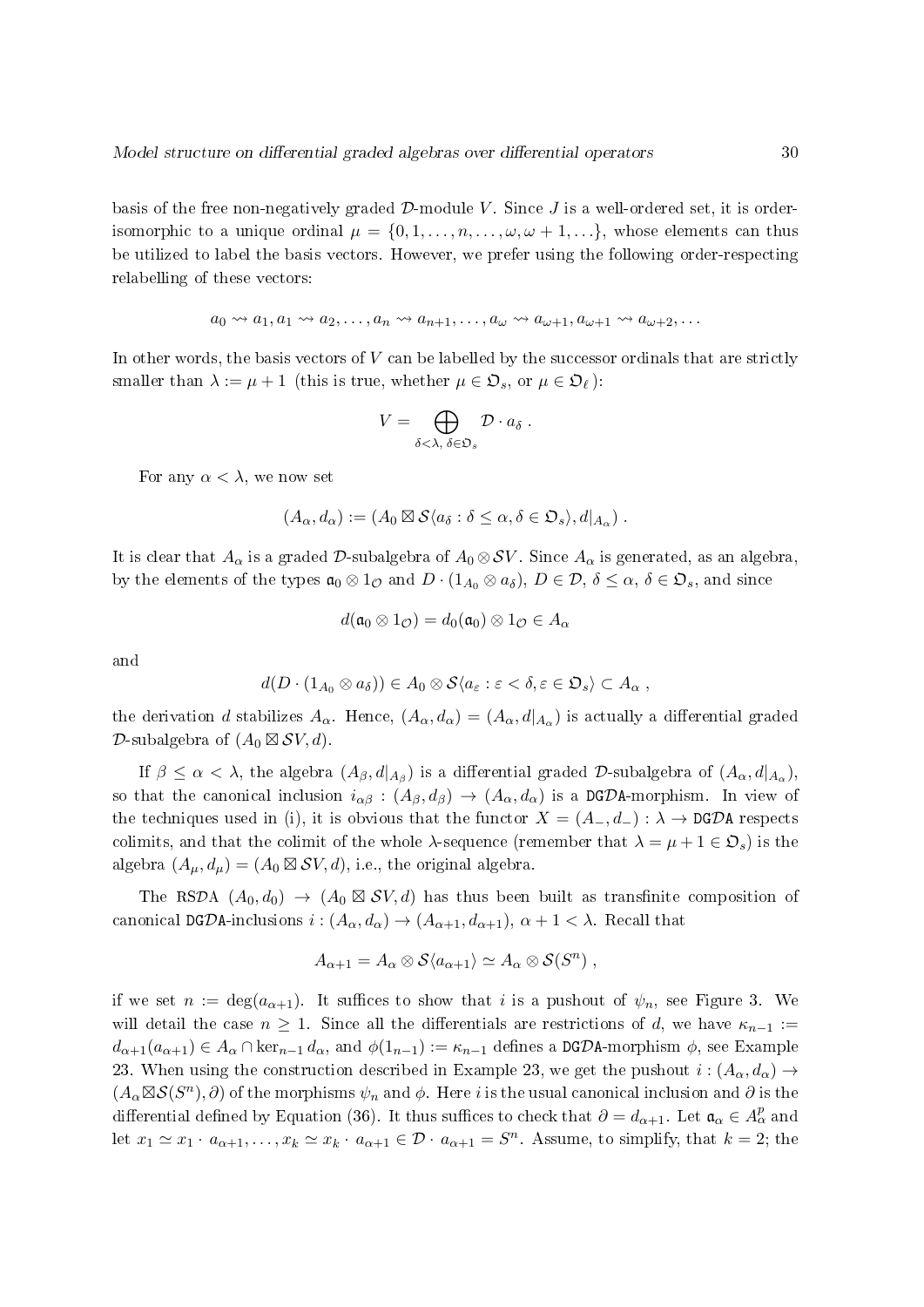

Figure 3: i as pushout of  $\psi_n$ 

general case is similar. When denoting the multiplication in  $A_\alpha$  (resp.,  $A_{\alpha+1} = A_\alpha \otimes \mathcal{S}(S^n)$ ) as usual by  $*$  (resp.,  $\star$ ), we obtain

$$
\partial(\mathfrak{a}_{\alpha} \otimes x_{1} \otimes x_{2}) =
$$
  
\n
$$
d_{\alpha}(\mathfrak{a}_{\alpha}) \otimes x_{1} \otimes x_{2} + (-1)^{p}(\mathfrak{a}_{\alpha} * (x_{1} \cdot \kappa_{n-1})) \otimes x_{2} + (-1)^{p+n}(\mathfrak{a}_{\alpha} * (x_{2} \cdot \kappa_{n-1})) \otimes x_{1} =
$$
  
\n
$$
(d_{\alpha}(\mathfrak{a}_{\alpha}) \otimes 1_{\mathcal{O}}) \star (1_{A_{\alpha}} \otimes x_{1}) \star (1_{A_{\alpha}} \otimes x_{2}) +
$$
  
\n
$$
(-1)^{p}(\mathfrak{a}_{\alpha} \otimes 1_{\mathcal{O}}) \star ((x_{1} \cdot \kappa_{n-1}) \otimes 1_{\mathcal{O}}) \star (1_{A_{\alpha}} \otimes x_{2}) +
$$
  
\n
$$
(-1)^{p+n}(\mathfrak{a}_{\alpha} \otimes 1_{\mathcal{O}}) \star (1_{A_{\alpha}} \otimes x_{1}) \star ((x_{2} \cdot \kappa_{n-1}) \otimes 1_{\mathcal{O}}) =
$$
  
\n
$$
d_{\alpha+1}(\mathfrak{a}_{\alpha} \otimes 1_{\mathcal{O}}) \star (1_{A_{\alpha}} \otimes x_{1}) \star (1_{A_{\alpha}} \otimes x_{2}) +
$$
  
\n
$$
(-1)^{p}(\mathfrak{a}_{\alpha} \otimes 1_{\mathcal{O}}) \star d_{\alpha+1}(1_{A_{\alpha}} \otimes x_{1}) \star (1_{A_{\alpha}} \otimes x_{1}) +
$$
  
\n
$$
(-1)^{p+n}(\mathfrak{a}_{\alpha} \otimes 1_{\mathcal{O}}) \star (1_{A_{\alpha}} \otimes x_{1}) \star d_{\alpha+1}(1_{A_{\alpha}} \otimes x_{2}) =
$$
  
\n
$$
d_{\alpha+1}(\mathfrak{a}_{\alpha} \otimes x_{1} \otimes x_{2}).
$$

## 9 Explicit functorial factorizations

The main idea of Subsection 7.5 is the decomposition of an arbitrary DGDA-morphism  $\phi: A \to B$  into a weak equivalence  $i: A \to A \otimes SU$  and a fibration  $p: A \otimes SU \to B$ . It is easily seen that  $i$  is a split minimal relative Sullivan  $\mathcal{D}\text{-algebra}$ . Indeed,

$$
U = P(B) = \bigoplus_{n>0} \bigoplus_{b_n \in B_n} D^n_{\bullet} \in \text{DGDM}
$$
\n(51)

with differential  $d_U = d_P$  defined by

$$
d_U(s^{-1} \mathbb{I}_{b_n}) = 0 \text{ and } d_U(\mathbb{I}_{b_n}) = s^{-1} \mathbb{I}_{b_n} . \tag{52}
$$

 $\Box$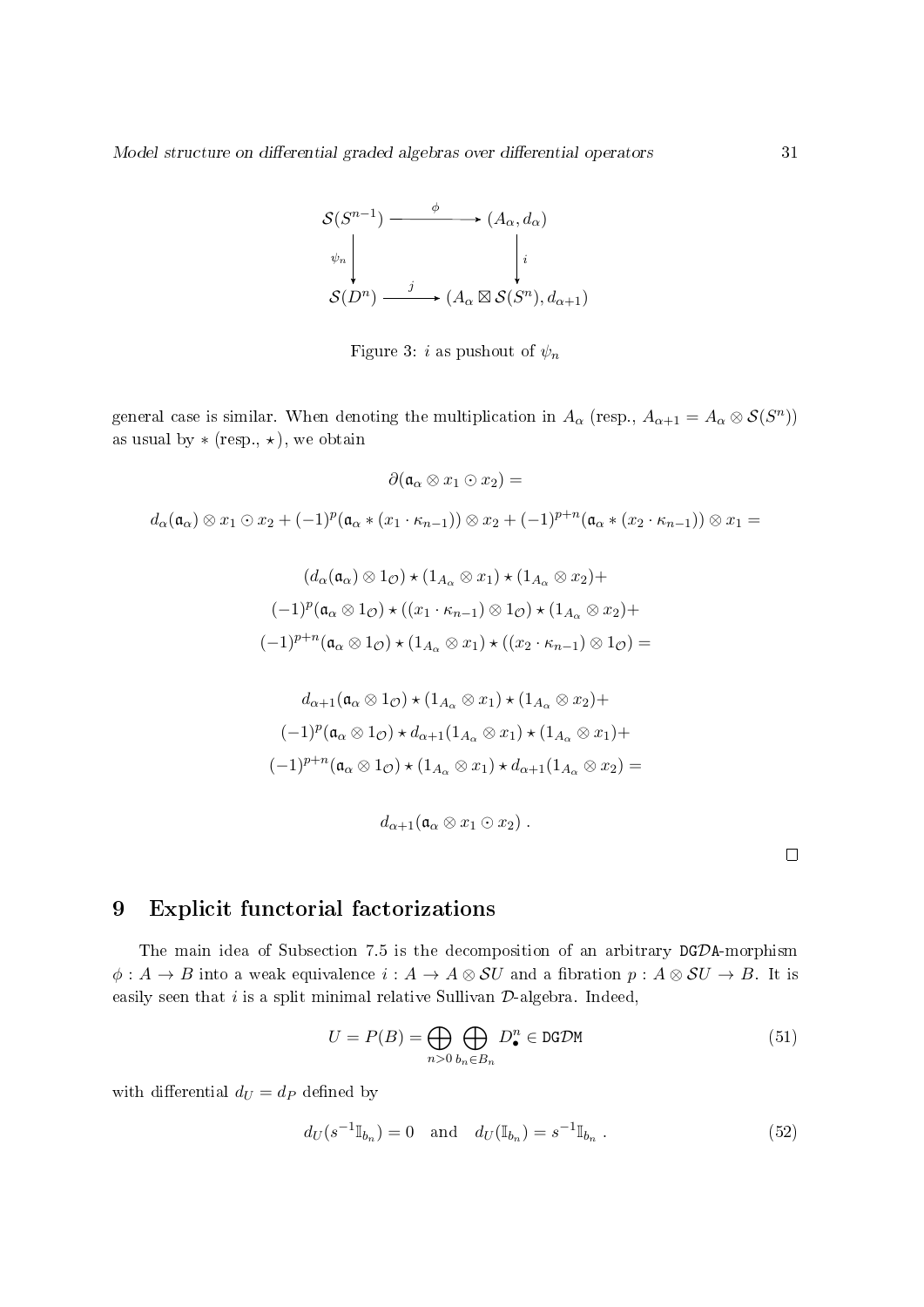Hence,  $\mathcal{S}U \in \texttt{DGDA}$ , with differential  $d_{\mathcal{S}}$  induced by  $d_U$ , and  $A \otimes \mathcal{S}U \in \texttt{DGDA}$ , with differential

$$
d_1 = d_A \otimes id + id \otimes d_S . \tag{53}
$$

Therefore,  $i: A \to A \otimes \mathcal{S}U$  is a DGDA-morphism. Since U is the free non-negatively graded D-module with homogeneous basis

$$
G = \{ s^{-1} \mathbb{I}_{b_n}, \mathbb{I}_{b_n} : b_n \in B_n, n > 0 \},
$$

all the requirements of the definition of a split minimal  $RSDA$  are obviously satisfied, except that we still have to check the well-ordering, the lowering, and the minimality conditions.

Since every set can be well-ordered, we first choose a well-ordering on each  $B_n$ ,  $n > 0$ : if  $\lambda_n$  denotes the unique ordinal that belongs to the same equivalence class of well-ordered sets, the elements of  $B_n$  can be viewed as labelled by the elements of  $\lambda_n$ . Then we define the following total order: the  $s^{-1}\mathbb{I}_{b_1},\ b_1\in B_1,$  are smaller than the  $\mathbb{I}_{b_1},$  which are smaller than the  $s^{-1} \mathbb{I}_{b_2}$ , and so on ad infinitum. The construction of an infinite decreasing sequence in this totally ordered set amounts to extracting an infinite decreasing sequence from a finite number of ordinals  $\lambda_1, \lambda_1, \ldots, \lambda_k$ . Since this is impossible, the considered total order is a well-ordering. The lowering condition is thus a direct consequence of Equations (52) and (53).

Let now  $\{\gamma_{\alpha} : \alpha \in J\}$  be the set G of generators endowed with the just defined well-order. Observe that, if the label  $\alpha$  of the generator  $\gamma_{\alpha}$  increases, its degree deg  $\gamma_{\alpha}$  increases as well, i.e., that

$$
\alpha \le \beta \quad \Rightarrow \quad \deg \gamma_\alpha \le \deg \gamma_\beta \; . \tag{54}
$$

Eventually, any DGDA-morphism  $\phi: A \rightarrow B$  admits a functorial factorization

$$
A \xrightarrow{i} A \otimes SU \xrightarrow{p} B , \qquad (55)
$$

where p is a fibration and i is a weak equivalence, as well as a split minimal RSDA. In view of Theorem 24, the morphism  $i$  is thus a cofibration, with the result that we actually constructed a natural decomposition  $\phi = p \circ i$  of an arbitrary DGDA-morphism  $\phi$  into  $i \in$  TrivCof and  $p \in$  Fib. The description of this factorization is summarized below, in Theorem 28, which provides essentially an explicit natural  $^{\circ}$ Cof  $-$  TrivFib' decomposition

$$
A \xrightarrow{i'} A \otimes SU' \xrightarrow{p'} B . \tag{56}
$$

Before stating Theorem 28, we sketch the construction of the factorization (56). To simplify, we denote algebras of the type  $A \otimes \mathcal{SV}_k$  by  $R_{V_k}$ , or simply  $R_k$  .

We start from the 'small' 'Cof – Fib' decomposition (55) of a DGDA-morphism  $A \stackrel{\phi}{\longrightarrow} B$ , i.e., from the factorization  $A \stackrel{i}{\longrightarrow} R_U \stackrel{p}{\longrightarrow} B$ . To find a substitute  $q$  for  $p$ , which is a trivial bration, we mimic an idea used in the construction of the Koszul-Tate resolution: we add generators to improve homological properties.

Note first that  $H(p)$  is surjective if, for any homology class  $[\beta_n] \in H_n(B)$ , there is a class  $[\rho_n] \in H_n(R_U)$ , such that  $[p \rho_n] = [\beta_n]$ . Hence, consider all the homology classes  $[\beta_n]$ ,  $n \geq 0$ ,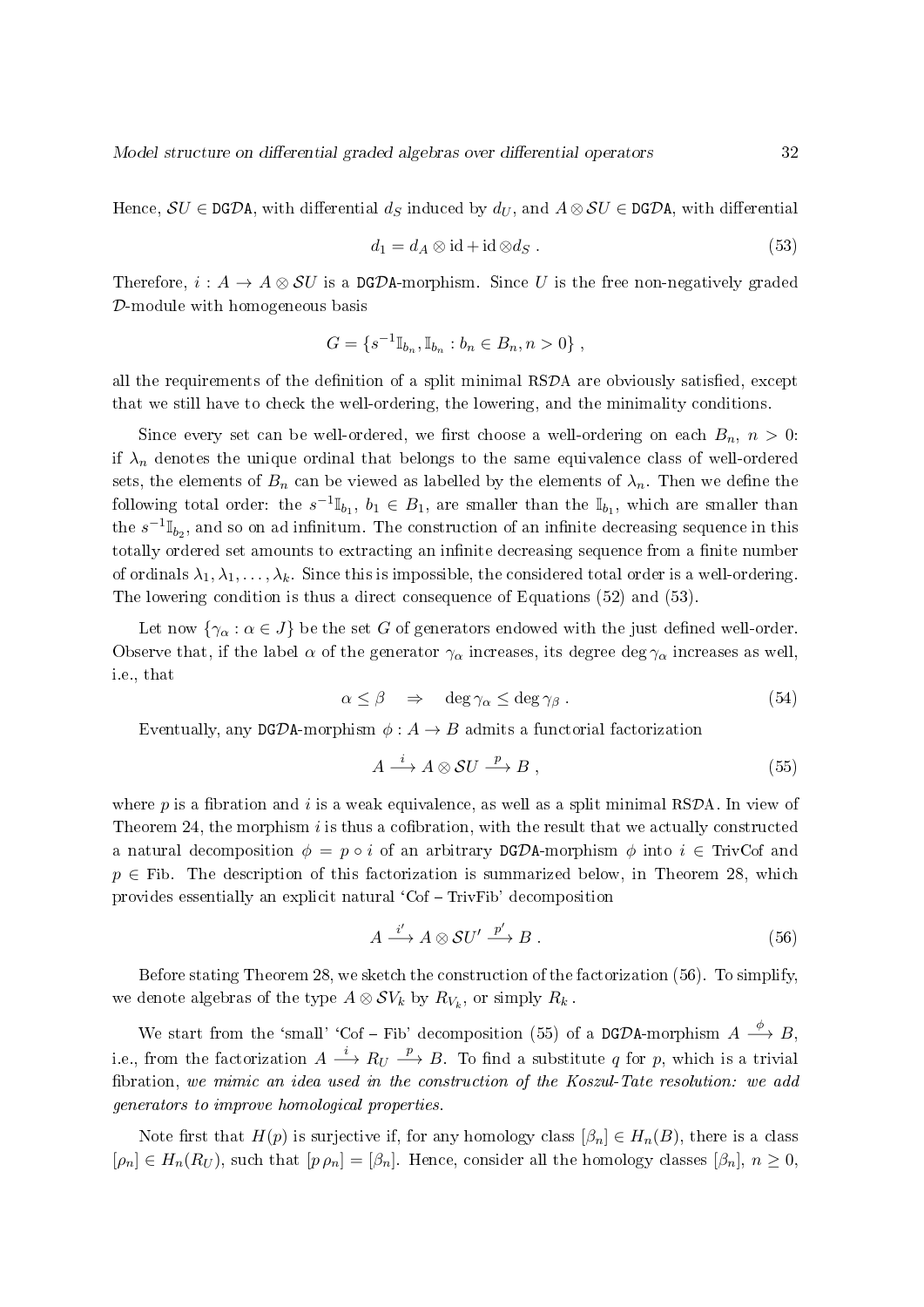of B, choose in each class a representative  $\dot{\beta}_n \simeq [\beta_n]$ , and add generators  $\mathbb{I}_{\dot{\beta}_n}$  to those of U. It then suffices to extend the differential  $d_1$  (resp., the fibration p) defined on  $R_U = A \otimes SU$ , so that the differential of  $\mathbb{I}_{\dot{\beta}_n}$  vanishes (resp., so that the projection of  $\mathbb{I}_{\dot{\beta}_n}$  coincides with  $\dot{\beta}_n$ )  $(\triangleright_1$  – this triangle is just a mark that allows us to retrieve this place later on). To get a functorial 'Cof – TrivFib' factorization, we do not add a new generator  $\mathbb{I}_{\dot{\beta}_n}$ , for each homology class  $\dot{\beta}_n \simeq [\beta_n] \in H_n(B),\, n \ge 0,$  but we add a new generator  $\mathbb{I}_{\beta_n},$  for each cycle  $\beta_n \in \ker_n d_B,$  $n \geq 0$ . Let us implement this idea in a rigorous manner. Assign the degree n to  $\mathbb{I}_{\beta_n}$  and set

$$
V_0 := U \oplus G_0 := U \oplus \langle \mathbb{I}_{\beta_n} : \beta_n \in \ker_n d_B, n \ge 0 \rangle =
$$
  

$$
\langle s^{-1} \mathbb{I}_{b_n}, \mathbb{I}_{b_n}, \mathbb{I}_{\beta_n} : b_n \in B_n, n > 0, \beta_n \in \ker_n d_B, n \ge 0 \rangle.
$$
 (57)

Set now

$$
\delta_{V_0}(s^{-1}\mathbb{I}_{b_n}) = d_1(s^{-1}\mathbb{I}_{b_n}) = 0, \ \ \delta_{V_0}\mathbb{I}_{b_n} = d_1\mathbb{I}_{b_n} = s^{-1}\mathbb{I}_{b_n}, \ \ \delta_{V_0}\mathbb{I}_{\beta_n} = 0 \ , \tag{58}
$$

thus defining, in view of Lemma 15, a differential graded  $D$ -module structure on  $V_0$ . It follows that  $(\mathcal{S}V_0, \delta_{V_0}) \in \mathtt{DG\mathcal{D}A}$  and that

$$
(R_0, \delta_0) := (A \otimes SV_0, d_A \otimes id + id \otimes \delta_{V_0}) \in \text{DGDA} .
$$
 (59)

Similarly, we set

$$
q_{V_0}(s^{-1}\mathbb{I}_{b_n}) = p(s^{-1}\mathbb{I}_{b_n}) = \varepsilon(s^{-1}\mathbb{I}_{b_n}) = d_Bb_n, \ \ q_{V_0}\mathbb{I}_{b_n} = p\mathbb{I}_{b_n} = \varepsilon\mathbb{I}_{b_n} = b_n, \ \ q_{V_0}\mathbb{I}_{\beta_n} = \beta_n. \tag{60}
$$

We thus obtain, see Lemma 16, a morphism  $q_{V_0} \in \text{DGDM}(V_0, B)$  – which uniquely extends to a morphism  $q_{V_0} \in \text{DGDA}(\mathcal{S}V_0, B)$ . Finally,

$$
q_0 = \mu_B \circ (\phi \otimes q_{V_0}) \in \text{DGDA}(R_0, B) , \qquad (61)
$$

where  $\mu_B$  denotes the multiplication in B. Let us emphasize that  $R_U = A \otimes SU$  is a direct summand of  $R_0 = A \otimes SV_0$ , and that  $\delta_0$  and  $q_0$  just extend the corresponding morphisms on  $R_U$ :  $\delta_0|_{R_U} = d_1$  and  $q_0|_{R_U} = p$ 

So far we ensured that  $H(q_0): H(R_0) \to H(B)$  is surjective; however, it must be injective as well, i.e., for any  $\sigma_n \in \ker \delta_0$ ,  $n \geq 0$ , such that  $H(q_0)[\sigma_n] = 0$ , i.e., such that  $q_0 \sigma_n \in \text{im } d_B$ there should exist  $\sigma_{n+1} \in R_0$  such that

$$
\sigma_n = \delta_0 \sigma_{n+1} \tag{62}
$$

We denote by  $\mathcal{B}_0$  the set of  $\delta_0$ -cycles that are sent to  $d_B$ -boundaries by  $q_0$ :

$$
\mathcal{B}_0 = \{ \sigma_n \in \ker \delta_0 : q_0 \sigma_n \in \text{im } d_B, n \ge 0 \} .
$$

In principle it now suffices to add, to the generators of  $V_0$ , generators  $\mathbb{I}^1_{\sigma_n}$  of degree  $n+1$ ,  $\sigma_n \in \mathcal{B}_0$ , and to extend the differential  $\delta_0$  on  $R_0$  so that the differential of  $\mathbb{I}^1_{\sigma_n}$  coincides with  $\sigma_n$  ( $\triangleright$ 2). However, it turns out that to obtain a *functorial* 'Cof – TrivFib' decomposition, we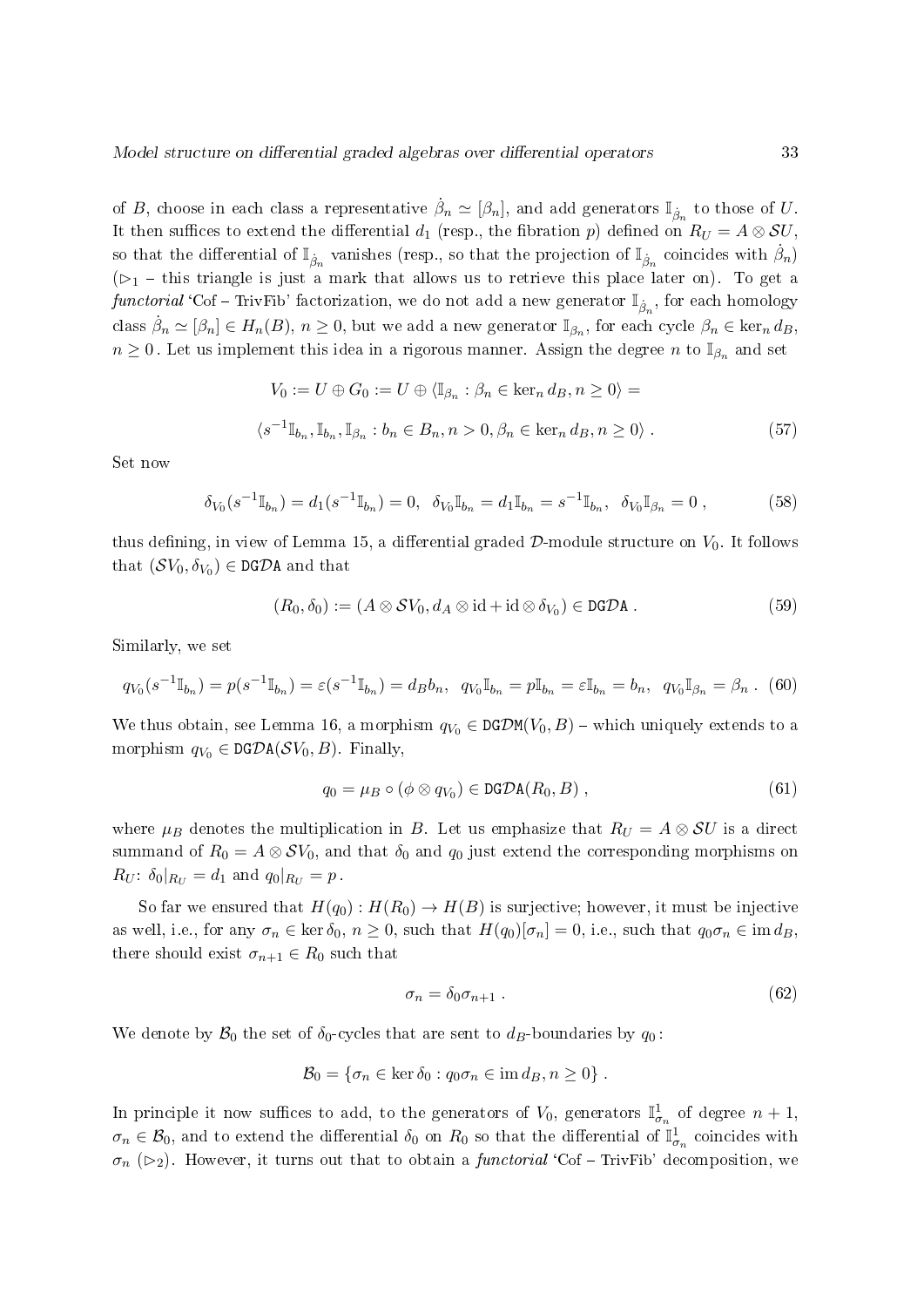must add a new generator  $\mathbb{I}^1_{\sigma_n,\mathfrak{b}_{n+1}}$  of degree  $n+1,$  for each pair  $(\sigma_n,\mathfrak{b}_{n+1})$  such that  $\sigma_n\in\ker\delta_0$ and  $q_0 \sigma_n = d_B \mathfrak{b}_{n+1}$ : we set

$$
\mathfrak{B}_0 = \{ (\sigma_n, \mathfrak{b}_{n+1}) : \sigma_n \in \ker \delta_0, \mathfrak{b}_{n+1} \in d_B^{-1}\{q_0\sigma_n\}, n \ge 0 \}
$$
(63)

and

$$
V_1 := V_0 \oplus G_1 := V_0 \oplus \langle \mathbb{I}_{\sigma_n, \mathfrak{b}_{n+1}}^1 : (\sigma_n, \mathfrak{b}_{n+1}) \in \mathfrak{B}_0 \rangle . \tag{64}
$$

To endow the graded D-algebra

$$
R_1 := A \otimes \mathcal{S}V_1 \simeq R_0 \otimes \mathcal{S}G_1 \tag{65}
$$

with a differential graded  $D$ -algebra structure  $\delta_1$ , we apply Lemma 22, with

$$
\delta_1(\mathbb{I}_{\sigma_n,\mathfrak{b}_{n+1}}^1) = \sigma_n \in (R_0)_n \cap \ker \delta_0 ,\qquad(66)
$$

exactly as suggested by Equation (62). The differential  $\delta_1$  is then given by Equation (32) and it extends the differential  $\delta_0$  on  $R_0$ . The extension of the DGDA-morphism  $q_0: R_0 \to B$  by a  $DG\mathcal{D}$ A-morphism  $q_1 : R_1 \to B$  is built from its definition

$$
q_1(\mathbb{I}_{\sigma_n,\mathfrak{b}_{n+1}}^1) = \mathfrak{b}_{n+1} \in B_{n+1} \cap d_B^{-1}\{q_0 \delta_1(\mathbb{I}_{\sigma_n,\mathfrak{b}_{n+1}}^1)\}\tag{67}
$$

on the generators and from Equation (34) in Lemma 22.

Eventually, starting from  $(R_U, d_1) \in \text{DGDA}$  and  $p \in \text{DGDA}(R_U, B)$ , we end up – when trying to make  $H(p)$  bijective – with  $(R_1, \delta_1) \in \text{DGDA}$  and  $q_1 \in \text{DGDA}(R_1, B)$  – so that the question is whether  $H(q_1): H(R_1) \to H(B)$  is bijective or not. Since  $(R_1, \delta_1)$  extends  $(R_0, \delta_0)$  and  $H(q_0): H(R_0) \to H(B)$  is surjective, it is easily checked that this property holds a fortiori for  $H(q_1)$ . However, when working with  $R_1 \supset R_0$ , the 'critical set'  $\mathcal{B}_1 \supset \mathcal{B}_0$  increases, so that we must add new generators  $\mathbb{I}^2_{\sigma_n},\,\sigma_n\in\mathcal{B}_1\setminus\mathcal{B}_0,$  where

$$
\mathcal{B}_1 = \{ \sigma_n \in \ker \delta_1 : q_1 \sigma_n \in \text{im } d_B, n \ge 0 \} . \quad (\rhd_3)
$$

To build a *functorial* factorization, we consider not only the 'critical set'

$$
\mathfrak{B}_1 = \{ (\sigma_n, \mathfrak{b}_{n+1}) : \sigma_n \in \ker \delta_1, \mathfrak{b}_{n+1} \in d_B^{-1}\{q_1\sigma_n\}, n \ge 0 \},\tag{68}
$$

but also the module of new generators

$$
G_2 = \langle \mathbb{I}_{\sigma_n, \mathfrak{b}_{n+1}}^2 : (\sigma_n, \mathfrak{b}_{n+1}) \in \mathfrak{B}_1 \rangle , \qquad (69)
$$

indexed, not by  $\mathfrak{B}_1 \setminus \mathfrak{B}_0$ , but by  $\mathfrak{B}_1$ . Hence an iteration of the procedure (63) - (67) and the definition of a sequence

$$
(R_0, \delta_0) \rightarrow (R_1, \delta_1) \rightarrow (R_2, \delta_2) \rightarrow \ldots \rightarrow (R_{k-1}, \delta_{k-1}) \rightarrow (R_k, \delta_k) \rightarrow \ldots
$$

of canonical inclusions of differential graded D-algebras  $(R_k, \delta_k)$ ,  $R_k = A \otimes SV_k$ ,  $\delta_k|_{R_{k-1}} = \delta_{k-1}$ , together with a sequence of DGDA-morphisms  $q_k : R_k \to B$ , such that  $q_k|_{R_{k-1}} = q_{k-1}$ . The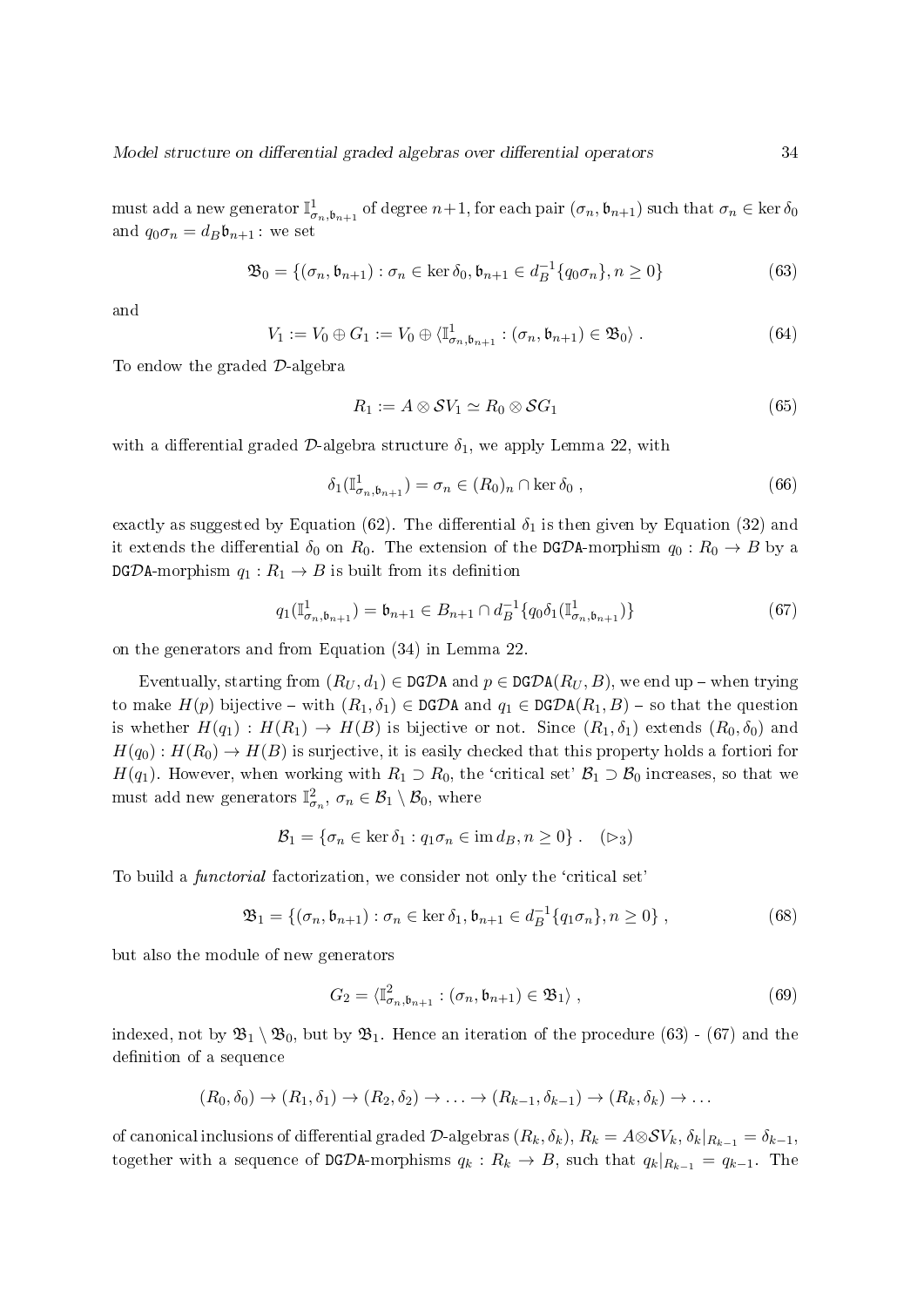definitions of the differentials  $\delta_k$  and the morphisms  $q_k$  are obtained inductively, and are based on Lemma 22, as well as on equations of the same type as (66) and (67).

The direct limit of this sequence is a differential graded  $\mathcal{D}$ -algebra  $(R_V, d_2) = (A \otimes \mathcal{S}V, d_2),$ together with a morphism  $q : A \otimes SV \rightarrow B$ .

As a set, the colimit of the considered system of canonically included algebras  $(R_k, \delta_k)$ , is just the union of the sets  $R_k$ , see Equation (50). We proved above that this set-theoretical inductive limit can be endowed in the standard manner with a differential graded  $D$ -algebra structure and that the resulting algebra is the direct limit in DGDA. One thus obtains in particular that  $d_2|_{R_k} = \delta_k$ .

Finally, the morphism  $q: R_V \to B$  comes from the universality property of the colimit and it allows to factor the morphisms  $q_k: R_k \to B$  through  $R_V$ . We have:  $q|_{R_k} = q_k$ .

We will show that this morphism  $A \otimes SV \stackrel{q}{\longrightarrow} B$  really leads to a 'Cof – TrivFib' decomposition  $A \xrightarrow{j} A \otimes SV \xrightarrow{q} B$  of  $A \xrightarrow{\phi} B$ .

**Theorem 28.** In DGDA, a functorial 'TrivCof – Fib' factorization  $(i, p)$  and a functorial 'Cof  $-$  TrivFib' factorization  $(j, q)$  of an arbitrary morphism

$$
\phi: (A, d_A) \to (B, d_B) ,
$$

see Figure 4, can be constructed as follows:

$$
(A, d_A) \xrightarrow{i} (A \boxtimes SU, d_1)
$$
\n
$$
\downarrow \qquad \qquad \downarrow \qquad \qquad \downarrow
$$
\n
$$
(A \boxtimes SV, d_2) \xrightarrow{q} (B, d_B)
$$

Figure 4: Functorial factorizations

(1) The module U is the free non-negatively graded  $D$ -module with homogeneous basis

$$
\bigcup\,\{s^{-1}\mathbb{I}_{b_n},\mathbb{I}_{b_n}\}\ ,
$$

where the union is over all  $b_n \in B_n$  and all  $n > 0$ , and where  $\deg(s^{-1} \mathbb{I}_{b_n}) = n - 1$  and  $deg(\mathbb{I}_{b_n})=n$ . In other words, the module U is a direct sum of copies of the discs

$$
D^n = \mathcal{D} \cdot \mathbb{I}_{b_n} \oplus \mathcal{D} \cdot s^{-1} \mathbb{I}_{b_n} ,
$$

 $n > 0$ . The differentials

$$
s^{-1}:D^n\ni\mathbb{I}_{b_n}\to s^{-1}\mathbb{I}_{b_n}\in D^n
$$

induce a differential  $d_U$  in U, which in turn implements a differential  $d_S$  in SU. The differential d<sub>1</sub> is then given by  $d_1 = d_A \otimes id + id \otimes d_S$ . The trivial cofibration  $i : A \to A \otimes SU$  is a minimal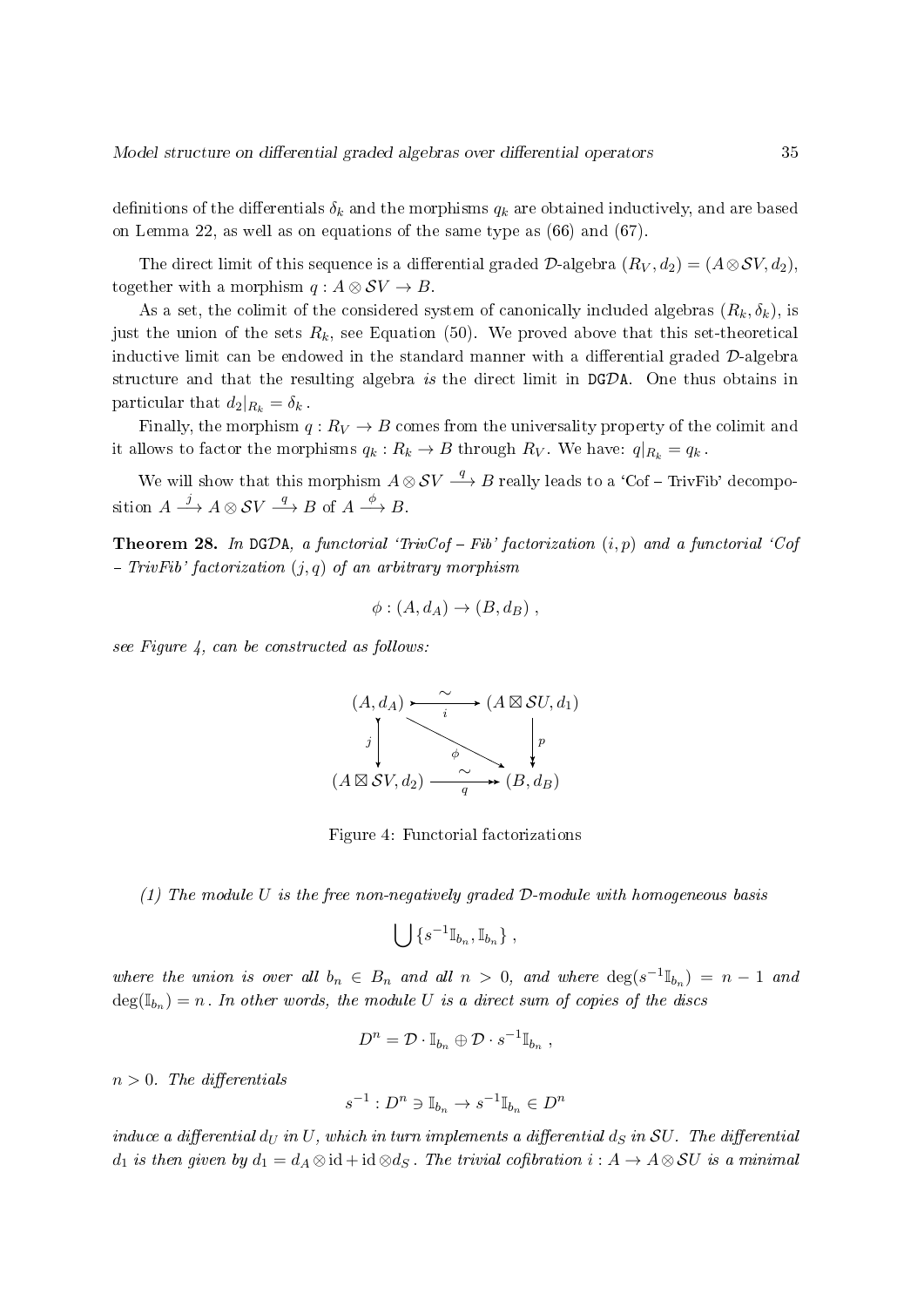split RSDA defined by  $i : \mathfrak{a} \mapsto \mathfrak{a} \otimes 1_{\mathcal{O}}$ , and the fibration  $p : A \otimes SU \rightarrow B$  is defined by  $p =$  $\mu_B \circ (\phi \otimes \varepsilon)$ , where  $\mu_B$  is the multiplication of B and where  $\varepsilon(\mathbb{I}_{b_n}) = b_n$  and  $\varepsilon(s^{-1} \mathbb{I}_{b_n}) = d_B b_n$ .

(2) The module  $V$  is the free non-negatively graded  $D$ -module with homogeneous basis

$$
\bigcup \{s^{-1}\mathbb{I}_{b_n}, \mathbb{I}_{b_n}, \mathbb{I}_{\beta_n}, \mathbb{I}_{\sigma_n,b_{n+1}}, \mathbb{I}_{\sigma_n,b_{n+1}}^2, \ldots, \mathbb{I}_{\sigma_n,b_{n+1}}^k, \ldots\},
$$

where the union is over all  $b_n \in B_n$ ,  $n > 0$ , all  $\beta_n \in \text{ker}_n d_B$ ,  $n \geq 0$ , and all pairs

 $(\sigma_n, \mathfrak{b}_{n+1}), n \geq 0, \text{ in } \mathfrak{B}_0, \mathfrak{B}_1, \ldots, \mathfrak{B}_k, \ldots,$ 

respectively. The sequence of sets

$$
\mathfrak{B}_{k-1} = \{(\sigma_n, \mathfrak{b}_{n+1}) : \sigma_n \in \ker \delta_{k-1}, \mathfrak{b}_{n+1} \in d_B^{-1}\{q_{k-1}\sigma_n\}, n \ge 0\}
$$

is defined inductively, together with an increasing sequence of differential graded  $D$ -algebras  $(A \otimes SV_k, \delta_k)$  and a sequence of morphisms  $q_k : A \otimes SV_k \to B$ , by means of formulas of the type  $(63)$  -  $(67)$  (see also  $(57)$  -  $(61)$ ). The degrees of the generators of V are

$$
n-1, n, n, n+1, n+1, \dots, n+1, \dots \tag{70}
$$

The differential graded  $\mathcal{D}\text{-}algebra$  (A⊗SV, d<sub>2</sub>) is the colimit of the preceding increasing sequence of algebras:

$$
d_2|_{A \otimes S V_k} = \delta_k \tag{71}
$$

The trivial fibration  $q : A \otimes SV \rightarrow B$  is induced by the  $q_k$ -s via universality of the colimit:

$$
q|_{A\otimes SV_k} = q_k . \tag{72}
$$

Eventually, the cofibration  $j : A \to A \otimes SV$  is a minimal (non-split) RSDA, which is defined as in (1) as the canonical inclusion; the canonical inclusion  $j_k : A \to A \otimes SV_k$ ,  $k > 0$ , is also a minimal (non-split) RSDA, whereas  $j_0: A \to A \otimes SV_0$  is a minimal split RSDA.

Proof. See Appendix 11.6.

**Remark 29.** • If we are content with a non-functorial 'Cof  $-$  TrivFib' factorization, we may consider the colimit  $A \otimes S\mathcal{V}$  of the sequence  $A \otimes S\mathcal{V}_k$  that is obtained by adding only generators (see  $(\triangleright_1)$ )

$$
\mathbb{I}_{\dot{\beta}_n}, \ n \geq 0, \ \dot{\beta}_n \simeq [\beta_n] \in H_n(B) ,
$$

and by adding only generators (see  $(\triangleright_2)$  and  $(\triangleright_3)$ )

$$
\mathbb{I}_{\sigma_n}^1, \mathbb{I}_{\sigma_n}^2, \ldots, \ n \geq 0, \ \sigma_n \in \mathcal{B}_0, \mathcal{B}_1 \setminus \mathcal{B}_0, \ldots
$$

 $\bullet$  An explicit description of the functorial fibrant and cofibrant replacement functors, induced by the 'TrivCof  $-$  Fib' and 'Cof  $-$  TrivFib' decompositions of Theorem 28, can be found in Appendix 11.7.

 $\Box$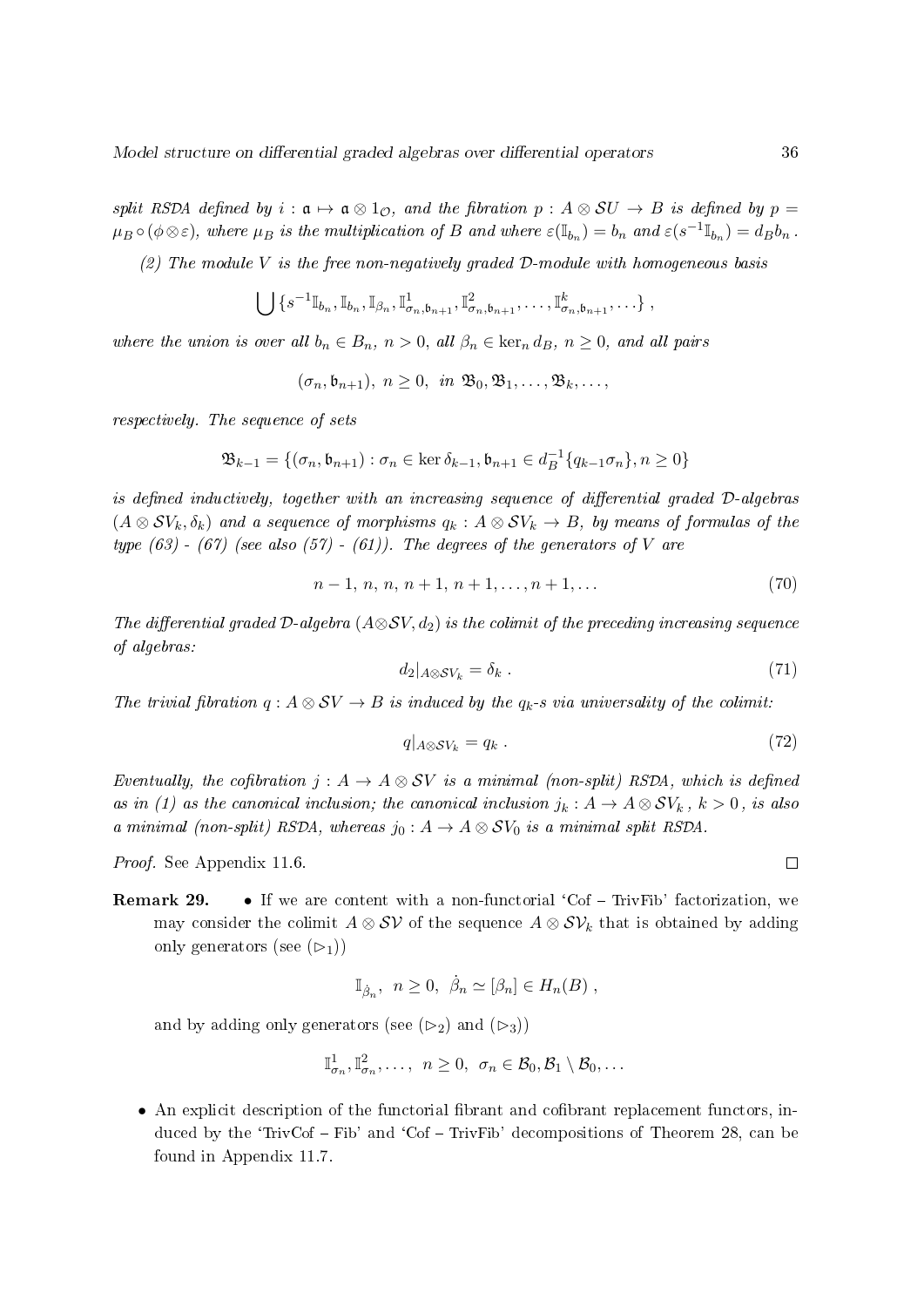### 10 First remarks on Koszul-Tate resolutions

In this last section, we provide first insight into Koszul-Tate resolutions. Given a polynomial partial differential equation acting on sections of a vector bundle, we obtain, via our preceding constructions, a Koszul-Tate resolution (KTR) of the corresponding algebra  $\mathcal R$  of on-shell functions. This resolution is a cofibrant replacement of  $\mathcal R$  in the appropriate undercategory of DGDA.

In a separate paper [PP17a], we give a general and precise definition of Koszul-Tate resolutions. We further show in that work that the classical Tate extension of the Koszul resolution [HT92], the KTR implemented by a compatibility complex [Ver02], as well as our just mentioned and below detailed model categorical KTR, are Koszul-Tate resolutions in the sense of this improved denition. Eventually, we investigate the relationships between these three resolutions.

Hence, the present section should be viewed as an introduction to topics on which we will elaborate in [PP17a].

#### 10.1 Undercategories of model categories

When recalling that the coproduct in  $DGDA$  is the tensor product, we get from [Hir05] that:

**Proposition 30.** For any differential graded  $D$ -algebra A, the coslice category  $A \downarrow DGDA$ carries a cofibrantly generated model structure given by the adjoint pair  $L_{\otimes}$  : DGDA  $\rightleftarrows$  A  $\downarrow$  $DGDA$ : For, in the sense that its distinguished morphism classes are defined by For and its generating cofibrations and generating trivial cofibrations are given by  $L_{\infty}$ .

### 10.2 Basics of jet bundle formalism

The jet bundle formalism allows for a coordinate-free approach to partial differential equations (PDE-s), i.e., to (not necessarily linear) differential operators (DO-s) acting between sections of smooth vector bundles (the confinement to vector bundles does not appear in more advanced approaches). To uncover the main ideas, we implicitly consider in this subsection trivialized line bundles E over a 1-dimensional manifold X, i.e., we assume that  $E \simeq \mathbb{R} \times \mathbb{R}$ .

The key-aspect of the jet bundle approach to PDE-s is the passage to purely algebraic equations. Consider the order  $k$  differential equation (DE)

$$
F(t, \phi(t), d_t \phi, \dots, d_t^k \phi) = F(t, \phi, \phi', \dots, \phi^{(k)})|_{j^k \phi} = 0,
$$
\n(73)

where  $(t, \phi, \phi', \ldots, \phi^{(k)})$  are coordinates of the k-th jet space  $J^kE$  and where  $j^k\phi$  is the k-jet of the section  $\phi(t)$ . Note that the algebraic equation

$$
F(t, \phi, \phi', \dots, \phi^{(k)}) = 0 \tag{74}
$$

defines a 'surface'  $\mathcal{E}^k\subset J^kE,$  and that a solution of the considered DE is nothing but a section  $\phi(t)$  whose k-jet is located on  $\mathcal{E}^k$ .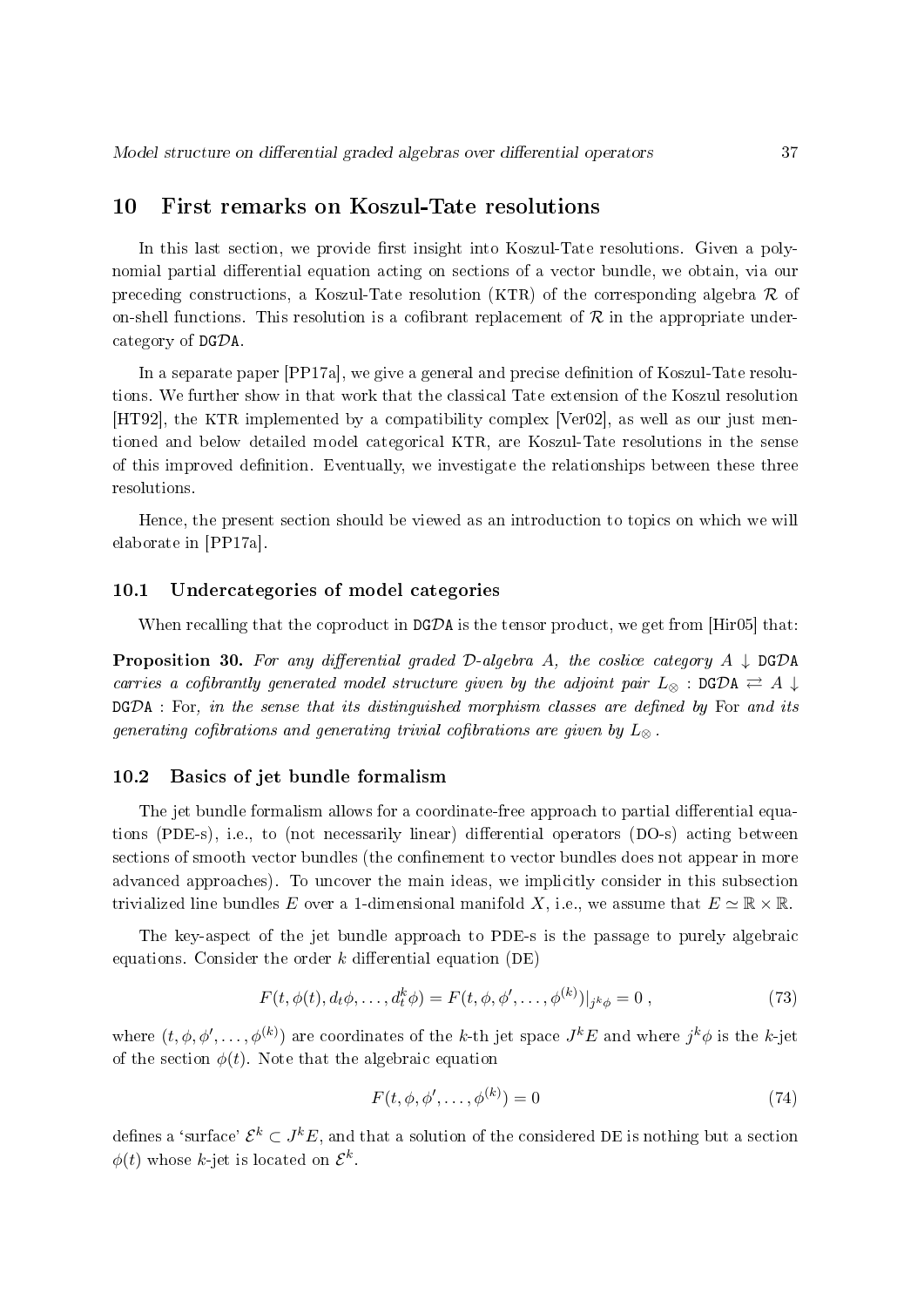A second fundamental feature is that one prefers replacing the original system of PDE-s by an enlarged system, its infinite prolongation, which also takes into account the consequences of the original one. More precisely, if  $\phi(t)$  satisfies the original PDE, we have also

$$
d_t^{\ell}(F(t,\phi(t),d_t\phi,\ldots,d_t^k\phi)) = (\partial_t + \phi'\partial_{\phi} + \phi''\partial_{\phi'} + \ldots)^{\ell}F(t,\phi,\phi',\ldots,\phi^{(k)})|_{j^{\infty}\phi} =: D_t^{\ell}F(t,\phi,\phi',\ldots,\phi^{(k)})|_{j^{\infty}\phi} = 0, \ \forall \ell \in \mathbb{N}.
$$
 (75)

Let us stress that the 'total derivative'  $D_t$  or horizontal lift  $D_t$  of  $d_t$  is actually an infinite sum. The two systems of PDE-s, (73) and (75), have clearly the same solutions, so we may focus just as well on (75). The corresponding algebraic system

$$
D_t^{\ell} F(t, \phi, \phi', \dots, \phi^{(k)}) = 0, \ \forall \ell \in \mathbb{N}
$$
\n
$$
(76)
$$

defines a 'surface'  $\mathcal{E}^{\infty}$  in the infinite jet bundle  $\pi_{\infty}: J^{\infty}E \to X$ . A solution of the original system (73) is now a section  $\phi \in \Gamma(X, E)$  such that  $(j^{\infty} \phi)(X) \subset \mathcal{E}^{\infty}$ . The 'surface'  $\mathcal{E}^{\infty}$  is often referred to as the `stationary surface' or the `shell'.

The just described passage from prolonged PDE-s to prolonged algebraic equations involves the lift of differential operators  $d^\ell_t$  acting on  $\mathcal O(X)=\Gamma(X,X\times\mathbb R)$  (resp., sending – more generally – sections  $\Gamma(X, G)$  of some vector bundle to sections  $\Gamma(X, K)$ , to horizontal differential operators  $D_t^{\ell}$  acting on  $\mathcal{O}(J^{\infty}E)$  (resp., acting from  $\Gamma(J^{\infty}E, \pi_{\infty}^{*}G)$  to  $\Gamma(J^{\infty}E, \pi_{\infty}^{*}K)$ ). As seen from Equation  $(75)$ , this lift is defined by

$$
(D_t^{\ell} F) \circ j^{\infty} \phi = d_t^{\ell} (F \circ j^{\infty} \phi)
$$

(note that composites of the type  $F \circ j^{\infty} \phi$ , where F is a section of the pullback bundle  $\pi_{\infty}^{*} G$ , are sections of  $G$ ). The interesting observation is that the jet bundle formalism naturally leads to a systematic base change  $X \rightarrow J^{\infty}E$ . The remark is fundamental in the sense that both, the classical Koszul-Tate resolution (i.e., the Tate extension of the Koszul resolution of a regular surface) and Verbovetsky's Koszul-Tate resolution (i.e., the resolution induced by the compatibility complex of the linearization of the equation), use the jet formalism to resolve on-shell functions  $\mathcal{O}(\mathcal{E}^{\infty})$ , and thus enclose the base change  $\bullet \to X \rightsquigarrow \bullet \to J^{\infty}E$ . This means, dually, that we pass from  $\mathsf{DGDA}$ , i.e., from the coslice category  $\mathcal{O}(X) \downarrow \mathsf{DGDA}$  to the coslice category  $\mathcal{O}(J^{\infty}E) \downarrow$  DGDA.

#### 10.3 Revision of the classical Koszul-Tate resolution

We first recall the local construction of the **Koszul resolution** of the function algebra  $\mathcal{O}(\Sigma)$  of a regular surface  $\Sigma\subset\mathbb{R}^n$ . Such a surface  $\Sigma,$  say of codimension  $r,$  can locally always be described  $\overline{-}$  in appropriate coordinates  $\overline{-}$  by the equations

$$
\Sigma: x^a = 0, \ \forall a \in \{1, \dots, r\} \tag{77}
$$

The Koszul resolution of  $\mathcal{O}(\Sigma)$  is then the chain complex made of the free Grassmann algebra

$$
K=\mathcal{O}(\mathbb{R}^n)\otimes\mathcal{S}[\phi^{a*}]
$$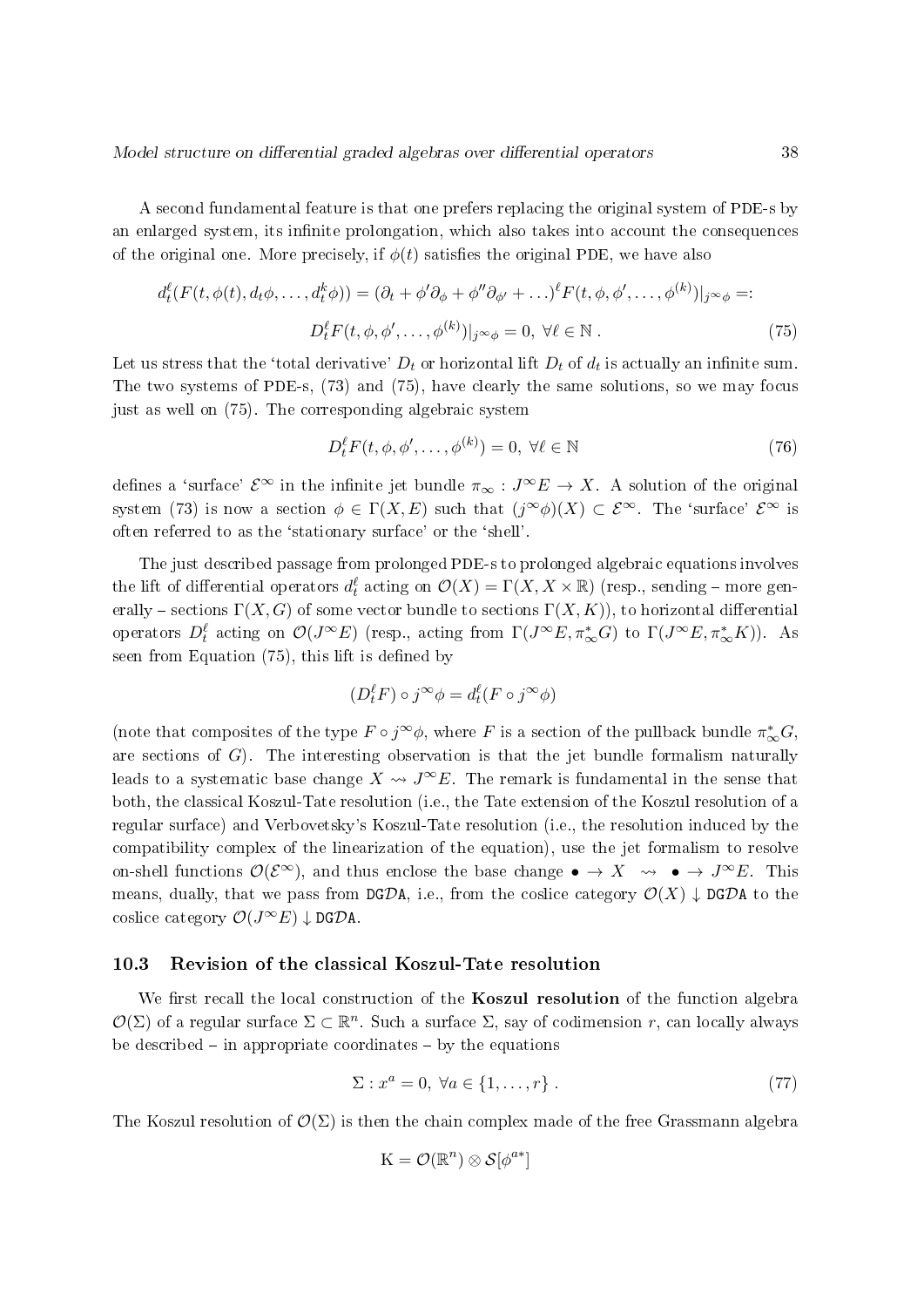on r odd generators  $\phi^{a*}$  – associated to the equations (77) – and of the Koszul differential

$$
\delta_K = x^a \partial_{\phi^{a*}} . \tag{78}
$$

Of course, the claim that this complex is a resolution of  $\mathcal{O}(\Sigma)$  means that the homology of  $(K, \delta_K)$  is given by

$$
H_0(K) = \mathcal{O}(\Sigma) \quad \text{and} \quad H_k(K) = 0, \ \forall k > 0 \,. \tag{79}
$$

The Koszul-Tate resolution of the algebra  $\mathcal{O}(\mathcal{E}^{\infty})$  of on-shell functions is a generalization of the preceding Koszul resolution. In gauge field theory (our main target),  $\mathcal{E}^{\infty}$  is the stationary surface given by a system

$$
\mathcal{E}^{\infty} : D_x^{\alpha} F_i = 0, \ \forall \alpha, i \tag{80}
$$

of prolonged algebraized (see (76)) Euler-Lagrange equations that correspond to some action functional (here  $x \in \mathbb{R}^p$  and  $\alpha \in \mathbb{N}^p$ ). However, there is a difference between the situations (77) and (80): in the latter, there exist gauge symmetries that implement Noether identities and their extensions  $-$  i.e., extensions

$$
D_x^{\beta} G_{j\alpha}^i D_x^{\alpha} F_i = 0, \ \forall \beta, j \tag{81}
$$

of  $\mathcal{O}(J^{\infty}E)$ -linear relations  $G_{j\alpha}^{i}D_{x}^{\alpha}F_{i}=0$  between the equations  $D_{x}^{\alpha}F_{i}=0$  of  $\mathcal{E}^{\infty}$  –, which do not have any counterpart in the former. It turns out that, to kill the homology (see (79)), we must introduce additional generators that take into account these relations. More precisely, we do not only associate degree 1 generators  $\phi_i^{\alpha*}$  to the equations (80), but assign further degree 2 generators  $C^{\beta *}_i$  $j_j^{\beta *}$  to the relations (81). The Koszul-Tate resolution of  $\mathcal{O}(\mathcal{E}^\infty)$  is then (under appropriate irreducibility and regularity conditions) the chain complex, whose chains are the elements of the free Grassmann algebra

$$
KT = \mathcal{O}(J^{\infty}E) \otimes \mathcal{S}[\phi_i^{\alpha*}, C_j^{\beta*}], \qquad (82)
$$

and whose differential is defined in analogy with (78) by

$$
\delta_{\rm KT} = D_x^{\alpha} F_i \partial_{\phi_i^{\alpha*}} + D_x^{\beta} G_{j\alpha}^i D_x^{\alpha} \phi_i^* \partial_{C_j^{\beta*}} , \qquad (83)
$$

where we substituted  $\phi_i^*$  to  $F_i$  (and where total derivatives have to be interpreted in the extended sense that puts the 'antifields'  $\phi_i^*$  and  $C_j^*$  on an equal footing with the 'fields'  $\phi^i$ (fiber coordinates of  $E$ ), i.e., where we set

$$
D_{x^k}=\partial_{x^k}+\phi^i_{k\alpha}\partial_{\phi^i_\alpha}+\phi^{k\alpha*}_i\partial_{\phi_i^{\alpha*}}+C_j^{k\beta*}\partial_{C_j^{\beta*}})\ .
$$

The homology of this Koszul-Tate chain complex is actually concentrated in degree 0, where it coincides with  $\mathcal{O}(\mathcal{E}^{\infty})$  (compare with (79)).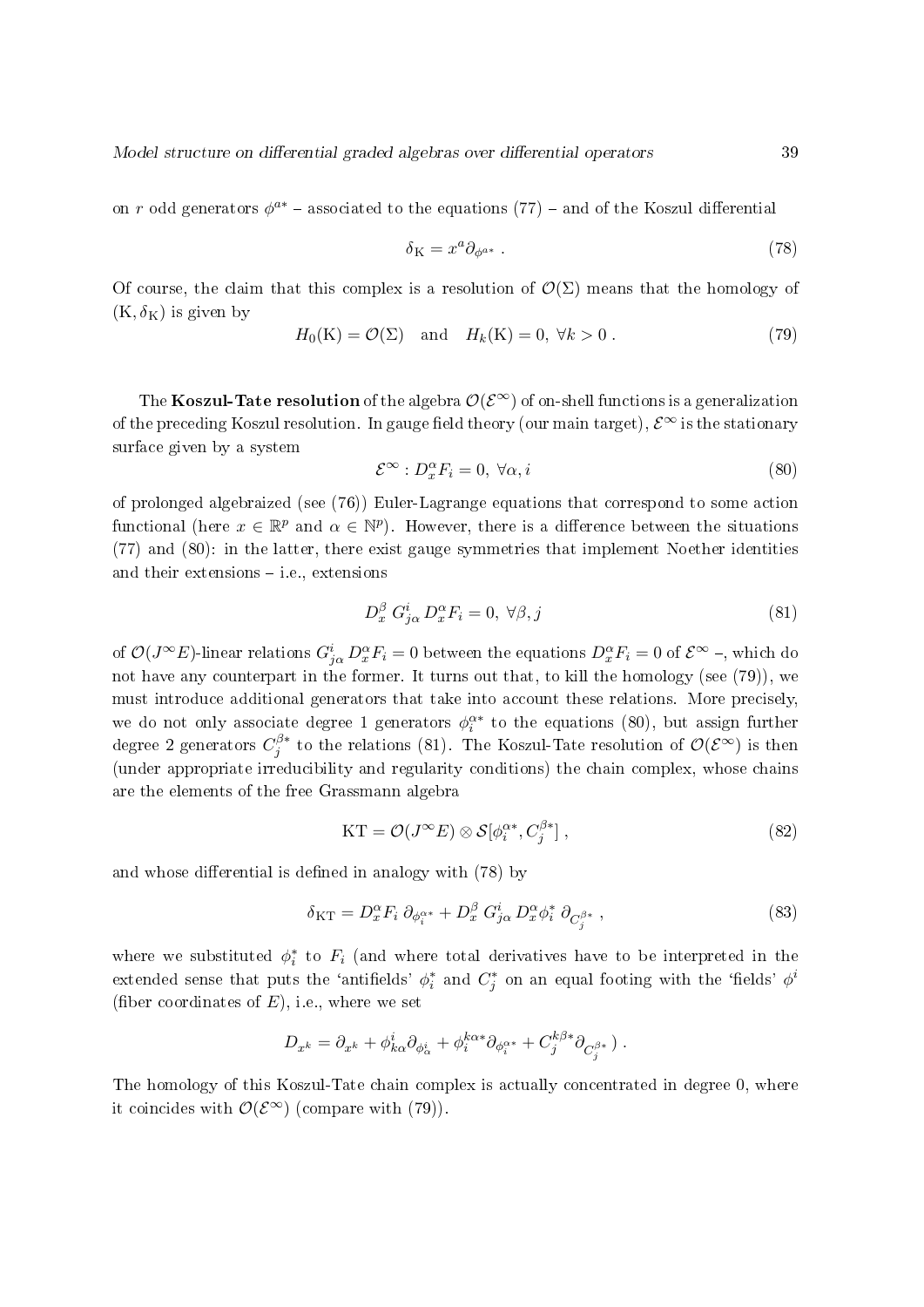#### 10.4 D-algebraic version of the Koszul-Tate resolution

In this subsection, we briefly report on the  $\mathcal{D}\text{-algebraic approach to 'Koszul-Tate' (see}$ [PP17a] for additional details).

Proposition 31. The functor

For : 
$$
\mathcal{D}A \to \mathcal{O}A
$$

has a left adjoint

$$
\mathcal{J}^\infty: \mathcal{O} A \to \mathcal{D} A \;,
$$

*i.e.*, for  $B \in \mathcal{O}$ A and  $A \in \mathcal{D}$ A, we have

$$
\text{Hom}_{\mathcal{D}\mathbf{A}}(\mathcal{J}^{\infty}(B), A) \simeq \text{Hom}_{\mathcal{O}\mathbf{A}}(B, \text{For}(A)), \qquad (84)
$$

functorially in A, B.

Let now  $\pi : E \to X$  be a smooth map of smooth affine algebraic varieties (or a smooth vector bundle). The function algebra  $B = \mathcal{O}(E)$  (in the vector bundle case, we only consider those smooth functions on E that are polynomial along the fibers, i.e.,  $\mathcal{O}(E) := \Gamma(\mathcal{S}E^*))$ is canonically an  $\mathcal{O}$ -algebra, so that the jet algebra  $\mathcal{J}^{\infty}(\mathcal{O}(E))$  is a  $\mathcal{D}$ -algebra. The latter can be thought of as the D-algebraic counterpart of  $\mathcal{O}(J^{\infty}E)$ . Just as we considered above a scalar PDE with unknown in  $\Gamma(E)$  as a function  $F \in \mathcal{O}(J^{\infty}E)$  (see (74)), an element  $P \in \mathcal{J}^{\infty}(\mathcal{O}(E))$  can be viewed as a polynomial PDE acting on sections of  $\pi : E \to X$ . Finally, the D-algebraic version of on-shell functions  $\mathcal{O}(\mathcal{E}^{\infty}) = \mathcal{O}(J^{\infty}E)/(F)$  is the quotient  $\mathcal{R}(E, P) := \mathcal{J}^{\infty}(\mathcal{O}(E))/P$  of the jet  $\mathcal{D}$ -algebra by the  $\mathcal{D}$ -ideal  $(P)$ .

A first candidate for a Koszul-Tate resolution of  $\mathcal{R} := \mathcal{R}(E, P) \in \mathcal{D}$ A is of course the cofibrant replacement of  $R$  in DGDA given by the functorial 'Cof – TrivFib' factorization of Theorem 28, when applied to the canonical DGDA-morphism  $\mathcal{O} \to \mathcal{R}$ . Indeed, this decomposition implements a functorial cofibrant replacement functor  $Q$  (see Theorem 34 below) with value  $Q(\mathcal{R}) = \mathcal{S}V$  described in Theorem 28:

$$
\mathcal{O} \rightarrowtail \mathcal{S}V \stackrel{\sim}{\twoheadrightarrow} \mathcal{R} .
$$

Since R is concentrated in degree 0 and has 0 differential, it is clear that  $H_k(\mathcal{SV})$  vanishes. except in degree 0 where it coincides with  $\mathcal{R}$ .

As already mentioned, we propose a general and precise denition of a Koszul-Tate resolution in [PP17a]. Although such a denition does not seem to exist in the literature, it is commonly accepted that a Koszul-Tate resolution of the quotient of a commutative ring  $k$  by an ideal I is an k-algebra that resolves  $k/I$ .

The natural idea – to get a  $\mathcal{J}^{\infty}(\mathcal{O}(E))$ -algebra – is to replace SV by  $\mathcal{J}^{\infty}(\mathcal{O}(E)) \otimes SV$ and, more precisely, to consider the  $'Cof - TrivFib'$  decomposition

$$
\mathcal{J}^{\infty}(\mathcal{O}(E)) \rightarrowtail \mathcal{J}^{\infty}(\mathcal{O}(E)) \otimes \mathcal{S}V \stackrel{\sim}{\rightarrow} \mathcal{J}^{\infty}(\mathcal{O}(E))/(P) .
$$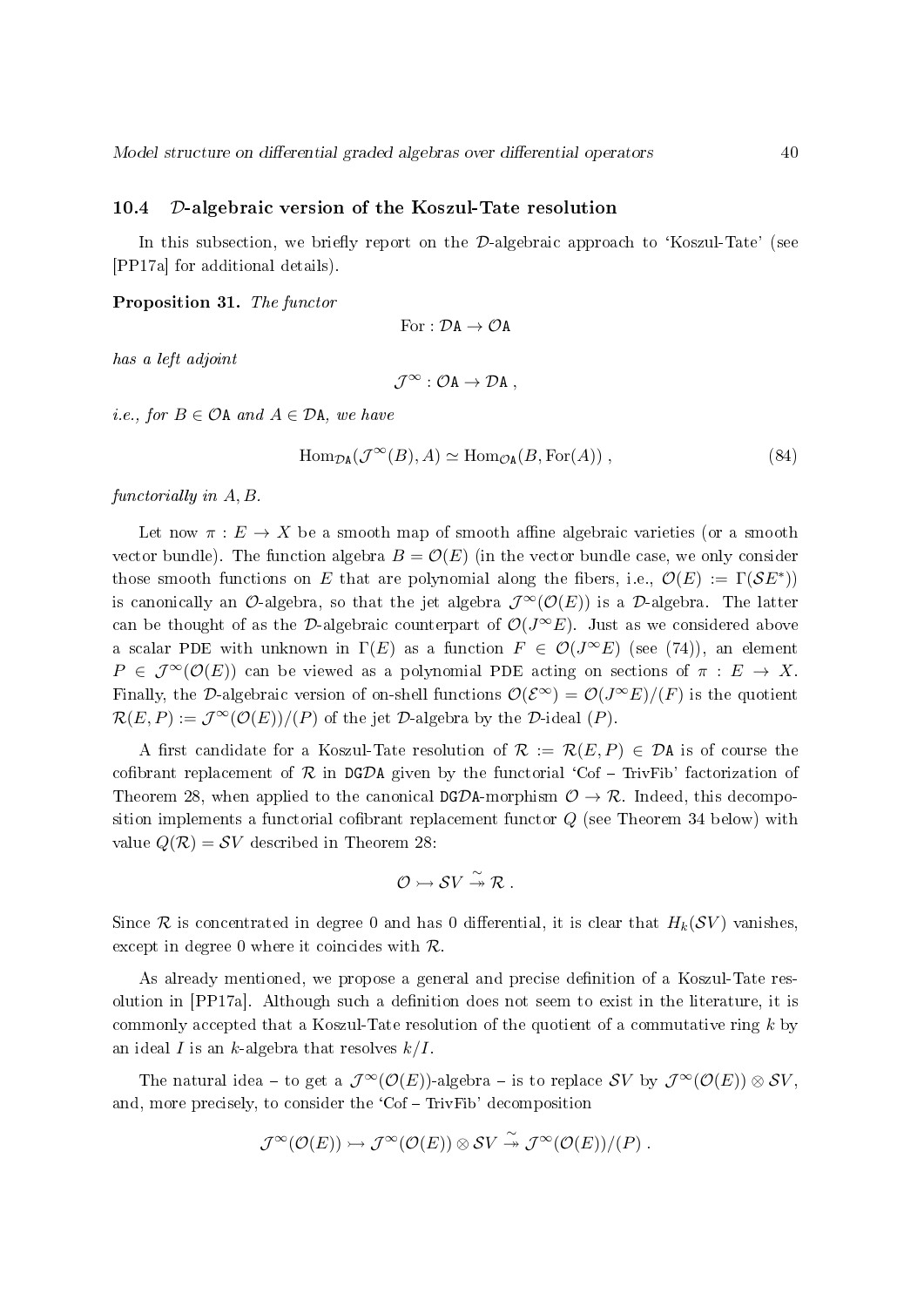The DGDA

$$
\mathcal{J}^{\infty}(\mathcal{O}(E)) \otimes \mathcal{S}V \tag{85}
$$

is a  $\mathcal{J}^{\infty}(\mathcal{O}(E))$ -algebra that resolves  $\mathcal{R} = \mathcal{J}^{\infty}(\mathcal{O}(E))/(P)$ , but it is of course not a cofibrant replacement, since the left algebra is not the initial object  $\mathcal O$  in DGDA (further, the considered factorization does not canonically induce a cofibrant replacement in  $DGDA$ , since it can be shown that the morphism  $\mathcal{O} \to \mathcal{J}^{\infty}(\mathcal{O}(E))$  is not a cofibration). However, as emphasized above, the Koszul-Tate problem requires a passage from DGDA to  $\mathcal{J}^{\infty}(\mathcal{O}(E)) \downarrow$  DGDA. It is easily checked that, in the latter undercategory,  $\mathcal{J}^{\infty}(\mathcal{O}(E))\otimes \mathcal{S}V$  is a **cofibrant replacement** of  $\mathcal{J}^{\infty}(\mathcal{O}(E))/(P)$ . To further illuminate the D-algebraic approach to Koszul-Tate, let us mention why the complex (82) is of the same type as (85). Just as the variables  $\phi^{(k)}$  (see (73)) are algebraizations of the derivatives  $d_t^k \phi$  of a section  $\phi$  of a vector bundle  $E \to X$  (fields), the generators  $\phi_i^{\alpha *}$  and  $C_j^{\beta *}$  $j^{\beta *}$  (see (80) and (81)) symbolize the total derivatives  $D_x^{\alpha} \phi_i^*$  and  $D_x^{\beta} C_j^*$ of sections  $\phi^*$  and  $C^*$  of some vector bundles  $\pi_{\infty}^* F_1 \to J^{\infty} E$  and  $\pi_{\infty}^* F_2 \to J^{\infty} E$  (antifields). Hence, the  $\phi_i^{\alpha*}$  and  $C_j^{\beta*}$  $j^{\beta *}$  can be thought of as the horizontal jet bundle coordinates of  $\pi_{\infty}^*F_1$ and  $\pi_{\infty}^{*}F_2$ . These coordinates may of course be denoted by other symbols, e.g., by  $\partial_x^{\alpha} \cdot \phi_i^*$  and  $\partial_x^{\beta} \cdot C_j^*$ , provided we define the  $\mathcal{D}\text{-action}$  as the action  $D_x^{\alpha}\phi_i^*$  and  $D_x^{\beta}C_j^*$  by the corresponding horizontal lift, so that we get appropriate interpretations when the  $\phi_i^*$ -s and the  $C_j^*$ -s are the components of true sections. This convention allows to write

$$
\mathrm{KT} = J \otimes \mathcal{S}[\partial_x^{\alpha} \cdot \phi_i^*, \partial_x^{\beta} \cdot C_j^*] = J \otimes_{\mathcal{O}} \mathcal{S}_{\mathcal{O}}(\oplus_i \mathcal{D} \cdot \phi_i^* \oplus \oplus_j \mathcal{D} \cdot C_j^*) \;,
$$

where  $J = \mathcal{J}^{\infty}(\mathcal{O}(E))$ , so that the space (82) is really of the type (85). Let us emphasize that (82) and (85), although of the same type, are of course not equal (for instance, the classical Koszul-Tate resolution is far from being functorial). For further details, see [PP17a].

### 11 Appendices

The following appendices do not contain new results but might have a pedagogical value. Various (also online) sources were used. Notation is the same as in the main part of the text.

### 11.1 Appendix  $1 -$  Quasi-coherent sheaves of modules

A quasi-coherent R-module is an object  $P \in Mod(R)$  that is locally presented, i.e., for any  $x \in X$ , there is a neighborhood  $U \ni x$ , such that there is an exact sequence of sheaves

$$
\mathcal{R}^{K_U}|_U \to \mathcal{R}^{J_U}|_U \to \mathcal{P}|_U \to 0 , \qquad (86)
$$

where  $\mathcal{R}^{K_U}$  and  $\mathcal{R}^{J_U}$  are (not necessarily finite) direct sums. Let us recall that an infinite direct sum of sheaves need not be a sheaf, so that a sheafification is required. The category  $qcMod(R)$  of quasi-coherent R-modules is not abelian in general, but is abelian in the context of Algebraic Geometry, i.e., if  $R$  is the function sheaf of a scheme.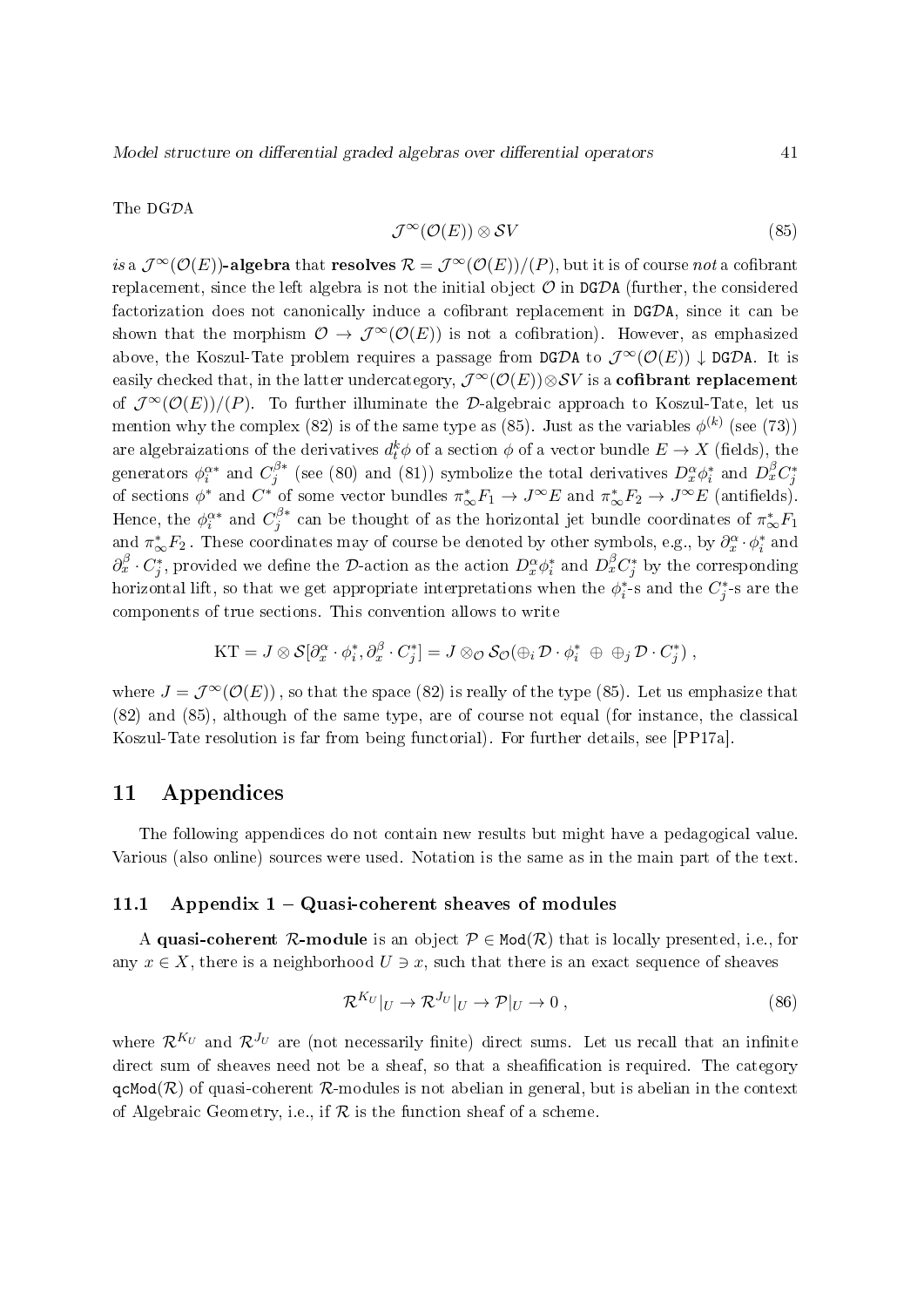#### 11.2 Appendix  $2 - \mathcal{D}$ -modules

We already indicated that D-modules are fundamental in algebraic analysis: they allow to apply methods of homological algebra and sheaf theory to the study of systems of PDE-s [KS90].

We first explain the key idea of Proposition 1 considering  $-$  to simplify  $-$  total sections instead of sheaves.

We denote by  $\mathcal D$  the ring of differential operators acting on functions of a suitable base space X, e.g., a finite-dimensional smooth manifold [Cos11]. A  $\mathcal D$ -module  $M \in \text{Mod}(\mathcal D)$  (resp.,  $M \in \text{Mod}(\mathcal{D}^{\text{op}})$  is a left (resp., right) module over the noncommutative ring  $\mathcal{D}$ . Since  $\mathcal{D}$  is generated by smooth functions  $f \in \mathcal{O}$  and smooth vector fields  $\theta \in \Theta$ , modulo the obvious commutation relations between these types of generators, a D-action on an  $\mathcal{O}\text{-module }M\in$  $Mod(O)$  is completely defined if it is given for vector fields and satisfies the natural compatibility conditions. More precisely, let

$$
\cdot : \mathcal{O} \times M \ni (f, m) \mapsto f \cdot m \in M
$$

be the  $\mathcal{O}\text{-action}$ , and let

$$
\nabla : \Theta \times M \ni (\theta, m) \mapsto \nabla_{\theta} m \in M \tag{87}
$$

be an R-bilinear 'Θ-action'. For  $f \in \mathcal{O}$  and  $\theta, \theta' \in \Theta$ , we then necessarily extend  $\nabla$  by defining the action  $\nabla_{\theta\theta'}$  (resp.,  $\nabla_{\theta f}$ ) of the differential operator  $\theta\theta' = \theta \circ \theta'$  (resp.,  $\theta f = \theta \circ f$ ) by

$$
\nabla_{\theta\theta'}:=\nabla_{\theta}\nabla_{\theta'}
$$

(resp.,

$$
\nabla_{\theta f} := \nabla_{\theta}(f \cdot -)) \ .
$$

Since  $f\theta = f \circ \theta$ , we get the compatibility condition

$$
\nabla_{f\theta} = f \cdot \nabla_{\theta} \,, \tag{88}
$$

and, as  $\theta f = f\theta + \theta(f)$  (resp.,  $\theta \theta' = \theta' \theta + [\theta, \theta'])$  – where  $\theta(f)$  (resp.,  $[\theta, \theta']$ ) denotes the Lie derivative  $L_{\theta}f$  of f with respect to  $\theta$  (resp., the Lie bracket of the vector fields  $\theta, \theta')$  - , we also find the compatibility relations

$$
\nabla_{\theta}(f \cdot -) = f \cdot \nabla_{\theta} + \theta(f) \cdot - \tag{89}
$$

(resp.,

$$
\nabla_{\theta} \nabla_{\theta'} = \nabla_{\theta'} \nabla_{\theta} + \nabla_{[\theta, \theta']}).
$$
\n(90)

Hence, if the compatibility conditions  $(88) - (90)$  hold, we defined the unique structure of left D-module on M that extends the 'action of  $\Theta$ '. In view of Equations (87) – (90), a D-module structure on  $M \in Mod(\mathcal{O})$  is the same as a flat connection on M.

When resuming now our explanations given in Subsection 4.1, we understand that a morphism  $\nabla$  of sheaves of K-vector spaces satisfying the conditions (1) – (3) is exactly a family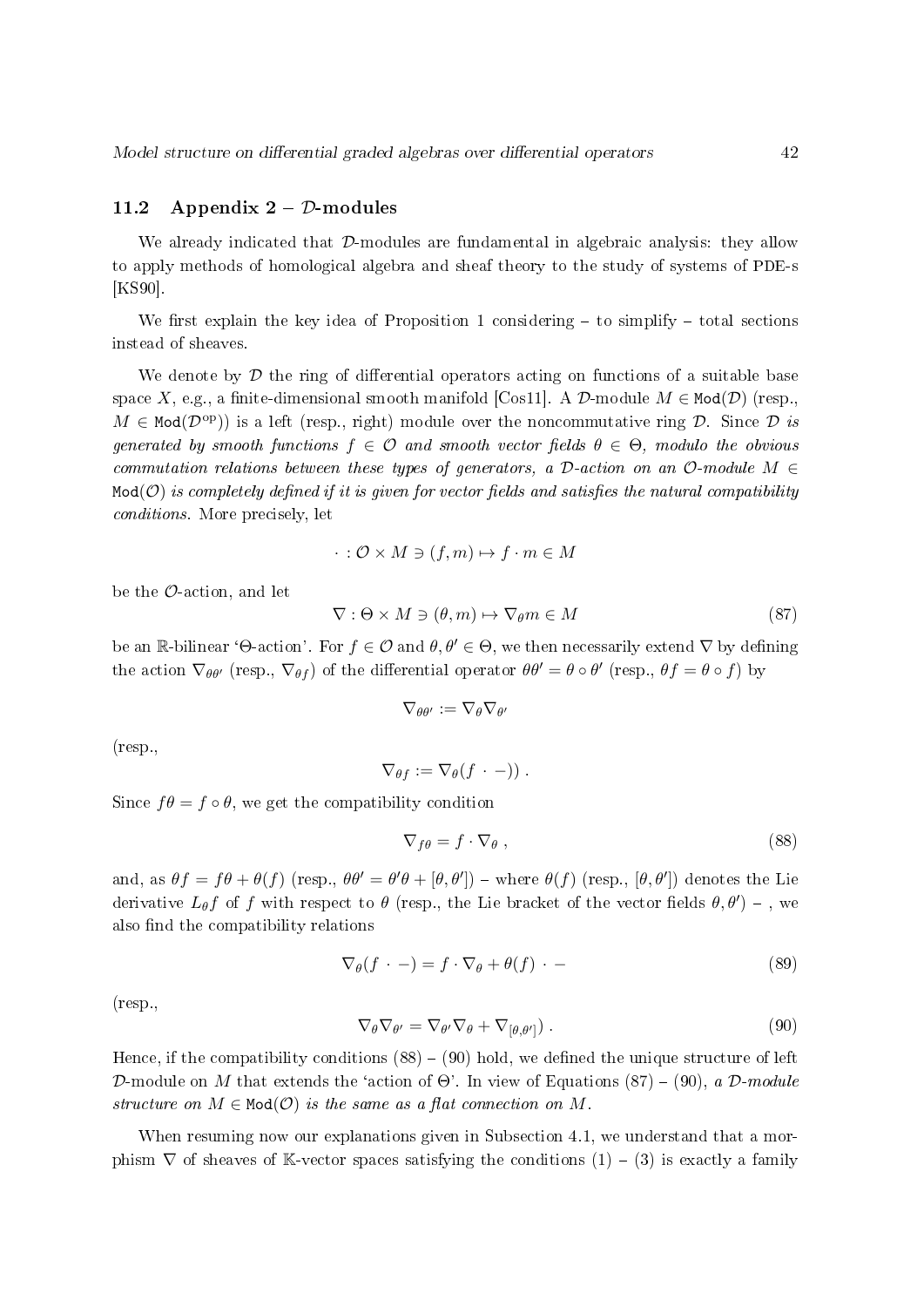of  $\mathcal{D}_X(U)$ -modules  $\mathcal{M}_X(U)$ ,  $U \in \texttt{Open}_X$ , such that the  $\mathcal{D}_X(U)$ -actions are compatible with restrictions, i.e., is exactly a  $\mathcal{D}_X$ -module structure on the considered sheaf  $\mathcal{M}_X$  of  $\mathcal{O}_X$ -modules.

As concerns examples, it follows from what has been said that  $\mathcal{O} \in \text{Mod}(\mathcal{D})$  with action  $\nabla_{\theta} = L_{\theta}$ , that top differential forms  $\Omega^{\text{top}} \in \text{Mod}(\mathcal{D}^{\text{op}})$  with action  $\nabla_{\theta} = -L_{\theta}$ , and that  $D \in \text{Mod}(\mathcal{D}) \cap \text{Mod}(\mathcal{D}^{\text{op}})$  with action given by left and right compositions.

### 11.3 Appendix  $3$  – Sheaves versus global sections

In Classical Differential Geometry, the fundamental spaces (resp., operators), e.g., vector fields, differential forms... (resp., the Lie derivative, the de Rham differential...) are sheaves (resp., sheaf morphisms). Despite this sheaf-theoretic nature, most textbooks present Differential Geometry in terms of global sections and morphisms between them. Since these sections are sections of vector bundles (resp., these global morphisms are local operators), restriction and gluing is canonical (resp., the existence of smooth bump functions allows to localize the global morphisms in such a way that they commute with restrictions; e.g., for the de Rham differential, we have

$$
(d|_U \omega_U)|_V = (d(\alpha_V \omega_U))|_V \text{ and } d|_U \omega|_U = (d\omega)|_U,
$$

where  $\alpha_V$  is a bump function with constant value 1 in  $V \subset U$  and support in U). Such global viewpoints are not possible in the real-analytic and holomorphic settings, since no interesting analytic bump functions do exist.

There is a number of well-known results on the equivalence of categories of sheaves and the corresponding categories of global sections, essentially when the topological space underlying the considered sheaves is an affine scheme or variety. In the present paper, we use the fact that, for an affine scheme  $(X, \mathcal{O}_X)$ , there is an equivalence [Har97]

$$
\Gamma(X, \bullet) : \mathsf{qcMod}(\mathcal{O}_X) \rightleftarrows \mathsf{Mod}(\mathcal{O}_X(X)) : \widetilde{\bullet}
$$
\n(91)

between the category of quasi-coherent  $\mathcal{O}_X$ -modules and the category of  $\mathcal{O}_X(X)$ -modules. The functor  $\widetilde{\bullet}$  is isomorphic to the functor  $\mathcal{O}_X \otimes_{\mathcal{O}_X(X)} \bullet$ .

### 11.4 Appendix  $4 - Model$  categories

Quite a few non-equivalent definitions of model categories and cofibrantly generated model categories can be found in the literature. In this paper, we use the denitions of [Hov07] and of [GS06].

In the definition of **model categories**, both texts  $[Hov07]$  and  $[GSO6]$  assume the existence of all small limits and colimits in the underlying category  $-$  in contrast with Quillen's original definition, which asks only for the existence of finite limits and colimits  $-$ . However, the two references use different 'cofibration - trivial fibration' and 'trivial cofibration - fibration factorization axioms MC5. Indeed, in [GS06], the authors use Quillen's original axiom, which merely requires the existence of the two factorizations, whereas in  $[Hov07]$ , the author requires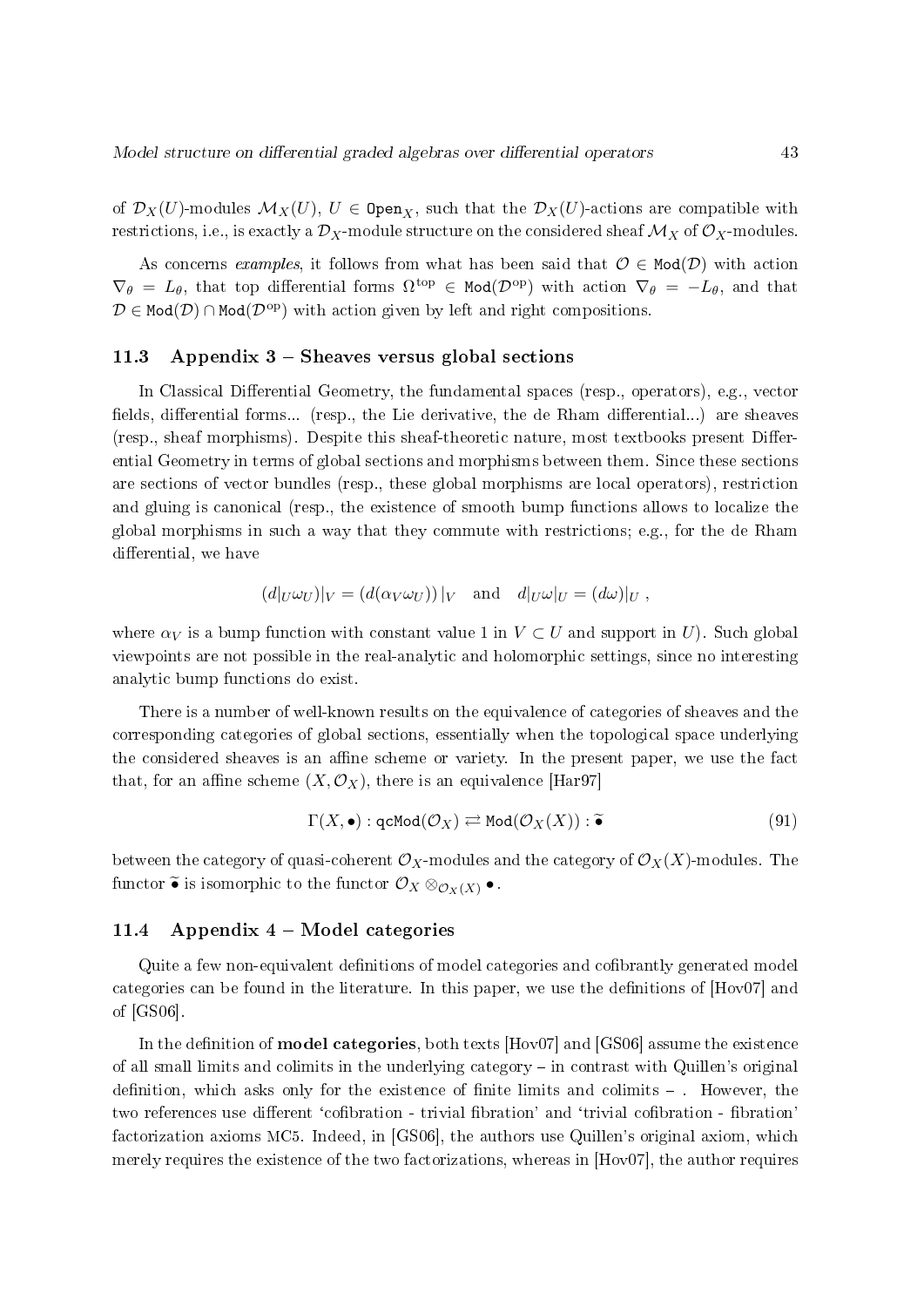the factorizations to be functorial, and even includes the choice of a pair of such functorial factorizations in the axioms of the model structure. However, this difference does not play any role in the present paper, since we are dealing with cofibrantly generated model categories, so that a choice of functorial factorizations is always possible via the small object argument.

For the definitions of cofibrantly generated model structures, some preparation is needed.

An ordinal  $\lambda$  is filtered with respect to a cardinal  $\kappa$ , if  $\lambda$  is a limit ordinal such that the supremum of a subset of  $\lambda$  of cardinality at most  $\kappa$  is smaller than  $\lambda$ . This condition is actually a largeness condition for  $\lambda$  with respect to  $\kappa$ : if  $\lambda$  is  $\kappa$ -filtered for  $\kappa > \kappa'$ , then  $\lambda$  is also  $\kappa'$ -filtered. For a finite cardinal  $\kappa$ , a  $\kappa$ -filtered ordinal is just a limit ordinal.

Smallness of an object  $A$  in a category  $C$  (assumed to have all small colimits) is defined with respect to a class of morphisms W in C and a cardinal  $\kappa$  (that can depend on A) [Hov07]. The point is that the covariant Hom-functor

$$
\mathtt{C}(A,\bullet):=\operatorname{Hom}_\mathtt{C}(A,\bullet)
$$

commutes with limits, but usually not with colimits. However, if the considered sequence is sufficiently large with respect to A, then commutation may be proven. More precisely, for  $A \in \mathbb{C}$ , we consider the colimits of all the  $\lambda$ -sequences (with arrows in W) for all  $\kappa$ -filtered ordinals  $\lambda$  (usually for  $\kappa = \kappa(A)$ ), and try to prove that the covariant Hom-functor  $C(A, \bullet)$ commutes with these colimits. In this case, we say that  $A \in \mathbb{C}$  is small with respect to  $\kappa$ and W. Of course, if  $\kappa < \kappa'$ , then  $\kappa$ -smallness implies  $\kappa'$ -smallness.

In [GS06], 'small' (with respect to  $W$ ) means 'sequentially small': the covariant Homfunctor commutes with the colimits of the  $\omega$ -sequences. This concept matches the notion 'n-small', i.e., small relative to a finite cardinal  $n \in \mathbb{N}$ : the covariant Hom-functor commutes with the colimits of the  $\lambda$ -sequences for all limit ordinals  $\lambda$ . In [Hov07], 'small' (relative to W) means  $\kappa$ -small for some  $\kappa$ : the covariant Hom-functor commutes with the colimits of all the λ-sequences for all the κ-filtered ordinals  $\lambda$ . It is clear that n-small implies κ-small, for any  $\kappa > n$ .

More precisely, a  $\lambda$ -sequence in C is a colimit respecting functor  $X : \lambda \to \mathsf{C}$ . Usually this diagram is denoted by  $X_0 \to X_1 \to \ldots \to X_\beta \to \ldots$  It is natural to refer to the map

$$
X_0 \to \mathrm{colim}_{\beta < \lambda} X_\beta
$$

as the composite of the  $\lambda$ -sequence X. If W is a class of morphisms in C and every map  $X_{\beta} \to X_{\beta+1}, \beta+1 < \lambda$ , is in W, we refer to the composite  $X_0 \to \text{colim}_{\beta<\lambda} X_{\beta}$  as a transfinite composition of maps in  $W$ . Let us also recall that, if we have a commutative square in  $C$ , the right down arrow is said to be the pushout of the left down arrow. We now denote by W-cell the class of transfinite compositions of pushouts of arrows in  $W$ . It turns out that W-cell is a subclass of the class  $LLP(RLP(W))$  (where notation is self-explaining).

We are now prepared to give the finite and the transfinite definitions of a cofibrantly generated model category.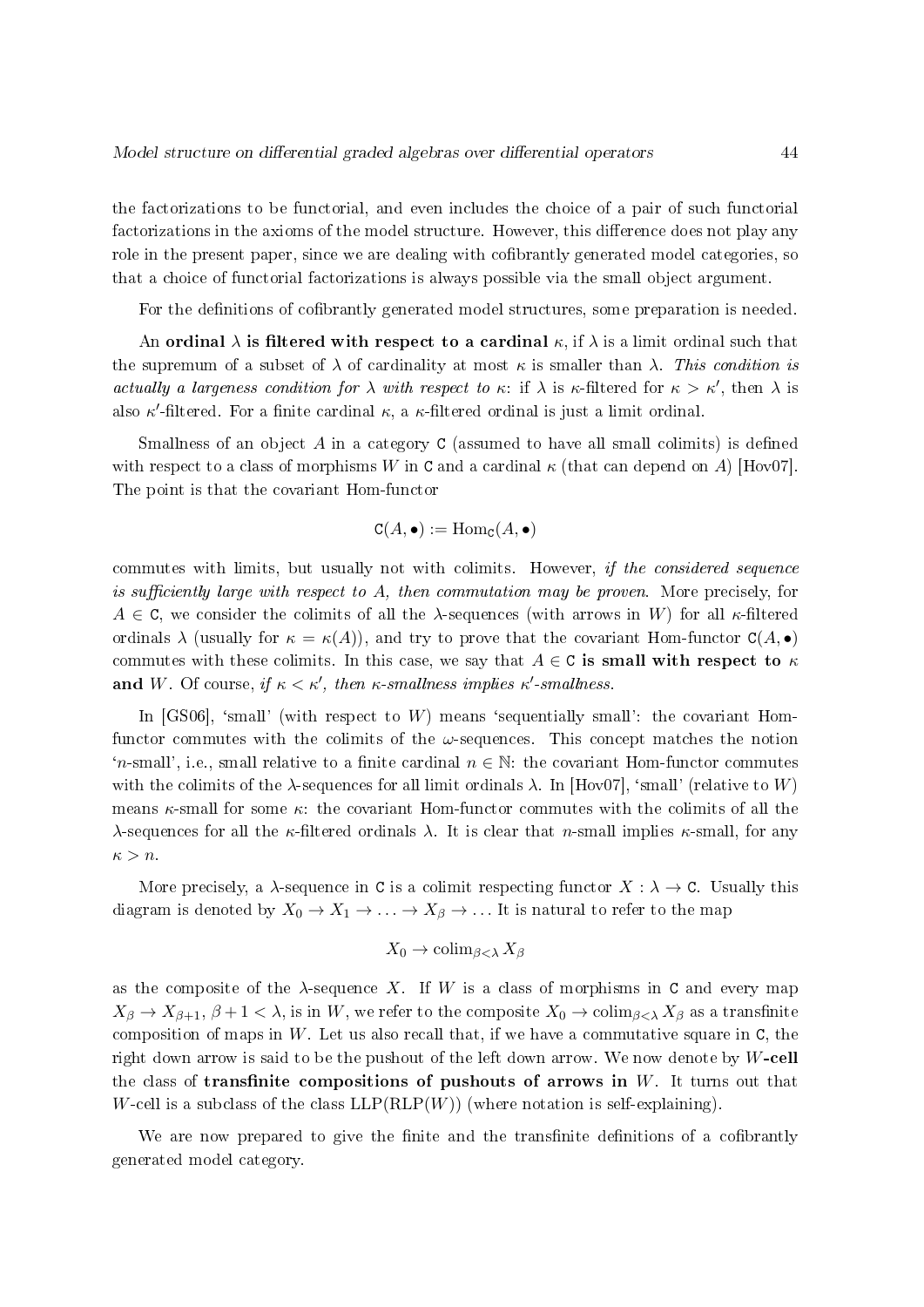A model category is **cofibrantly generated** [GS06], if there exist sets of morphisms I and  $J$ , which generate the cofibrations and the trivial cofibrations, respectively, i.e., more precisely, if there are sets  $I$  and  $J$  such that

- 1. the source of every morphism in  $I$  is sequentially small with respect to the class Cof, and TrivFib =  $RLP(I)$ ,
- 2. the source of every morphism in  $J$  is sequentially small with respect to the class TrivCof, and  $\text{Fib} = \text{RLP}(J)$ .

It then follows that I and J are actually the generating cofibrations and the generating trivial cofibrations:

 $Cof = LLP(RLP(I))$  and  $TrivCof = LLP(RLP(J))$ .

Alternatively, a model category is **cofibrantly generated** [Hov07], if there exist sets I and J of maps such that

- 1. the domains of the maps in I are small ( $\kappa$ -small for some fixed  $\kappa$ ) relative to I-cell, and  $TrivFib = RLP(I)$ ,
- 2. the domains of the maps in J are small ( $\kappa$ -small for some fixed  $\kappa$ ) relative to J-cell, and  $Fib = RLP(J)$ .

It is clear that the finite definition  $[GS06]$  is stronger than the transfinite one  $[Hov07]$ . First, n-smallness implies  $\kappa$ -smallness, and, second, smallness with respect to Cof (resp., TrivCof) implies smallness with respect to I-cell (resp., J-cell).

The model structures we study in the present paper are all  $\hat{f}$  mitring generated. A finitely generated model structure [Hov07] is a cofibrantly generated model structure, such that I and J can be chosen so that their sources and targets are n-small,  $n \in \mathbb{N}$ , relative to Cof. This implies in particular that our model structures are cofibrantly generated in the sense of [GS06].

For more information on model categories, we refer the reader to [GS06], [Hir00], [Hov07], and [Qui67]. The background material on category theory can be found in [Bor94a], [Bor94b], and [Mac98].

### 11.5 Appendix  $5$  – Invariants versus coinvariants

If G is a (multiplicative) group and k a commutative unital ring, we denote by  $k[G]$ the group k-algebra of  $G$  (the free k-module made of all formal finite linear combinations  $\sum_{g \in G} r(g) g$  with coefficients in k, endowed with the unital ring multiplication that extends the group multiplication by linearity).

In the following, we use notation of Subsection 7.1. Observe that  $\otimes_{\mathcal{O}}^n M_{\bullet}$  is a module over the group  $\mathcal{O}\text{-algebra } \mathcal{O}[\mathbb{S}_n],$  where  $\mathbb{S}_n$  denotes the *n*-th symmetric group. There is an  $\mathcal{O}\text{-module}$ isomorphism

$$
\mathcal{S}_{\mathcal{O}}^n M_{\bullet} = \otimes_{\mathcal{O}}^n M_{\bullet}/\mathcal{I} \cap \otimes_{\mathcal{O}}^n M_{\bullet} \simeq (\otimes_{\mathcal{O}}^n M_{\bullet})_{\mathbb{S}_n} := \otimes_{\mathcal{O}}^n M_{\bullet}/\langle T - \sigma \cdot T \rangle , \qquad (92)
$$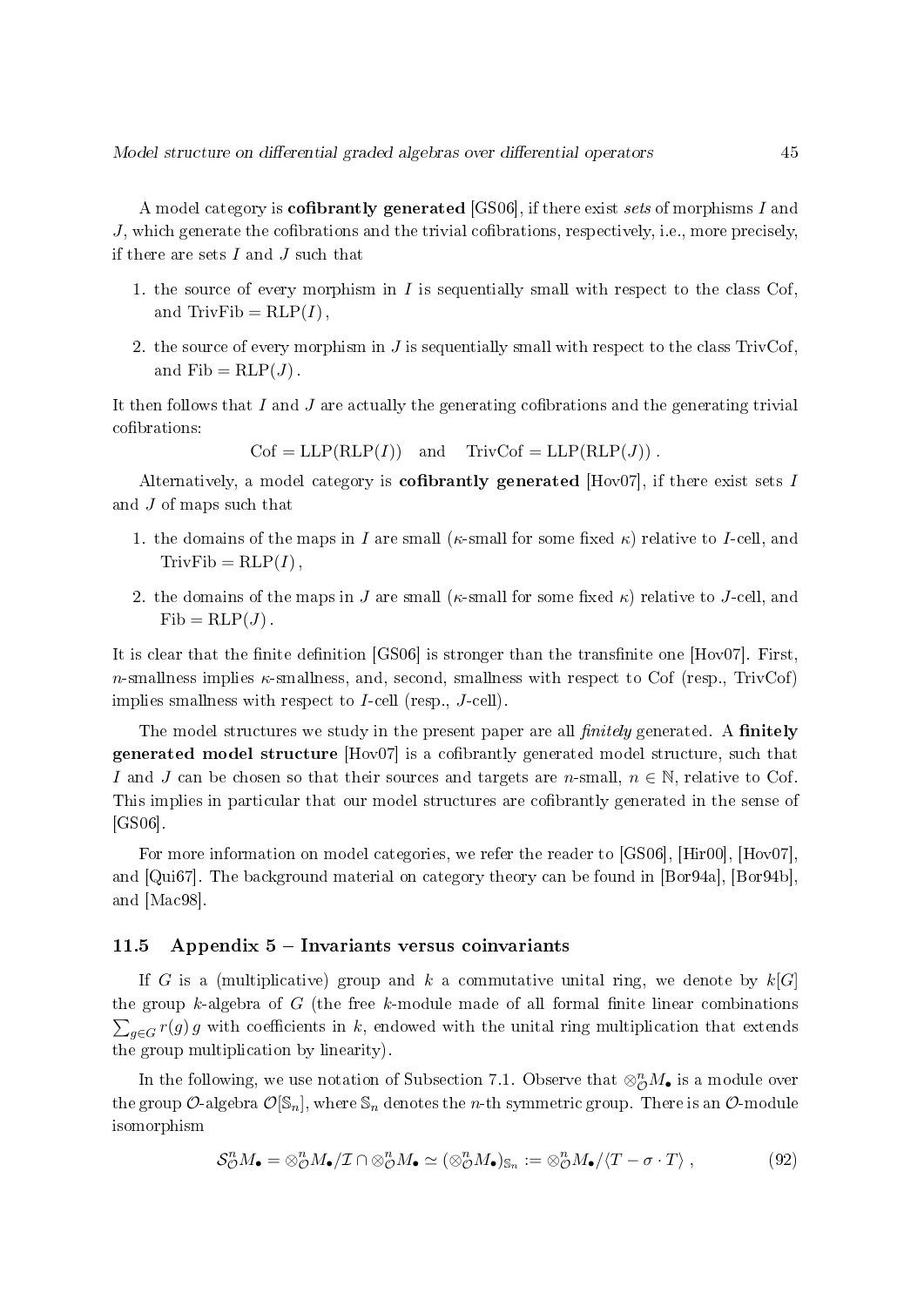where  $(\otimes_{\mathcal{O}}^n M_{\bullet})_{\mathbb{S}_n}$  is the  $\mathcal{O}\text{-module of } \mathbb{S}_n$ -coinvariants and where the denominator is the  $\mathcal{O}\text{-}$ submodule generated by the elements of the type  $T-\sigma\cdot T,$   $T\in\otimes_{\mathcal{O}}^nM_\bullet,$   $\sigma\in\mathbb{S}_n$  (a Koszul sign is incorporated in the action of  $\sigma$ ). It is known that, since the cardinality of  $\mathbb{S}_n$  is invertible in  $\mathcal{O}$ , we have also an  $\mathcal{O}$ -module isomorphism

$$
(\otimes_{\mathcal{O}}^n M_{\bullet})_{\mathbb{S}_n} \simeq (\otimes_{\mathcal{O}}^n M_{\bullet})^{\mathbb{S}_n} := \{ T \in \otimes_{\mathcal{O}}^n M_{\bullet} : \sigma \cdot T = T, \forall \sigma \in \mathbb{S}_n \}
$$
(93)

between the  $\mathbb{S}_n$ -coinvariants and the  $\mathbb{S}_n$ -invariants. The averaging map or graded symmetrization operator

$$
\mathfrak{S}: \otimes_{\mathcal{O}}^n M_{\bullet} \ni T \mapsto \frac{1}{n!} \sum_{\sigma \in \mathbb{S}_n} \sigma \cdot T \in (\otimes_{\mathcal{O}}^n M_{\bullet})^{\mathbb{S}_n}
$$
(94)

coincides with identity on  $(\otimes_{\mathcal{O}}^{n}M_{\bullet})^{\mathbb{S}_{n}},$  what implies that it is surjective. When viewed as defined on coinvariants  $(\otimes_{\mathcal{O}}^n M_{\bullet})_{\mathbb{S}_n}$  , it provides the mentioned isomorphism (93). It is straightforwardly checked that the graded symmetric multiplication  $\vee$  on  $(\otimes_{\mathcal{O}}^* M_{\bullet})^{\mathbb{S}*},$  defined by

$$
\mathfrak{S}(S) \vee \mathfrak{S}(T) = \mathfrak{S}(\mathfrak{S}(S) \otimes \mathfrak{S}(T)), \qquad (95)
$$

endows  $(\otimes_{\mathcal O}^*M_{\bullet})^{{\mathbb S}_*}$  with a DG  ${\mathcal D}$ -algebra structure, and that the  ${\mathcal O}$ -module isomorphism

$$
\mathcal{S}_{\mathcal{O}}^* M_{\bullet} \simeq \{ T \in \otimes_{\mathcal{O}}^* M_{\bullet} : \sigma \cdot T = T, \forall \sigma \in \mathbb{S}_* \}
$$
\n(96)

is in fact a DGDA-isomorphism.

### 11.6 Appendix  $6$  – Proof of Theorem 28

The proof of functoriality of the decompositions will be given in Appendix 11.7. Thus, only Part (2) requires immediate explanations. We use again the above-introduced notation  $R_k = A \otimes \mathcal{S}V_k$ ; we also set  $R = A \otimes \mathcal{S}V$ . The multiplication in  $R_k$  (resp., in R) will be denoted by  $\diamond_k$  (resp.,  $\diamond$ ).

To show that j is a minimal RSDA, we have to check that A is a differential graded  $\mathcal{D}$ subalgebra of R, that the basis of V is indexed by a well-ordered set, that  $d_2$  is lowering, and that the minimality condition  $(22)$  is satisfied.

The main idea to keep in mind is that  $R = \bigcup_k R_k$  – so that any element of R belongs to some  $R_k$  in the increasing sequence  $R_0 \subset R_1 \subset \ldots$  - and that the DGDA structure on R is defined in the standard manner. For instance, the product of  $\mathfrak{a} \otimes X, \mathfrak{b} \otimes Y \in R \cap R_k$  is defined by

$$
(\mathfrak{a}\otimes X)\diamond(\mathfrak{b}\otimes Y)=(\mathfrak{a}\otimes X)\diamond_k(\mathfrak{b}\otimes Y)=(-1)^{\tilde{X}\tilde{\mathfrak{b}}}(\mathfrak{a}*\mathfrak{b})\otimes(X\odot Y)\ ,
$$

where 'tilde' (resp.,  $\ast$ ) denotes as usual the degree (resp., the multiplication in A). It follows that  $\diamond$  restricts on A to  $*$ . Similarly,  $d_2|_A = \delta_0|_A = d_A$ , in view of (71) and (59). Finally, we see that  $A$  satisfies actually the mentioned subalgebra condition.

We now order the basis of V. First, we well-order, for any fixed generator degree  $m \in \mathbb{N}$  $(see (70))$ , the sets

$$
\{s^{-1}\mathbb{I}_{b_{m+1}}\}, \{\mathbb{I}_{b_m}\}, \{\mathbb{I}_{\beta_m}\}, \{\mathbb{I}_{\sigma_{m-1},b_m}^1\}, \{\mathbb{I}_{\sigma_{m-1},b_m}^2\}, \dots \tag{97}
$$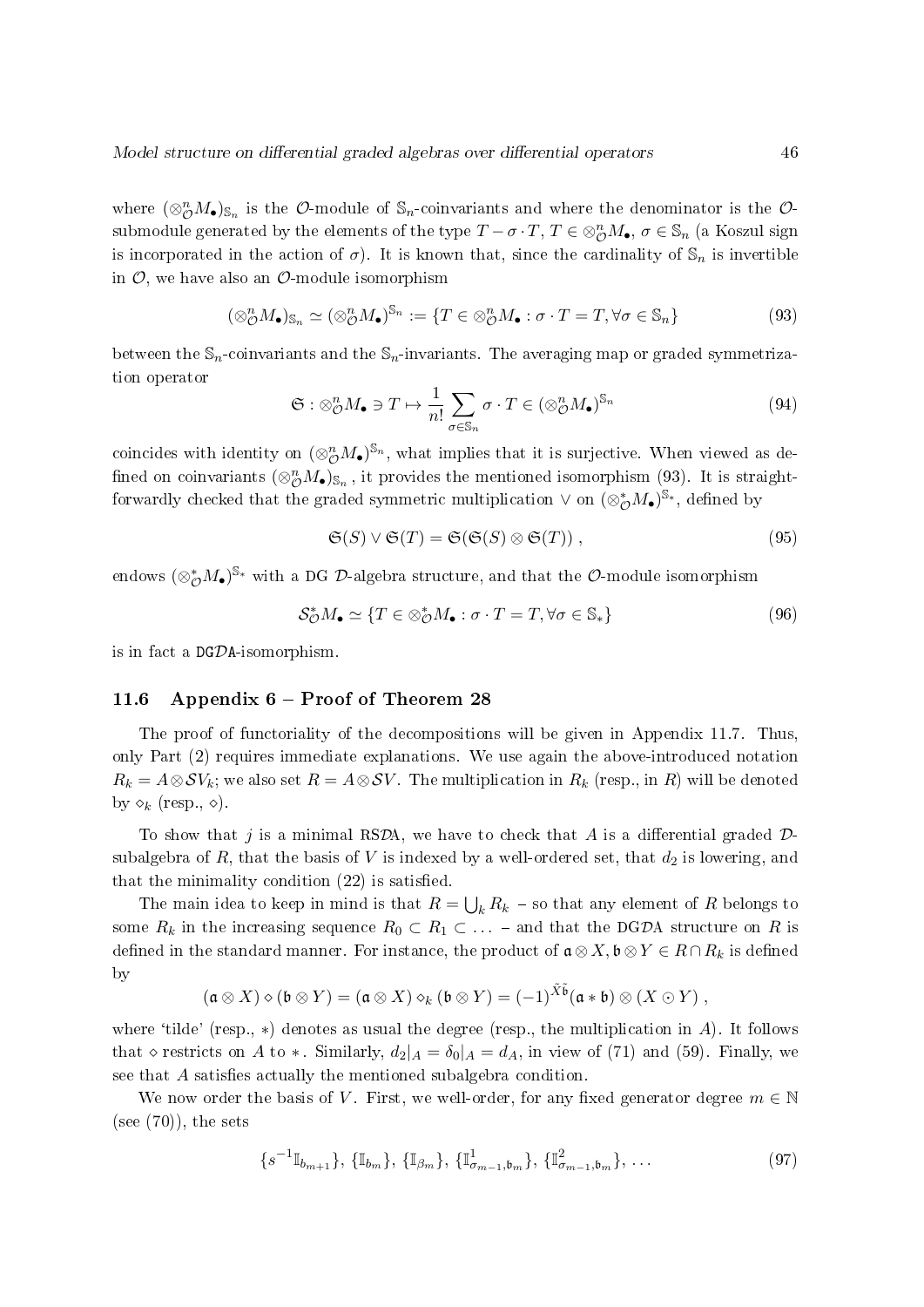of degree  $m$  generators of a given type (for  $m=0,$  only the sets  $\{s^{-1}\mathbb{I}_{b_1}\}$  and  $\{\mathbb{I}_{\beta_0}\}$  are nonempty). We totally order the set of all degree  $m$  generators by totally ordering its partition (97):

$$
\{s^{-1}\mathbb{I}_{b_{m+1}}\} < \{\mathbb{I}_{b_m}\} < \{\mathbb{I}_{\beta_m}\} < \{\mathbb{I}_{\sigma_{m-1},b_m}^1\} < \{\mathbb{I}_{\sigma_{m-1},b_m}^2\} < \dots
$$

A total order on the set of all generators (of all degrees) is now obtained by declaring that any generator of degree m is smaller than any generator of degree  $m+1$ . This total order is a well-ordering, since no infinite descending sequence exists in the set of all generators. Observe that our well-order respects the degree (in the sense of (22)).

Finally, the differential  $d_2$  sends the first and third types of generators (see (97)) to 0 and it maps the second type to the first. Hence, so far  $d_2$  is lowering. Further, we have

$$
d_2(\mathbb{I}_{\sigma_{m-1},\mathfrak{b}_m}^k) = \sigma_{m-1} \in (R_{k-1})_{m-1} ,
$$

where  $m-1$  refers to the term of degree  $m-1$  in  $R_{k-1}$ . Since this term is generated by the generators

$$
\{s^{-1}\mathbb{I}_{b_{\ell+1}}\}, \{\mathbb{I}_{b_{\ell}}\}, \{\mathbb{I}_{\beta_{\ell}}\}, \{\mathbb{I}_{\sigma_{\ell-1},b_{\ell}}^1\}, \ldots, \{\mathbb{I}_{\sigma_{\ell-1},b_{\ell}}^{k-1}\}\,,\,
$$

where  $\ell < m$ , the differential  $d_2$  is definitely lowering.

It remains to verify that the described construction yields a morphism  $q : A \otimes SV \rightarrow B$ that is actually a trivial fibration.

Since fibrations are exactly the morphisms that are surjective in all positive degrees, and since  $q|R_U = q_0|R_U = p$  is degree-wise surjective, it is clear that q is a fibration. As for triviality, let  $[\beta_n] \in H(B, d_B)$ ,  $n \geq 0$ . Since  $\mathbb{I}_{\beta_n} \in \text{ker } \delta_0 \subset \text{ker } d_2$ , the homology class  $[\mathbb{I}_{\beta_n}] \in H(R, d_2)$  makes sense; moreover,

$$
H(q)[\mathbb{I}_{\beta_n}]=[q\mathbb{I}_{\beta_n}]=[q_0\mathbb{I}_{\beta_n}]=[\beta_n],
$$

so that  $H(q)$  is surjective. Eventually, let  $[\sigma_n] \in H(R, d_2)$  and assume that  $H(q)[\sigma_n] = 0$ . i.e., that  $q\sigma_n \in \text{im } d_B$ . Since there is a lowest  $k \in \mathbb{N}$  such that  $\sigma_n \in R_k$ , we have  $\sigma_n \in \text{ker } \delta_k$ and  $q_k \sigma_n = d_B \mathfrak{b}_{n+1}$ , for some  $\mathfrak{b}_{n+1} \in B_{n+1}$ . Hence, a pair  $(\sigma_n, \mathfrak{b}_{n+1}) \in \mathfrak{B}_k$  and a generator  $\mathbb{I}^{k+1}$  $\sigma_{n},\mathfrak{b}_{n+1}\in R_{k+1}\subset R$ . Since

$$
\sigma_n = \delta_{k+1} \mathbb{I}_{\sigma_n, \mathfrak{b}_{n+1}}^{k+1} = d_2 \mathbb{I}_{\sigma_n, \mathfrak{b}_{n+1}}^{k+1} ,
$$

we obtain that  $[\sigma_n] = 0$  and that  $H(q)$  is injective.

#### 11.7 Appendix  $7$  – Explicit functorial cofibrant replacement functor

(1) We proved in Subsection 7.5 that the factorization  $(i, p) = (i(\phi), p(\phi))$  of the DGDAmorphisms  $\phi$ , described in Theorem 28, is functorial:

**Proposition 32.** In DGDA, the functorial fibrant replacement functor  $R$ , which is induced by the functorial 'TrivCof – Fib' factorization  $(i, p)$  of Theorem 28, is the identity functor  $R = id$ .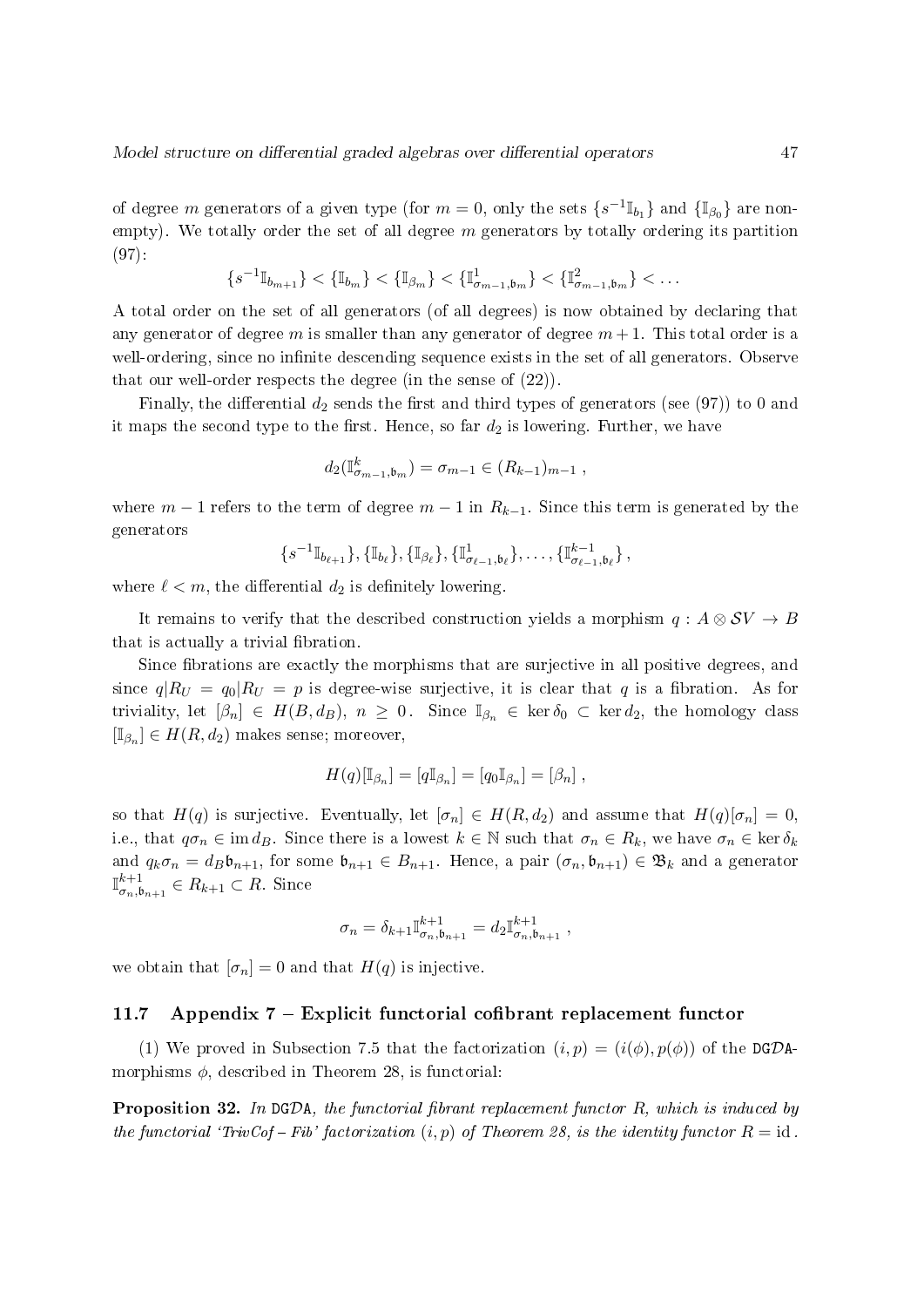(2) To finish the proof of Theorem 28, we still have to show that the factorization  $(j, q)$  is functorial, i.e., that for any commutative  $DG\mathcal{D}A$ -square

$$
A \xrightarrow{\phi} B
$$
  
\n
$$
\downarrow u \qquad \qquad \downarrow v ,
$$
  
\n
$$
A' \xrightarrow{\phi'} B'
$$
  
\n(98)

there is a commutative  $DG\mathcal{D}A$ -diagram

$$
A \rightarrow j:=j(\phi) \text{ } \text{ } \text{ } \text{ } S\text{ } V_{q:=q(\phi)} \rightarrow B
$$
\n
$$
A' \rightarrow j:=j(\phi') \text{ } \text{ } \text{ } \text{ } S\text{ } V'_{q':=q(\phi')} \rightarrow B'
$$
\n
$$
A' \rightarrow j':=j(\phi') \text{ } \text{ } S\text{ } V'_{q':=q(\phi')} \rightarrow B'
$$
\n
$$
(99)
$$

Let us stress that the following proof fails, if we use the non-functorial factorization mentioned in Remark 29 (the critical spots are marked by  $\triangleleft$ ).

Just as we constructed in Section 9, the RSDA  $R = A \otimes SV$  (resp.,  $R' = A' \otimes SV'$ ) as the colimit of a sequence  $R_k = A \otimes SV_k$  (resp.,  $R'_k = A' \otimes SV'_k$ ), we will build  $\omega \in \mathtt{DGDA}(R,R')$  as the colimit of a sequence

$$
\omega_k \in \text{DGDA}(R_k, R'_k) \tag{100}
$$

Recall moreover that q is the colimit of a sequence  $q_k \in \text{DGDA}(R_k, B)$ , and that j is nothing but  $j_k \in \texttt{DGDA}(A, R_k)$  viewed as valued in the supalgebra  $R$  – and similarly for  $q', q'_k, j', j'_k$ . Since we look for a morphism  $\omega$  that makes the left and right squares of the diagram (99) commutative, we will construct  $\omega_k$  so that

$$
\omega_k j_k = j'_k u \text{ and } v q_k = q'_k \omega_k . \qquad (101)
$$

Since the RSDA  $A \to R_0 = A \otimes SV_0$  is split, we define

$$
\omega_0 \in \text{DGDA}(A \otimes SV_0, R'_0)
$$

as

$$
\omega_0 = j'_0 u \diamond_0 w_0 , \qquad (102)
$$

where we denoted the multiplication in  $R'_0$  by the same symbol  $\infty_0$  as the multiplication in  $R_0$ , where  $j'_0 u \in \text{DGDA}(A, R'_0)$ , and where  $w_0 \in \text{DGDA}(\mathcal{SV}_0, R'_0)$ . As the differential  $\delta_{V_0}$ , see Section 9, has been obtained via Lemma 15, the morphism  $w_0$  can be built as described in Lemma 16: we set

$$
w_0(s^{-1}\mathbb{I}_{b_n}) = s^{-1}\mathbb{I}_{v(b_n)} \in V'_0
$$
,  $w_0(\mathbb{I}_{b_n}) = \mathbb{I}_{v(b_n)} \in V'_0$ , and  $w_0(\mathbb{I}_{\beta_n}) = \mathbb{I}_{v(\beta_n)} \in V'_0$ , (103)

and easily check that  $w_0 \, \delta_{V_0} = \delta'_0 \, w_0$  on the generators. The first commutation condition (101) is obviously satisfied. As for the verification of the second condition, let  $t = \mathfrak{a} \otimes x_1 \odot \ldots \odot x_\ell \in$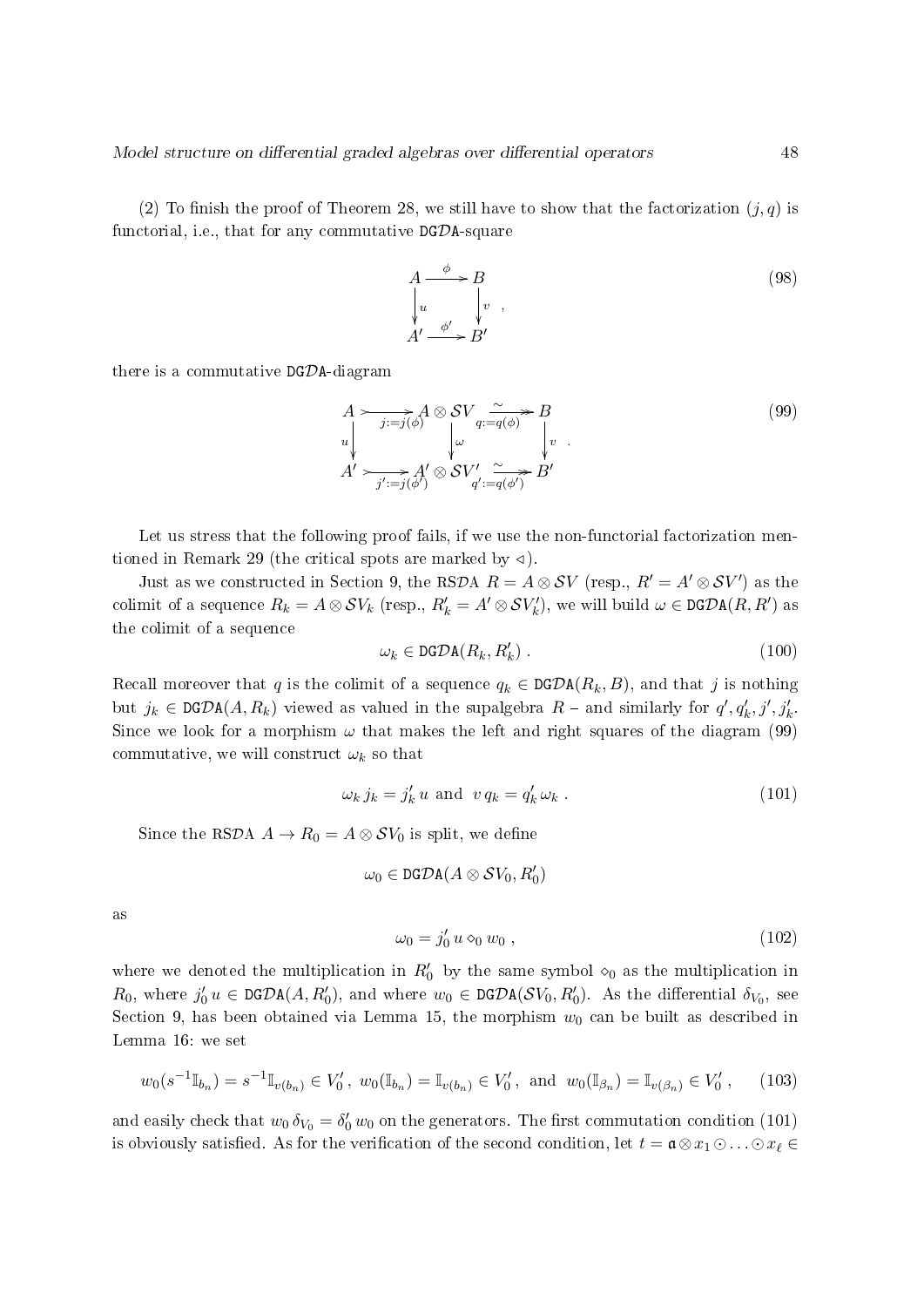$A\otimes \mathcal{S}V_0$  and remember (see (61)) that  $q_0=\phi\star q_{V_0}$  and  $q_0'=\phi'\star q_{V_0'}$  , where we denoted again the multiplications in B and B' by the same symbol  $\star$ . Then

$$
vq_0(t) = v\phi(\mathfrak{a}) \star vq_{V_0}(x_1) \star \ldots \star vq_{V_0}(x_\ell)
$$

and

$$
q'_0\omega_0(t) = q'_0j'_0u(\mathfrak{a}) \star q'_0w_0(x_1) \star \ldots \star q'_0w_0(x_\ell) = \phi'u(\mathfrak{a}) \star q'_0w_0(x_1) \star \ldots \star q'_0w_0(x_\ell).
$$

It thus suffices to show that  $v q_{V_0} = q'_0 w_0$  on the generators  $s^{-1} \mathbb{I}_{b_n}, \mathbb{I}_{b_n}, \mathbb{I}_{\beta_n}$  of  $V_0$ , what follows from Equations (60) and (103)  $(\triangleleft_1)$ .

Assume now that the  $\omega_{\ell}$  have been constructed according to the requirements (100) and (101), for all  $\ell \in \{0, \ldots, k-1\}$ , and build their extension

$$
\omega_k \in \mathtt{DGDA}(R_k,R'_k)
$$

as follows. Since  $\omega_{k-1}$ , viewed as valued in  $R'_k$ , is a morphism  $\omega_{k-1} \in \text{DGDA}(R_{k-1}, R'_k)$  and since the differential  $\delta_k$  of  $R_k \simeq R_{k-1} \otimes \mathcal{S}G_k$ , where  $G_k$  is the free  $\mathcal{D}$ -module

$$
G_k = \langle \mathbb{I}_{\sigma_n,\mathfrak{b}_{n+1}}^k : (\sigma_n,\mathfrak{b}_{n+1}) \in \mathfrak{B}_{k-1} \rangle ,
$$

has been defined by means of Lemma 22, the morphism  $\omega_k$  is, in view of the same lemma. completely defined by degree  $n + 1$  values

$$
\omega_k(\mathbb{I}_{\sigma_n,\mathfrak{b}_{n+1}}^k) \in \delta_k'^{-1}(\omega_{k-1}\delta_k(\mathbb{I}_{\sigma_n,\mathfrak{b}_{n+1}}^k)) \ .
$$

As the last condition reads

$$
\delta'_k \,\omega_k(\mathbb{I}_{\sigma_n,\mathfrak{b}_{n+1}}^k) = \omega_{k-1}(\sigma_n) ,
$$

it is natural to set

$$
\omega_k(\mathbb{I}_{\sigma_n,\mathfrak{b}_{n+1}}^k) = \mathbb{I}_{\omega_{k-1}(\sigma_n),v(\mathfrak{b}_{n+1})}^k,
$$
\n(104)

provided we have

$$
(\omega_{k-1}(\sigma_n), v(\mathfrak{b}_{n+1})) \in \mathfrak{B}'_{k-1} \quad (\triangleleft_2) .
$$

This requirement means that  $\delta'_{k-1}\omega_{k-1}(\sigma_n) = 0$  and that  $q'_{k-1}\omega_{k-1}(\sigma_n) = d_{B'}v(\mathfrak{b}_{n+1})$ . To see that both conditions hold, it suffices to remember that  $(\sigma_n, \mathfrak{b}_{n+1}) \in \mathfrak{B}_{k-1}$ , that  $\omega_{k-1}$ commutes with the differentials, and that it satisfies the second equation  $(101)$ . Hence the searched morphism  $\omega_k \in \text{DGDA}(R_k, R'_k)$ , such that  $\omega_k|_{R_{k-1}} = \omega_{k-1}$  (where the RHS is viewed as valued in  $R'_k$ ). To finish the construction of  $\omega_k$ , we must still verify that  $\omega_k$  complies with  $(101)$ . The first commutation relation is clearly satisfied. For the second, we consider

$$
r_k = r_{k-1} \otimes g_1 \odot \ldots \odot g_\ell \in R_{k-1} \otimes \mathcal{S}G_k
$$

and proceed as above: recalling that  $\omega_k$  and  $q_k$  have been defined via Equation (34) in Lemma 22, that  $q'_k$  and v are algebra morphisms, and that  $\omega_{k-1}$  satisfies (101), we see that it suffices to check that  $q'_k \omega_k = v q_k$  on the generators  $\mathbb{I}_{\sigma_n,\mathfrak{b}_{n+1}}^k$  – what follows immediately from the definitions  $(\triangleleft_3)$ .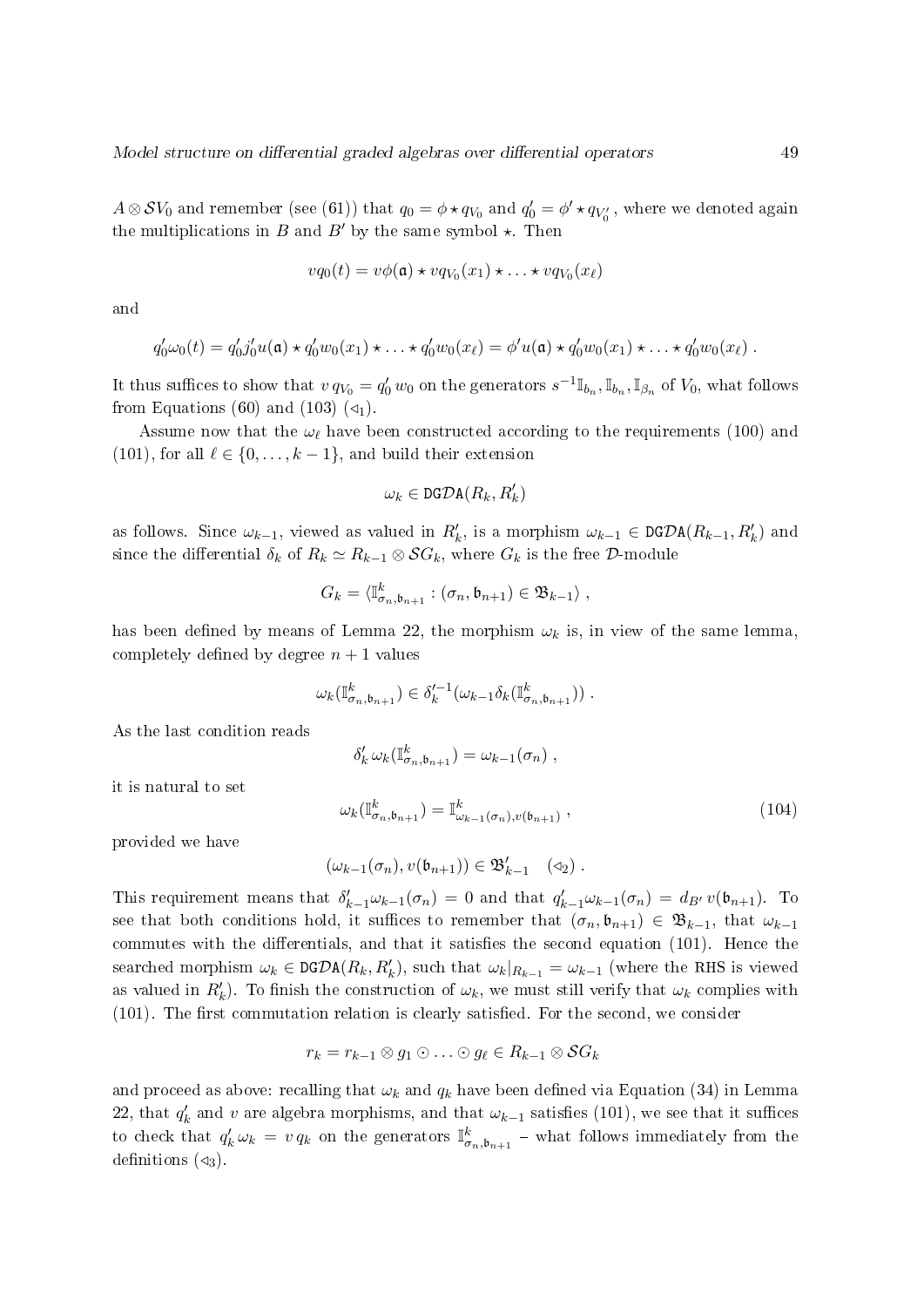Remember now that  $((R, d_2), i_r)$  is the direct limit of the direct system  $((R_k, \delta_k), \iota_{sr}),$  i.e., that



where all arrows are canonical inclusions, and that the same holds for  $((R', d'_2), i'_r)$  and  $((R'_k, \delta'_k), \iota'_{sr})$ . Since the just defined morphisms  $\omega_k$  provide morphisms  $i'_k \omega_k \in \texttt{DGDA}(R_k, R')$ (such that the required commutations hold – as  $\omega_k|_{R_0} = \omega_0$ ), it follows from universality that there is a unique morphism  $\omega \in \text{DGDA}(R, R')$ , such that  $\omega i_k = i'_k \omega_k$ , i.e., such that

$$
\omega|_{R_k} = \omega_k \tag{106}
$$

When using the last result, one easily concludes that  $\omega j = j' u$  and  $v q = q' \omega$ .

This completes the proof of Theorem 28.

Remark 33. The preceding proof of functoriality fails for the factorization of Remark 29. The latter adds only one new generator  $\mathbb{I}_{\dot{\beta}_n}$  for each homology class  $\dot{\beta}_n \simeq [\beta_n],$  and it adds only one new generator  $\mathbb{I}_{\sigma_n}^k$  for each  $\sigma_n \in \mathcal{B}_{k-1} \setminus \mathcal{B}_{k-2}$ , where

$$
\mathcal{B}_r = \{ \sigma_n \in \ker \delta_r : q_r \sigma_n \in \text{im } d_B, n \geq 0 \} .
$$

In ( $\triangleleft_1$ ), we then get that  $v q_{V_0}(\mathbb{I}_{\dot{\beta}_n})$  and  $q'_0 w_0(\mathbb{I}_{\dot{\beta}_n})$  are homologous, but not necessarily equal. In ( $\triangleleft_2$ ), although  $\sigma_n \in \mathcal{B}_{k-1} \setminus \mathcal{B}_{k-2}$ , its image  $\omega_{k-1}(\sigma_n) \in \mathcal{B}'_{k-1}$  may also belong to  $\mathcal{B}'_{k-2}$ . Eventually, in ( $\triangleleft_3$ ), we find that  $vq_k(\mathbb{I}_{\sigma_n}^k)$  and  $q'_k\omega_k(\mathbb{I}_{\sigma_n}^k)$  differ by a cycle, but do not necessarily coincide.

The next result describes cofibrant replacements.

**Theorem 34.** In DGDA, the functorial cofibrant replacement functor  $Q$ , which is induced by the functorial 'Cof - TrivFib' factorization  $(j, q)$  described in Theorem 28, is defined on objects  $B \in \text{DGDA}$  by  $Q(B) = SV_B$ , see Theorem 28 and set  $A = \mathcal{O}$ , and on morphisms  $v \in \texttt{DGDA}(B, B')$  by  $Q(v) = \omega$ , see Equations (106), (104), and (103), and set  $\omega_0 = w_0$ . Moreover, the differential graded D-algebra  $SV_B$ , see Proposition 29 and set  $A = \mathcal{O}$ , is a  $cofibrant$  replacement of  $B$ .

### 12 Acknowledgments

The authors are grateful to the referee for valuable comments and constructive suggestions: her/his remarks allowed for significant improvements of the original text.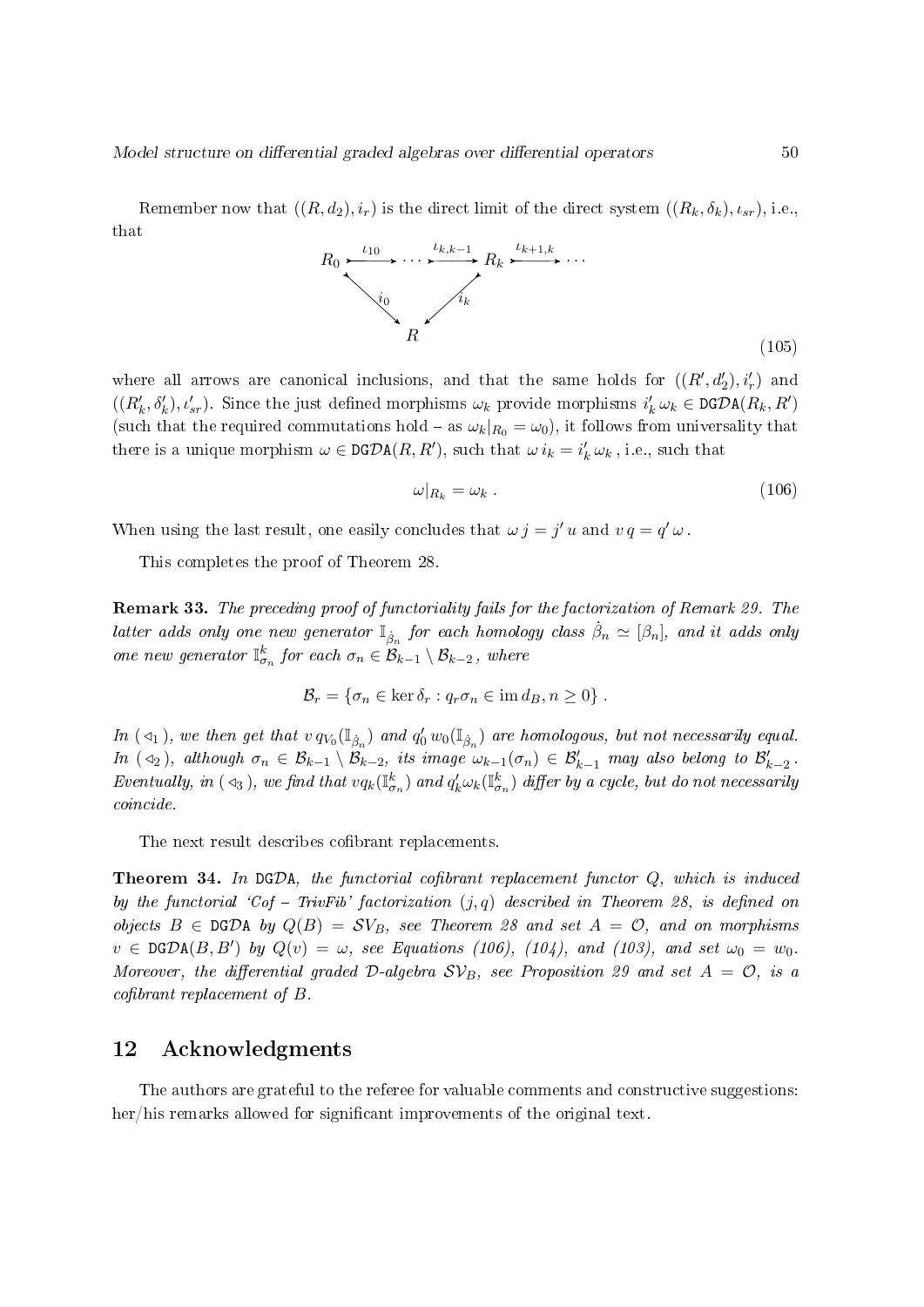### References

- [Bar10] G. Barnich, Global and gauge symmetries in classical field theories, Series of lectures, Seminar `Algebraic Topology, Geometry and Physics', University of Luxembourg, homepages.ulb.ac.be/∼gbarnich.
- [BD04] A. Beilinson and V. Drinfeld, Chiral algebras, American Mathematical Society Colloquium Publications, 51, American Mathematical Society, Providence, RI, 2004.
- [Bor94a] F. Borceux, Handbook of categorical algebra 1, volume 50 of Encyclopedia of Mathematics and its applications. Cambridge University Press, Cambridge, 1994.
- [Bor94b] F. Borceux, Handbook of categorical algebra 2, volume 51 of Encyclopedia of Mathematics and its applications. Cambridge University Press, Cambridge, 1994.
- [BPP17] G. di Brino, D. Pištalo, and N. Poncin, Homotopical algebraic context over differential operators, arXiv:1706.05922.
- [Cos11] K. Costello, *Renormalization and Effective Field Theory*, Mathematical Surveys and Monographs Volume, 170, American Mathematical Society, 2011.
- [DS96] W. G. Dwyer, J. Spalinski, Homotopy theories anad model categories, Springer, 1996.
- [FHT01] Y. Félix, S. Halperin, J.-C. Thomas, Rational Homotopy Theory, Graduate Texts in Mathematics, 205, Springer, 2001.
- [GM96] S. I. Gelfand, Y. I. Manin Methods of Homological Algebra, Springer, 1996.
- [Gil06] J. Gillespie, The flat model structure on complexes of sheaves, Trans. Amer. Math. Soc., 358(7), 2006.
- [GS06] P. G. Goerss, K. Schemmerhorn, Model Categories and Simplicial Methods, arXiv:math/0609537.
- [Gro61] A. Grothendieck, Éléments de géométrie algébrique: II. Étude globale élémentaire de quelques classes de morphismes, Publ. Math. IHÉS 8, 1961, 5-222.
- [Har97] R. Hartshorne, Algebraic Geometry, Graduate Texts in Mathematics 52, Springer, 1997.
- [HT92] M. Henneaux and C. Teitelboim, Quantization of Gauge Systems, Princeton University Press, 1992.
- [Hes00] K. Hess, Rational Homotopy Theory: A Brief introduction, 2000.
- [Hir00] P. Hirschhorn, *Model Categories and Their Localizations*, Mathematical Surveys and Monographs 99, American Mathematical Society, 2000.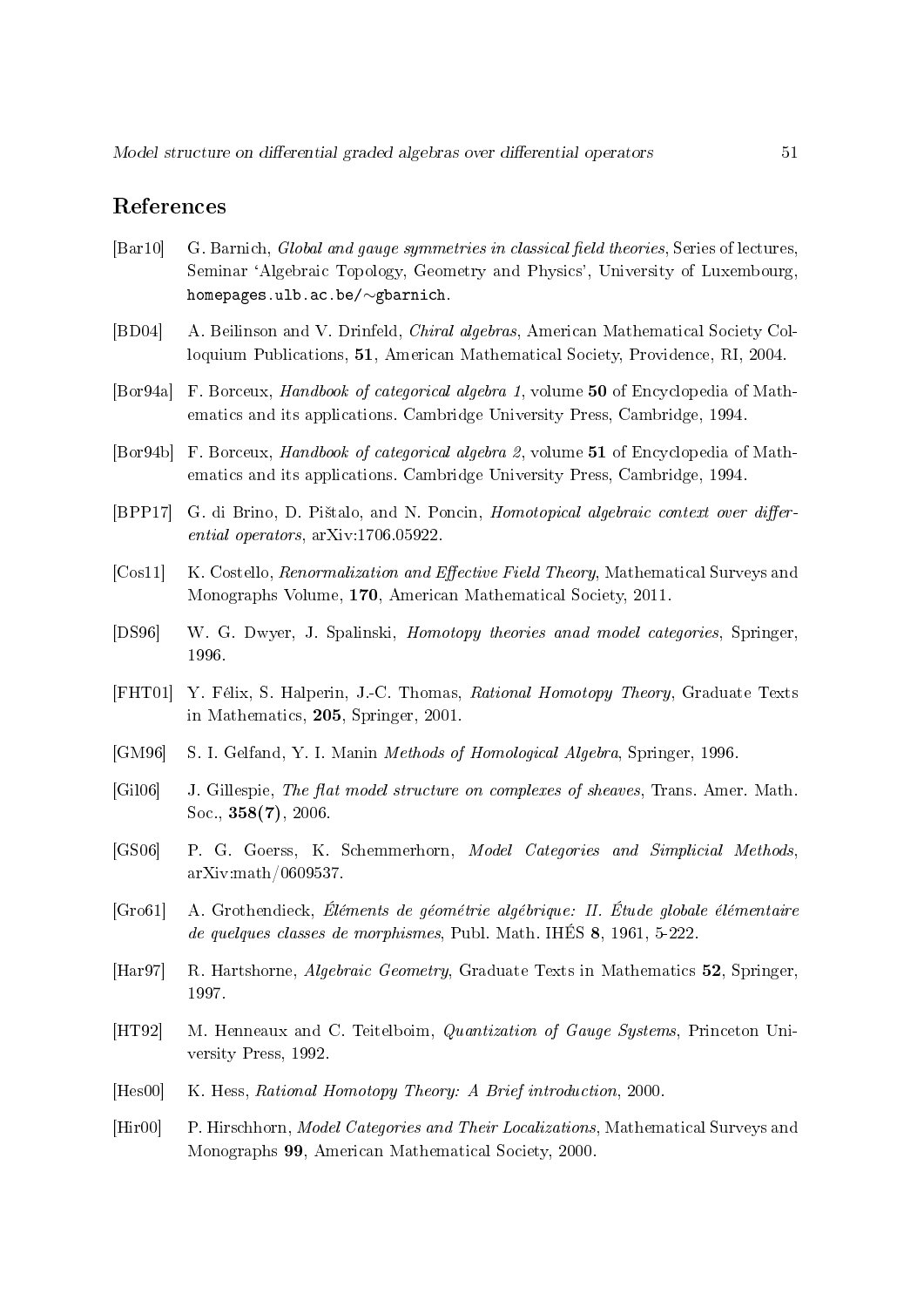- [Hir05] P. Hirschhorn, Overcategories and undercategories of model categories, http://www-math.mit.edu/ psh/undercat.pdf, 2005.
- [HTT08] R. Hotta, K. Takeuchi, and T. Tanisaki, *D-Modules, Perverse Sheaves, and Repre*sentation Theory, Progress in Mathematics, 236, Birkhäuser, 2008.
- [Hov07] M. Hovey, *Model Categories*, American Mathematical Society, 2007.
- [KS90] M. Kashiwara, P. Schapira, Sheaves on Manifolds, Springer Science and Business Media, 1990.
- [KRO07] L. H. Kauffman, D. E. Radford, F. J. Oliveira Souza, *Hopf Algebras and General*izations, Contemporary Mathematics, 441, 2007.
- [Mac98] S. Mac Lane, *Categories for the working mathematician*, volume 5 of Graduate Texts in Mathematics. Springer-Verlag, New York, second edition, 1998.
- [Mum99] D. Mumford, The Red Book of Varieties and Schemes, Lecture Notes in Mathematics 1358, Springer, 1999.
- [Nes03] J. Nestruev, Smooth manifolds and observables, Graduate texts in mathematics 220, Springer, 2003.
- [Pau11] F. Paugam, *Histories and observables in covariant field theory*, J. Geo. Phys., 61 (9), 2011, 1675-1702.
- [PP17a] D. Pi²talo, N. Poncin, On four Koszul-Tate resolutions, ORBilu: http://hdl. handle.net/10993/22858, to appear in ArXiv, 2017.
- [PP17b] D. Pištalo, N. Poncin, Homotopical Algebraic Geometry over Differential Operators and Applications, to appear in ArXiv, 2017.
- [Qui67] D. Quillen, Homotopical algebra, Lecture Notes in Mathematics, 43, Springer-Verlag, Berlin, 1967.
- [Sch12] P. Schapira, D-modules, lecture notes, http://www.math.jussieu.fr/∼schapira/lectnotes/Dmod.pdf.
- [Sch94] J.-P. Schneiders An introduction to D-modules, Bulletin de la Société Royale des Sciences de Liège, 1994.
- [Ser55] J.-P. Serre, Faisceaux Algébriques Cohérents, Ann. Math., 2nd Ser., 61 (2), 1955, 197-278.
- [Swa62] R. G. Swan, Vector Bundles and Projective Modules, Transactions of the American Mathematical Society 105 (2), 1962, 264-277.